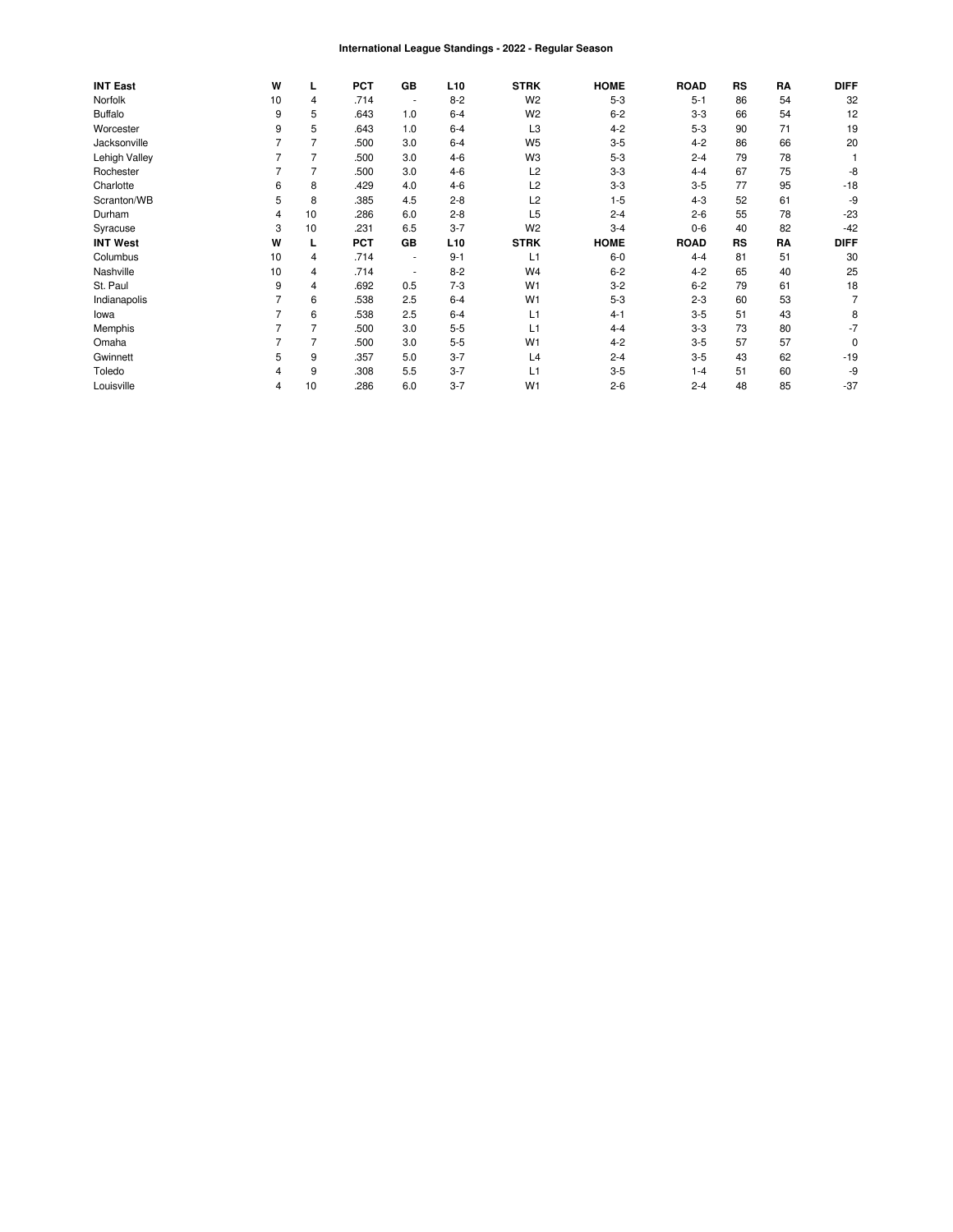### **International Hitting Leaders - 2022 - Regular Season - Qualified Players**

|                | <b>AVG</b>               |            |                |                            | <b>HR</b>  |                |                |                 | RBI        |                |                | <b>OBP</b>        |            |            |
|----------------|--------------------------|------------|----------------|----------------------------|------------|----------------|----------------|-----------------|------------|----------------|----------------|-------------------|------------|------------|
| #              | Player                   | Team       | <b>AVG</b>     | # Player                   | Team       | <b>HR</b>      | #              | Player          | Team       | RBI            | #              | Player            | Team       | <b>OBP</b> |
| 1              | Refsnyder, R             | <b>WOR</b> | .400           | 1 Gorman, N                | <b>MEM</b> | $\overline{7}$ | $\mathbf{1}$   | Cordero, F      | <b>WOR</b> | 18             | $\mathbf{1}$   | Refsnyder, R      | <b>WOR</b> | .551       |
| $\overline{2}$ | Guthrie, D               | LHV        | .395           | 2<br>Rizer, J              | <b>NOR</b> | 5              | 2              | Yepez, J        | <b>MEM</b> | 16             | $\overline{c}$ | Leblanc, C        | <b>JAX</b> | .477       |
| 3              | Leblanc, C               | <b>JAX</b> | .389           | 2 Yepez, J                 | <b>MEM</b> | 5              | 3              | Díaz, L         | <b>JAX</b> | 14             | 3              | Large, C          | <b>BUF</b> | .472       |
| $\overline{4}$ | Mitchell, C              | <b>IND</b> | .372           | 2 Young, J                 | <b>IOW</b> | 5              | 3              | Nevin, T        | <b>NOR</b> | 14             | $\overline{4}$ | Castro, R         | <b>IND</b> | .458       |
| $\overline{4}$ | Quintana, L              | <b>JAX</b> | .372           | 5 Burleson, A              | <b>MEM</b> | 4              | 5              | Hall, D         | LHV        | 12             | $\overline{4}$ | Taylor, S         | <b>BUF</b> | .458       |
| 6              | Banks, N                 | <b>ROC</b> | .368           | 5 Fermin, J                | COL        | 4              | 5              | Mitchell, C     | <b>IND</b> | 12             | 6              | Tolman, M         | COL        | .455       |
| $\overline{7}$ | Large, C                 | <b>BUF</b> | .364           | 5 Fitzgerald, R            | <b>WOR</b> | 4              | 5              | Young, J        | <b>IOW</b> | 12             | $\overline{7}$ | Sands, D          | LHV        | .451       |
| 8              | Rivera, E                | <b>OMA</b> | .357           | 5 Jenista, G               | <b>GWN</b> | 4              | 8              |                 | 9 tied     | 11             | 8              | Rivera, E         | <b>OMA</b> | .449       |
| 9              | González, E              | <b>JAX</b> | .354           | 5 Leblanc, C               | <b>JAX</b> | 4              |                |                 |            |                | 9              | Guthrie, D        | LHV        | .439       |
|                | 10 Fitzgerald, R         | <b>WOR</b> | .351           | 5 Palacios, J              | 2 Teams    | 4              |                |                 |            |                |                | 10 Pasquantino, V | <b>OMA</b> | .439       |
|                |                          |            |                |                            |            |                |                |                 |            |                |                |                   |            |            |
|                | <b>SLG</b>               |            |                |                            | <b>OPS</b> |                |                |                 | н          |                |                | 2B                |            |            |
| #              | Player                   | Team       | <b>SLG</b>     | Player<br>#                | Team       | <b>OPS</b>     |                | # Player        | Team       | н              |                | # Player          | Team       | 2Β         |
| 1              | Fitzgerald, R            | <b>WOR</b> | .811           | Leblanc, C<br>1            | JAX        | 1.283          | $\mathbf{1}$   | García, L       | <b>ROC</b> | 20             |                | 1 Noll, J         | <b>ROC</b> | 8          |
| $\overline{c}$ | Leblanc, C               | <b>JAX</b> | .806           | 2<br>Fitzgerald, R         | <b>WOR</b> | 1.230          | 2              | Stevenson, A    | <b>ROC</b> | 18             |                | 2 Lewis, R        | <b>STP</b> | 7          |
| 3              | Gorman, N                | <b>MEM</b> | .800           | 3<br>Gorman, N             | <b>MEM</b> | 1.200          | 3              | González, E     | <b>JAX</b> | 17             |                | 3 Cordero, F      | <b>WOR</b> | 6          |
| $\overline{4}$ | Martin, M                | <b>IND</b> | .733           | Refsnyder, R<br>4          | <b>WOR</b> | 1.151          | 3              | Vavra, T        | <b>NOR</b> | 17             |                | 3 Demeritte, T    | <b>GWN</b> | 6          |
| 5              | Rivera, E                | <b>OMA</b> | .690           | 5<br>Rivera, E             | <b>OMA</b> | 1.139          | 5              |                 | 8 tied     | 16             | 3              | Martin, M         | IND        | 6          |
| 6              | Young, J                 | <b>IOW</b> | .684           | 6<br>Martin, M             | <b>IND</b> | 1.108          |                |                 |            |                |                | 3 Miranda, J      | <b>STP</b> | 6          |
| 7              | Mitchell, C              | <b>IND</b> | .674           | 7<br>Mitchell, C           | <b>IND</b> | 1.065          |                |                 |            |                | 3              | Short, Z          | <b>TOL</b> | 6          |
| $\overline{7}$ | Quintana, L              | <b>JAX</b> | .674           | 7<br>Quintana, L           | <b>JAX</b> | 1.065          |                |                 |            |                | 3              | Stowers, K        | <b>NOR</b> | 6          |
| 9              | Paredes, I               | <b>DUR</b> | .667           | 9<br>Paredes, I            | <b>DUR</b> | 1.063          |                |                 |            |                | 9              | 6 tied            |            | 5          |
|                | 10 Palacios, J           | 2 Teams    | .636           | 10 Palacios, J             | 2 Teams    | 1.021          |                |                 |            |                |                |                   |            |            |
|                |                          |            |                |                            |            |                |                |                 |            |                |                |                   |            |            |
|                | 3B                       |            |                |                            | BB         |                |                |                 | XBH        |                |                | TB                |            |            |
|                |                          | Team       | 3B             | # Player                   | Team       | <b>BB</b>      |                | # Player        | Team       | <b>XBH</b>     | #              | Player            | Team       | TВ         |
|                | # Player                 |            |                |                            |            |                |                |                 |            |                |                | 1 Gorman, N       | MEM        | 36         |
|                | 1 Martin, M              | <b>IND</b> | 3              | 1 Sands, D                 | LHV        | 13             |                | 1 Martin, M     | <b>IND</b> | 11             |                |                   |            | 33         |
|                | 2 Casey, D               | <b>ROC</b> | 2              | 2 Tolman, M                | COL        | 12             |                | 2 Demeritte, T  | <b>GWN</b> | 10             |                | 2 García, L       | <b>ROC</b> |            |
|                | 2 Demeritte, T           | <b>GWN</b> | $\overline{c}$ | 3 Castro, R                | <b>IND</b> | 11             |                | 2 Noll, J       | <b>ROC</b> | 10             |                | 2 Martin, M       | <b>IND</b> | 33         |
|                | 2 Fitzgerald, R          | <b>WOR</b> | $\overline{c}$ | 3 Pasquantino, V           | <b>OMA</b> | 11             |                | 4 Cordero, F    | <b>WOR</b> | 9              | 4              | Cordero, F        | <b>WOR</b> | 31         |
|                | 2 García, L              | <b>ROC</b> | $\overline{c}$ | 3<br>Taylor, S             | <b>BUF</b> | 11             |                | 4 Lewis, R      | <b>STP</b> | 9              | 5              | Fitzgerald, R     | <b>WOR</b> | 30         |
|                | 2 Robson, J              | <b>TOL</b> | $\overline{c}$ | 6                          | 6 tied     | 10             |                | 4 Paredes, I    | <b>DUR</b> | 9              | 5              | Paredes, I        | <b>DUR</b> | 30         |
|                | 2 Stevenson, A           | <b>ROC</b> | 2              |                            |            |                |                | 7 Pérez, C      | <b>CLT</b> | 8              | 5              | Pérez, C          | <b>CLT</b> | 30         |
|                | 2 Toffey, W              | LHV        | $\overline{c}$ |                            |            |                | $\overline{7}$ | Stowers, K      | <b>NOR</b> | 8              | 8              | 5 tied            |            | 29         |
| 9              | 36 tied                  |            | $\mathbf{1}$   |                            |            |                | 9              |                 | 11 tied    | $\overline{7}$ |                |                   |            |            |
|                |                          | R          |                |                            | <b>SB</b>  |                |                |                 | CS         |                |                |                   |            |            |
|                | # Player                 | Team       | R              | # Player                   | Team       | <b>SB</b>      |                | # Player        | Team       | CS             |                |                   |            |            |
|                | 1 Burdick, P             | <b>JAX</b> | 16             | Machado, D<br>$\mathbf{1}$ | <b>IOW</b> | $\overline{7}$ | $\mathbf{1}$   | DeShields, D    | <b>GWN</b> | 3              |                |                   |            |            |
|                | 2 García, L              | <b>ROC</b> | 14             | 2<br>Taylor, S             | <b>BUF</b> | 6              | 2              | Bauers, J       | LOU        | 2              |                |                   |            |            |
|                | 3 Bannon, R              | <b>NOR</b> | 12             | 3<br>Bae, J                | <b>IND</b> | 5              |                | 2 Miller, B     | <b>JAX</b> | 2              |                |                   |            |            |
|                | 3 Casas, T               | <b>WOR</b> | 12             | Brodey, Q<br>3             | <b>SYR</b> | 5              |                | 2 Robson, J     | <b>TOL</b> | 2              |                |                   |            |            |
|                | 3 Fermin, J              | COL        | 12             | 3 Lee, K                   | <b>SYR</b> | 5              |                | 2 Rutherford, B | <b>CLT</b> | $\overline{c}$ |                |                   |            |            |
|                | 3 Gorman, N              | <b>MEM</b> | 12             | 6                          | 9 tied     | 4              | 6              |                 | 46 tied    | 1              |                |                   |            |            |
|                | 3 Lewis, R               | <b>STP</b> | 12             |                            |            |                |                |                 |            |                |                |                   |            |            |
| 9              | 3 Refsnyder, R<br>3 tied | <b>WOR</b> | 12<br>11       |                            |            |                |                |                 |            |                |                |                   |            |            |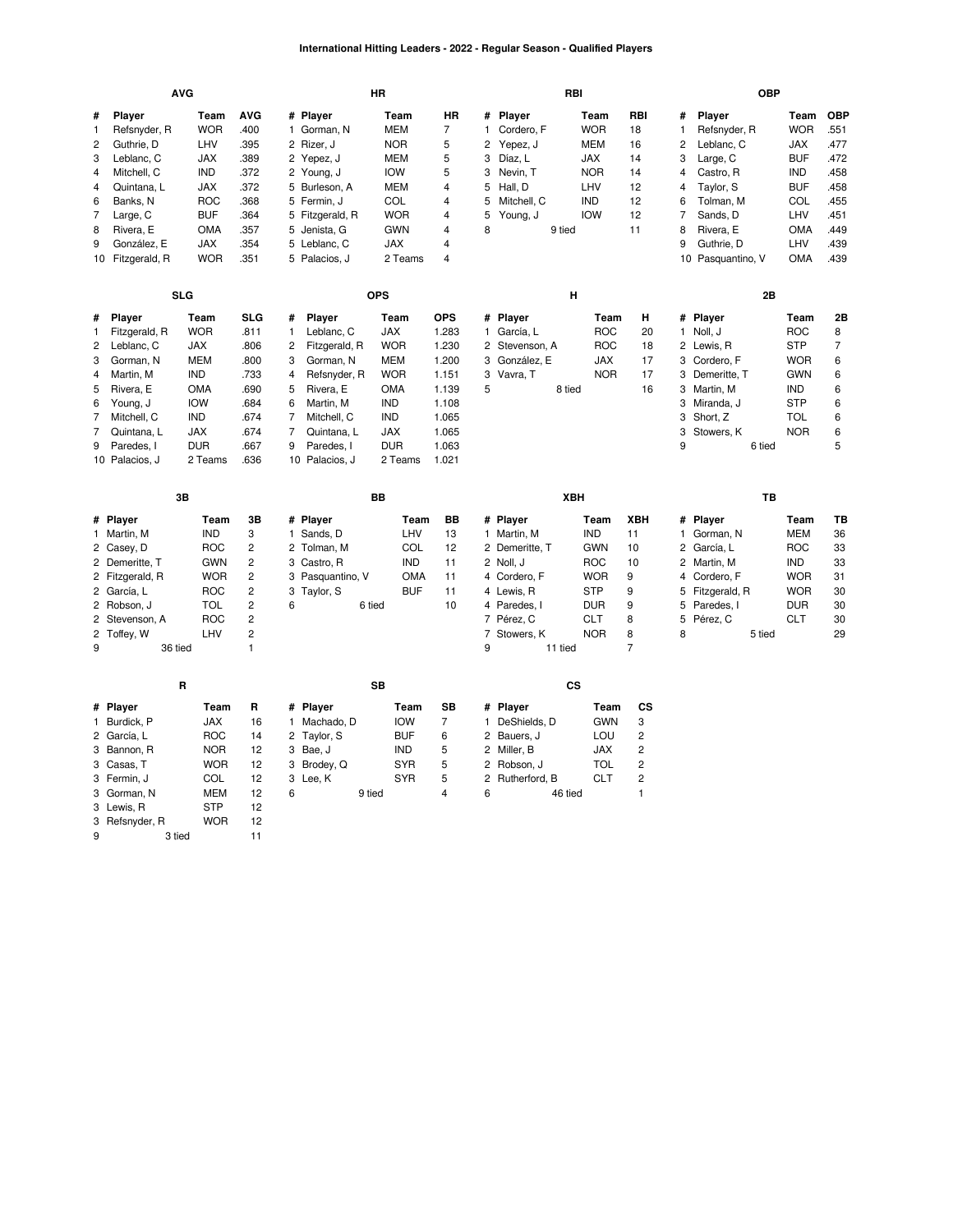# **International Pitching Leaders - 2022 - Regular Season - Qualified Players**

|   |               | <b>ERA</b> |      |   |              | W          |            |   |   |                 | <b>SO</b> |            |     |                |             | GS      |            |           |
|---|---------------|------------|------|---|--------------|------------|------------|---|---|-----------------|-----------|------------|-----|----------------|-------------|---------|------------|-----------|
| # | Player        | Team       | ERA  |   | # Player     |            | Team       | W |   | # Player        |           | Team       | SO. |                | # Player    |         | Team       | GS        |
|   | Swarmer, M    | <b>IOW</b> | 0.00 |   | Alexander, J |            | <b>NAS</b> | 3 |   | Rodriguez, G    |           | <b>NOR</b> | 23  |                | Dugger, R   |         | <b>DUR</b> | 4         |
| 2 | Rodriguez, N  | <b>TOL</b> | 0.63 |   | 1 Hart, K    |            | <b>WOR</b> | 3 |   | 2 Meyer, M      |           | <b>JAX</b> | 20  | $\overline{2}$ |             | 47 tied |            | 3         |
| 3 | Small, E      | <b>NAS</b> | 0.68 |   | Lawrence, C  |            | <b>BUF</b> | 3 |   | 2 Muller, K     |           | <b>GWN</b> | 20  |                |             |         |            |           |
| 4 | Ashcraft, G   | LOU        | 0.73 | 4 |              | 10 tied    |            | 2 |   | 4 De Jong, C    |           | IND        | 19  |                |             |         |            |           |
| 5 | McCarty, K    | COL        | 0.79 |   |              |            |            |   |   | 4 Krook, M      |           | <b>SWB</b> | 19  |                |             |         |            |           |
| 6 | Meyer, M      | <b>JAX</b> | 1.23 |   |              |            |            |   |   | 6 Liberatore, M |           | <b>MEM</b> | 18  |                |             |         |            |           |
| 6 | Seabold, C    | <b>WOR</b> | 1.23 |   |              |            |            |   |   | 6 Small, E      |           | <b>NAS</b> | 18  |                |             |         |            |           |
| 8 | Rodriguez, G  | <b>NOR</b> | 1.26 |   |              |            |            |   |   | 8 Lawrence, C   |           | <b>BUF</b> | 17  |                |             |         |            |           |
| 9 | Wesneski, H   | <b>SWB</b> | 1.38 |   |              |            |            |   | 9 |                 | 3 tied    |            | 16  |                |             |         |            |           |
|   | 10 Heasley, J | <b>OMA</b> | 1.54 |   |              |            |            |   |   |                 |           |            |     |                |             |         |            |           |
|   |               | CG         |      |   |              | <b>SHO</b> |            |   |   |                 | G         |            |     |                |             | SV      |            |           |
|   | # Player      | Team       | CG   |   | # Player     | Team       | <b>SHO</b> |   | # | Player          |           | Team       | G   |                | # Player    |         | Team       | <b>SV</b> |
|   | 1 Sulser, B   | <b>IND</b> |      |   |              |            |            |   |   |                 | 13 tied   |            | 6   |                | 1 Cruz, F   |         | LOU        | 3         |
|   |               |            |      |   |              |            |            |   |   |                 |           |            |     |                | Johnston, K |         | <b>BUF</b> | 3         |
|   |               |            |      |   |              |            |            |   |   |                 |           |            |     |                | Minaya, J   |         | <b>STP</b> | 3         |
|   |               |            |      |   |              |            |            |   |   |                 |           |            |     |                | Walsh, J    |         | <b>MEM</b> | 3         |
|   |               |            |      |   |              |            |            |   |   |                 |           |            |     | 5              |             | 8 tied  |            | 2         |

|   | IP             |            |      |    | <b>AVG</b>   |            |            |   | <b>WHIP</b>   |            |             |          | <b>WPCT</b> |             |
|---|----------------|------------|------|----|--------------|------------|------------|---|---------------|------------|-------------|----------|-------------|-------------|
|   | # Player       | Team       | ΙP   | #  | Plaver       | Team       | <b>AVG</b> | # | Player        | Team       | <b>WHIP</b> | # Plaver | Team        | <b>WPCT</b> |
|   | 1 Lawrence, C  | <b>BUF</b> | 16.1 |    | Meyer, M     | <b>JAX</b> | .102       |   | Rodriguez, G  | <b>NOR</b> | 0.49        |          | 13 tied     | 1.000       |
|   | 2 Garrett, B   | <b>JAX</b> | 16.0 | 2  | Rodriguez, G | <b>NOR</b> | .109       |   | 2 Mever, M    | JAX        | 0.55        |          |             |             |
|   | 3 Muller, K    | <b>GWN</b> | 15.2 | 3  | Small, E     | <b>NAS</b> | .111       | 3 | Lawrence, C   | <b>BUF</b> | 0.80        |          |             |             |
|   | 4 Parke, J     | <b>CLT</b> | 15.1 | 4  | Eastman, C   | LHV        | .146       | 4 | Muller. K     | GWN 0.83   |             |          |             |             |
|   | 4 Wynne, R     | LOU        | 15.1 | 4  | Swarmer. M   | <b>IOW</b> | .146       | 5 | Montgomery, M | <b>SYR</b> | 0.83        |          |             |             |
|   | 6 Alexander, J | <b>NAS</b> | 15.0 | 6  | Dugger, R    | <b>DUR</b> | .150       | 6 | Wesneski, H   | <b>SWB</b> | 0.85        |          |             |             |
|   | 6 Oviedo, J    | <b>MEM</b> | 15.0 |    | Wesneski, H  | <b>SWB</b> | .152       |   | Heasley, J    | <b>OMA</b> | 0.86        |          |             |             |
|   | 6 Sanchez, A   | <b>ROC</b> | 15.0 | 8  | De Jona, C   | <b>IND</b> | .156       | 8 | Small, E      | <b>NAS</b> | 0.90        |          |             |             |
| 9 | 4 tied         |            | 14.2 | 9  | Scott, A     | <b>COL</b> | .159       | 9 | De Jong, C    | <b>IND</b> | 0.92        |          |             |             |
|   |                |            |      | 10 | Heasley, J   | <b>OMA</b> | .167       |   | 10 Seabold, C | <b>WOR</b> | 0.95        |          |             |             |

# **Triple-A Team Hitting - 2022 - Regular Season**

| Team                             | League     | <b>AVG</b> | G  | АB     | R   | н             |        |     |                |    | TB 2B 3B HR RBI BB IBB |       |   |           | SO SB CS |   | <b>OBP</b> |      | SLG OPS SAC |          | <b>SF</b>      | <b>HBP</b>     | <b>GIDP</b>    | <b>LOB</b> |
|----------------------------------|------------|------------|----|--------|-----|---------------|--------|-----|----------------|----|------------------------|-------|---|-----------|----------|---|------------|------|-------------|----------|----------------|----------------|----------------|------------|
| <b>Oklahoma City Dodgers</b>     | <b>PCL</b> | .297       | 14 | 495    | 104 | 147           | 250    | 24  | -11            | 19 | 97                     | -76   | 0 | 119       | 9        | Δ | .393       | .505 | .898        | 0        | 6              | 6              | 11             | 116        |
| Salt Lake Bees                   | <b>PCL</b> | .278       | 14 | 449    | 82  | 125 186 25    |        |     | 3              | 10 | 77                     | 59    | 0 | 96        | 11       |   | .364       | .414 | .778        | 0        | 6              | 5              | 17             | 92         |
| Round Rock Express               | <b>PCL</b> | .276       | 14 | 485    |     | 75 134        | 213 26 |     | -1             | 17 | 67                     | 39    |   | 0.143     | 13       | 6 | .338       | .439 | .777        | 1        | $\Omega$       | 6              | 9              | 91         |
| Las Vegas Aviators               | <b>PCL</b> | .275       | 14 | 472    | 68  | 130           | 204 27 |     |                | 15 | 61                     | 55    |   | 0.127     | 11       |   | .352       | .432 | .784        | 0        | 3              | $\overline{2}$ |                | 110        |
| <b>Buffalo Bisons</b>            | INT        | .274       |    | 14 446 | 66  | 122 169 23    |        |     | 0              | 8  | 59                     | -54   |   | 5<br>0.11 | 16       | 5 | .366       | .379 | .745        | 0        | $\Omega$       | 11             | 9              | 116        |
| Jacksonville Jumbo Shrimp        | INT        | .270       | 14 | 482    | 86  | 130           | 224    | 30  | 2              | 20 | 83                     | -55   |   | 0.119     | 11       | 2 | .356       | .465 | .821        | 0        | 5              | 12             | 13             | 99         |
| <b>Norfolk Tides</b>             | INT        | .267       | 14 | 465    | 86  | 124 210 29    |        |     | 3              | 17 | 76                     | 74    |   | 1 120     | 9        | 2 | .376       | .452 | .828        | 3        | 3              | 9              | 8              | 114        |
| <b>Rochester Red Wings</b>       | <b>INT</b> | .266       | 14 | 492    | 67  | 131           | 216    | 30  | 8              | 13 |                        | 65 47 |   | 1 134     | 9        |   | .339       | .439 | .778        | 0        | $\overline{c}$ | 8              | 8              | 115        |
| Reno Aces                        | <b>PCL</b> | .261       | 14 | 479    | 73  | 125           | 245 30 |     | 3              | 28 | 69                     | - 56  |   | 1 1 1 4   | 12       | 5 | .346       | .511 | .857        | $\Omega$ | 3              | 8              | 10             | 108        |
| <b>Worcester Red Sox</b>         | INT        | .256       | 14 | 449    | 90  | 115           | 210    | 25  | 2              | 22 | 86                     | 65    |   | 1 145     | 11       | 4 | .361       | .468 | .829        | $\Omega$ | 3              | 10             | $\overline{4}$ | 93         |
| El Paso Chihuahuas               | <b>PCL</b> | .256       | 14 | 473    | 75  | 121           | 205    | 26  | $\overline{2}$ | 18 | 70                     | 64    |   | 0 130     | 10       | 5 | .348       | .433 | .781        | 2        | 6              | 6              | 9              | 106        |
| Indianapolis Indians             | <b>INT</b> | .255       |    | 13 404 | 60  | 103 163 29    |        |     | 5              |    | 55                     | -52   |   | 0.114     | 21       | 2 | .346       | .403 | .749        | 3        | 2              | 5              | 11             | 93         |
| Albuquerque Isotopes             | <b>PCL</b> | .255       | 14 | 479    | 80  | 122           | 211    | 23  | 6              | 18 | 71                     | 55    |   | 0 120     |          | 2 | .336       | .441 | .777        |          | 8              | 8              |                | 105        |
| Sacramento River Cats            | <b>PCL</b> | .246       |    | 14 492 |     | 74 121        | 203 24 |     | $\overline{2}$ | 18 |                        | 72 67 |   | 1 151     | 17       | 3 | .342       | .413 | .755        |          |                | 5              | 5              | 118        |
| Lehigh Valley IronPigs           | <b>INT</b> | .245       | 14 | 432    | 79  | 106           | 175    | 30  | 3              | 11 | 68                     | -60   |   | 1 109     | 4        | 2 | .340       | .405 | .745        |          | 4              | 4              |                | 83         |
| <b>Charlotte Knights</b>         | INT        | .243       | 14 | 474    | 77  | 115           | 193 24 |     | 0              | 18 |                        | 72 54 |   | 0.117     |          | 4 | .326       | .407 | .733        |          | 5              | 7              | 12             | 89         |
| <b>Memphis Redbirds</b>          | INT        | .239       |    | 14 457 | 73  | 109           | 195 11 |     | 0              | 25 |                        | 68 47 |   | 0.129     | 12       | 2 | .314       | .427 | .741        | 0        | 3              | 5              | 13             | 72         |
| St. Paul Saints                  | <b>INT</b> | .238       | 13 | 428    | 79  | 102           | 185    | 32  | 3              | 15 |                        | 68 58 |   | 0 121     | 11       | 3 | .331       | .432 | .763        | 0        | 3              | 3              | 7              | 83         |
| Nashville Sounds                 | INT        | .238       | 14 | 454    |     | 65 108 174 23 |        |     | 5              | 11 | 61                     | -56   |   | 0, 133    | -17      |   | 326        | .383 | .709        | $\Omega$ | 5              | 6              | 9              | 96         |
| <b>Tacoma Rainiers</b>           | <b>PCL</b> | .237       | 14 | 456    | 62  | 108           | 179    | 21  |                | 16 | 59                     | 56    |   | 0 140     | 26       | 4 | 326        | .393 | .719        | 2        |                | 7              | 6              | 105        |
| <b>Columbus Clippers</b>         | <b>INT</b> | .235       | 14 | 446    | 81  | 105           | 193 22 |     | 3              | 20 | 76                     | 67    |   | 0.112     | 10       | 3 | .343       | .433 | .776        | 1        | 4              | 8              | 9              | 97         |
| Sugar Land Space Cowboys         | PCL        | .229       | 14 | 475    | 55  | 109           | 175 24 |     | 6              | 10 |                        | 52 62 |   | 2 146     | 16       | 3 | .331       | .368 | .699        | 0        | 2              | 11             | 12             | 112        |
| Omaha Storm Chasers              | <b>INT</b> | .224       | 14 | 438    | 57  | 98            | 160    | -15 | 4              | 13 |                        | 53 62 |   | 0.126     | 18       |   | .328       | .365 | .693        | 2        | 4              | 8              | 11             | 103        |
| Durham Bulls                     | INT        | .223       | 14 | 458    | 55  | 102           | 163 20 |     | 4              | 11 |                        | 50 60 |   | 0.145     | 11       | 5 | .313       | .356 | .669        | 1        | Δ              | 2              | 10             | 98         |
| Scranton/Wilkes-Barre RailRiders | <b>INT</b> | .221       | 13 | 398    | 52  | 88            | 150    | -18 |                | 14 | 49                     | -49   | 0 | 108       | 8        |   | 314        | .377 | .691        | 0        |                | $\overline{7}$ | 12             | 86         |
| Iowa Cubs                        | <b>INT</b> | .221       | 13 | 417    | 51  | 92            | 155    | -17 | 2              | 14 | 47                     | 47    |   | 2 124     | 16       | 2 | .303       | .372 | .675        | 1        | 4              | $\overline{4}$ | 4              | 90         |
| <b>Toledo Mud Hens</b>           | <b>INT</b> | .217       | 13 | 442    | 51  | 96            | 165    | 26  | 5              | 11 | 45                     | 54    |   | 1 150     | 14       | 5 | .303       | .373 | .676        | 1        | 6              | 3              | $\overline{4}$ | 105        |
| <b>Gwinnett Stripers</b>         | INT        | .217       | 14 | 448    | 43  | 97            | 164    | 22  | 3              | 13 | 41                     | 44    |   | 0.127     | 13       | 5 | .293       | .366 | .659        | 0        | 2              | 5              | 11             | 84         |
| Louisville Bats                  | INT        | .215       | 14 | 460    | 48  | 99            | 154    | 22  | 0              | 11 |                        | 42 53 |   | 0.119     | 8        |   | .302       | .335 | .637        | $\Omega$ | 2              | 5              | 9              | 98         |
| <b>Syracuse Mets</b>             | <b>INT</b> | .19013     |    | 389    | 40  | 74            | 120 13 |     | $\Omega$       | 11 |                        | 35 41 |   | 0 119     | 14       | Δ | 276        | .308 | .584        | 2        | $\overline{c}$ | 6              | 12             | 73         |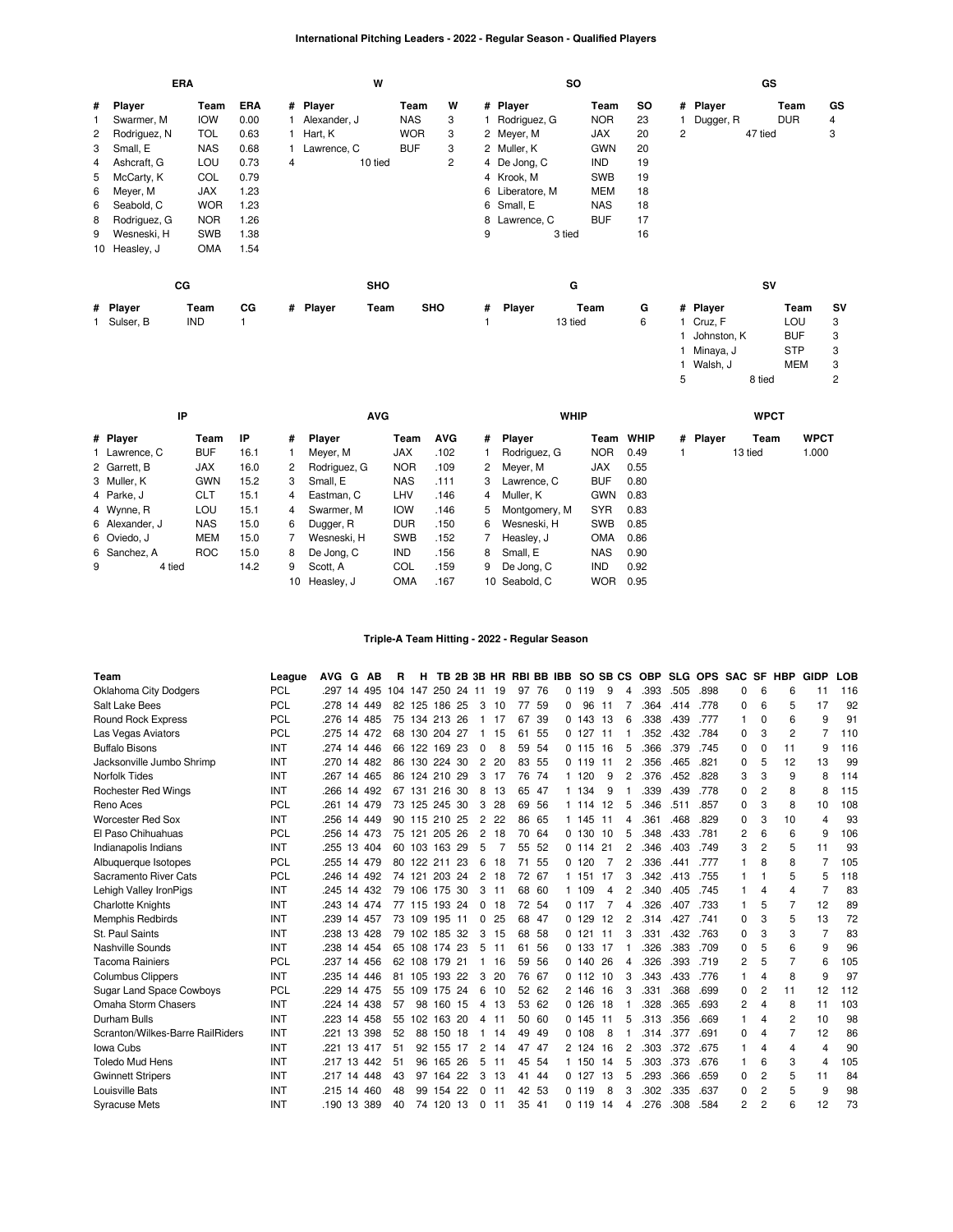| Team                                 | League W L ERA G GS CG SHO GF HLD SV SVO |    |                 |  |                |       |                |                | ΙP                           | н  |    |          |     |                      |         |    |                       |           |      |      | R ER HR HB BB IBB SO WP BK WHIP AVG GO/AO GIDP TBF AB |
|--------------------------------------|------------------------------------------|----|-----------------|--|----------------|-------|----------------|----------------|------------------------------|----|----|----------|-----|----------------------|---------|----|-----------------------|-----------|------|------|-------------------------------------------------------|
| Nashville Sounds                     | INT                                      |    | 10 4 2.54 14 14 |  | $\overline{0}$ | 314   | 18             | 6              | 7124.0                       | 90 | 40 | 35       | 9   | 6 51                 | 0 1 3 2 | 6  | 1                     | 1.14 .200 |      | 1.00 | 7 511 451                                             |
| Iowa Cubs                            | INT                                      |    | 6 3.14 13 13    |  | 0              | 013   | 4              | $\overline{c}$ | 5 109.0                      | 88 | 43 | 38       | 10  | 8<br>53              | 0 1 2 3 | 10 | 0                     | 1.29      | .215 | 0.87 | 5 472 409                                             |
| Salt Lake Bees                       | PCL                                      |    | 7 3.29 14 14    |  | - 0            | 114   | 2              | -1             | 3115.0                       | 94 | 46 | 42 11    |     | 4 53                 | 0 1 1 7 | 10 | 3                     | 1.28 .221 |      | 0.96 | 6 487 425                                             |
| <b>Round Rock Express</b>            | PCL                                      | 10 | 3.43 14 14<br>4 |  | - 0            | 0.14  | 8              | 5              | 6126.0                       | 98 | 54 | 48       | 13  | 3 60                 | 0 1 3 9 | 11 | -1                    | 1.25 .212 |      | 0.91 | 12 529 462                                            |
| <b>Columbus Clippers</b>             | INT                                      | 10 | 3.51 14 14<br>4 |  | - 0            | 2 14  | 12             | -5             | 8118.0                       | 85 | 51 | 46       | 9   | 6 53                 | 1 1 2 1 | 10 |                       | 1.17      | .198 | 0.92 | 12 490 430                                            |
| <b>Norfolk Tides</b>                 | <b>INT</b>                               | 10 | 4 3.52 14 14    |  | $\Omega$       | 114   | 5              | $\overline{4}$ | 5 1 2 2.2                    | 98 | 54 | 48 10    |     | 7 60                 | 0 1 2 1 | 7  | 3                     | 1.29 .220 |      | 0.86 | 13 519 445                                            |
| <b>Sugar Land Space Cowboys</b>      | PCL                                      |    | 4 10 3.87 14 14 |  | - 0            | 114   | 6              | $\overline{c}$ | 5125.2122                    |    | 65 | 54 14    |     | 6<br>65              | 1 1 6 0 | 6  | 2                     | 1.49      | .252 | 0.90 | 7 560 485                                             |
| Indianapolis Indians                 | <b>INT</b>                               |    | 6 3.91 13 13    |  | - 1            | 112   | 3              | $\overline{2}$ | 4 106.0                      | 89 | 53 | 46       | 12  | 4 4 3                | 0 1 1 8 | 6  | 3                     | 1.25 .224 |      | 1.10 | 5 449 398                                             |
| Omaha Storm Chasers                  | <b>INT</b>                               |    | 7 3.91 14 14    |  | $\Omega$       | 0.14  | 5              | $\overline{4}$ | 41171115                     |    | 57 | 51       | 10  | 5 4 9                | 0123    | 15 |                       | 1.40 .251 |      | 1.28 | 5 518 458                                             |
| <b>Buffalo Bisons</b>                | INT                                      | 9  | 5 3.96 14 14    |  | - 0            | 114   | 4              | 5              | 6113.2                       | 97 | 54 |          |     | 50 13 10 44          | 1 1 2 4 | 6  | $\mathbf 1$           | 1.24      | .227 | 0.79 | 8 484 428                                             |
| <b>Toledo Mud Hens</b>               | <b>INT</b>                               | 4  | 9 4.19 13 13    |  | $\Omega$       | 213   | 6              | -1             | 6118.0108                    |    | 60 | 55 12    |     | 2 47                 | 2 1 2 9 | 8  | $\mathbf{2}^{\prime}$ | 1.31 .241 |      | 0.96 | 7 504 449                                             |
| St. Paul Saints                      | <b>INT</b>                               |    | 4 4.22 13 13    |  | - 0            | 0, 13 | 5              | 5              | 7111.0                       | 96 | 61 | 52       | 9   | 4 54                 | 0 1 1 3 | 16 | $\mathbf{1}$          | 1.35 .234 |      | 1.66 | 12 472 411                                            |
| <b>Gwinnett Stripers</b>             | <b>INT</b>                               | 5  | 4.31 14 14<br>9 |  | - 0            | 0.14  | 7              | $\overline{4}$ | 7121.0102                    |    | 62 | 58 17    |     | 9 4 3                | 0 1 3 7 | 5  | 0                     | 1.20      | .228 | 1.01 | 9 502 447                                             |
| <b>Oklahoma City Dodgers</b>         | PCL                                      | 10 | 4 4.38 14 14    |  | $\Omega$       | 0.14  | 11             | $\overline{2}$ | 6123.1117                    |    | 66 | 60 17    |     | 5 66                 | 0 1 3 8 | 10 | $\mathbf{1}$          | 1.48 .247 |      | 0.92 | 3 554 473                                             |
| <b>Worcester Red Sox</b>             | <b>INT</b>                               | 9  | 5 4.49 14 14    |  | - 0            | 0.14  | 4              | $\overline{c}$ | 5116.1106                    |    | 71 | 58 12    |     | 7 53                 | 0 1 3 3 | 5  | 0                     | 1.37      | .240 | 1.01 | 7 508 442                                             |
| Jacksonville Jumbo Shrimp            | INT                                      |    | 7 4.50 14 14    |  | - 0            | 214   | $\overline{c}$ | -1             | 3124.0100                    |    | 66 | 62 18    |     | 5 5 7                | 0 1 3 9 |    | 1                     | 1.27      | .220 | 1.20 | 12 521 455                                            |
| Scranton/Wilkes-Barre RailRiders INT |                                          | 5  | 4.50 13 13<br>8 |  | $\Omega$       | 213   | $\overline{c}$ | $\overline{c}$ | 4 106.0 95                   |    | 61 |          |     | 53 11 11 60          | 0 1 1 9 | 13 | 0                     | 1.46      | .236 | 1.05 | 10 478 403                                            |
| Las Vegas Aviators                   | PCL                                      | 8  | 6<br>4.54 14 14 |  | - 0            | 0.14  | 3              | 5              | 8119.0118                    |    | 72 | 60 19    |     | 8 54                 | 92<br>0 | 5  | -1                    | 1.45 .260 |      | 1.18 | 19 519 453                                            |
| Reno Aces                            | <b>PCL</b>                               | 8  | 6 4.58 14 14    |  | - 0            | 114   | 6              | 3              | 5123.2128                    |    | 69 | 63 19    |     | 4 4 8                | 0 1 3 9 | 3  | 1                     | 1.42 .263 |      | 0.97 | 9 540 487                                             |
| Louisville Bats                      | <b>INT</b>                               |    | 4 10 4 82 14 14 |  | - 0            | 0.14  | 4              | 4              | 4 1 2 3 1 1 2 1              |    | 85 | 66 16    |     | 7 73                 | 0 1 3 1 | 12 | 3                     | 1.57 .248 |      | 1.18 | 8 574 488                                             |
| Sacramento River Cats                | PCL                                      |    | 7 7 5.07 14 14  |  | - 0            | 114   | 2              | $\overline{2}$ | 5126.0130                    |    | 75 | 71       | 18  | 15 67                | 3 1 3 9 | 9  | 2                     | 1.56      | .263 | 0.99 | 10 582 494                                            |
| <b>Rochester Red Wings</b>           | <b>INT</b>                               |    | 7 7 5 16 14 14  |  | - 0            | 114   | 2              | $\overline{2}$ | 4122.0131                    |    | 75 | 70 13    |     | 2 56                 | 1 1 2 7 | 5  | $\mathbf{0}$          | 1.53 .270 |      | 0.93 | 8 548 485                                             |
| <b>Memphis Redbirds</b>              | <b>INT</b>                               |    | 5.30 14 14<br>7 |  | - 0            | 0.14  | 4              | 5              | 6124.0126                    |    | 80 | 73 27    |     | 6 50                 | 0 1 3 1 | 5  | 2                     | 1.42 .266 |      | 1.14 | 12 531 474                                            |
| Durham Bulls                         | <b>INT</b>                               |    | 4 10 5.31 14 14 |  | - 0            | 0.14  | 6              | $\overline{2}$ | 7120.1128                    |    | 78 | 71       | 15  | 8 60                 | 0 107   | 17 | 3                     | 1.56 .274 |      | 1.02 | 16 542 467                                            |
| Lehigh Valley IronPigs               | INT                                      |    | 7 7 5.92 14 14  |  | - 0            | 114   | $\overline{7}$ | $\Omega$       | 1114.0112                    |    | 78 |          |     | 75 16 10 70          | 1 1 2 6 | 13 | 1                     | 1.60 .252 |      | 0.91 | 7 526 444                                             |
| <b>Syracuse Mets</b>                 | <b>INT</b>                               |    | 3 10 5.94 13 13 |  | - 0            | 113   | 3              | -1             | 4106.0104                    |    | 82 | 70       | -20 | 5<br>58              | 0 108   | 7  | $\Omega$              | 1.53 .250 |      | 0.94 | 9 485 416                                             |
| El Paso Chihuahuas                   | <b>PCL</b>                               | 6  | 6.23 14 14<br>8 |  | - 0            | 0.14  | 8              | $\overline{2}$ | 6 121.1 135                  |    |    | 90 84 17 |     | 2 5 9                | 0 1 3 4 | 11 | 0                     | 1.60      | .280 | 1.13 | 12 547 483                                            |
| <b>Charlotte Knights</b>             | <b>INT</b>                               | 6  | 6.30 14 14<br>8 |  | - 0            | 0.14  | 5              | 3              | 8124.1125                    |    | 95 | 87       | -26 | 6 65                 | 1 1 2 4 | 11 | $\mathbf{2}^{\prime}$ | 1.53 .261 |      | 1.11 | 11 556 479                                            |
| Albuquerque Isotopes                 | <b>PCL</b>                               | 5  | 6.98 14 14<br>9 |  | - 0            | 0.14  | 9              | 3              | 6 120 0 146 101 93           |    |    |          | 24  | $\overline{7}$<br>59 | 0 1 2 4 | 8  | $\Omega$              | 1.71      | .291 | 1.15 | 5 573 502                                             |
| <b>Tacoma Rainiers</b>               | PCL                                      | 5  | 9 8.02 14 14    |  | $\Omega$       | 114   | 3              | 3              | 5 119.0 154 110 106 17 10 58 |    |    |          |     |                      | 0 1 0 4 | 8  | $\overline{2}$        | 1.78 .314 |      | 0.93 | 10 567 491                                            |

# **Triple-A Team Fielding - 2022 - Regular Season**

| Team                             | League     | <b>PCT</b> | G  | GS | тс  | PO  | А   | Е  | DP             | ТP       | PВ       | <b>CWP</b>     | SB | <b>CS</b>      |
|----------------------------------|------------|------------|----|----|-----|-----|-----|----|----------------|----------|----------|----------------|----|----------------|
| <b>Buffalo Bisons</b>            | <b>INT</b> | .991       | 14 | 14 | 442 | 341 | 97  | 4  | 8              | $\Omega$ | 3        | 6              | 9  | 4              |
| Reno Aces                        | PCL        | .990       | 14 | 14 | 492 | 371 | 116 | 5  | 9              | $\Omega$ | 2        | 3              | 16 |                |
| <b>Gwinnett Stripers</b>         | INT        | .988       | 14 | 14 | 489 | 365 | 118 | 6  | 14             | $\Omega$ | 3        | 5              | 18 | 1              |
| <b>Toledo Mud Hens</b>           | INT        | .987       | 13 | 13 | 476 | 354 | 116 | 6  | 8              | $\Omega$ | 2        | 8              | 10 | 0              |
| Nashville Sounds                 | INT        | .986       | 14 | 14 | 499 | 372 | 120 | 7  | 9              | $\Omega$ | 3        | 6              | 11 | 6              |
| St. Paul Saints                  | INT        | .985       | 13 | 13 | 468 | 333 | 128 | 7  | 14             | 0        | 2        | 16             | 9  | 5              |
| Salt Lake Bees                   | PCL        | .985       | 14 | 14 | 461 | 345 | 109 | 7  | 9              | 0        | 1        | 10             | 17 | $\overline{2}$ |
| Lehigh Valley IronPigs           | INT        | .985       | 14 | 14 | 454 | 342 | 105 | 7  | 8              | $\Omega$ | 1        | 13             | 14 | 4              |
| Memphis Redbirds                 | INT        | .985       | 14 | 14 | 518 | 372 | 138 | 8  | 17             | $\Omega$ | $\Omega$ | 5              | 13 | 4              |
| Jacksonville Jumbo Shrimp        | INT        | .984       | 14 | 14 | 509 | 372 | 129 | 8  | 14             | $\Omega$ | 1        | 7              | 13 | $\overline{2}$ |
| <b>Tacoma Rainiers</b>           | PCL        | .984       | 14 | 14 | 491 | 357 | 126 | 8  | 12             | 0        | 1        | 8              | 13 | 5              |
| Scranton/Wilkes-Barre RailRiders | INT        | .979       | 13 | 13 | 424 | 318 | 97  | 9  | 10             | $\Omega$ | 3        | 13             | 17 | 3              |
| <b>Rochester Red Wings</b>       | INT        | .978       | 14 | 14 | 493 | 366 | 116 | 11 | 10             | 0        | 1        | 5              | 8  | 5              |
| <b>Charlotte Knights</b>         | INT        | .977       | 14 | 14 | 521 | 373 | 136 | 12 | 12             | $\Omega$ | 1        | 11             | 8  | $\overline{c}$ |
| <b>Worcester Red Sox</b>         | INT        | .977       | 14 | 14 | 476 | 349 | 116 | 11 | 9              | $\Omega$ | 4        | 5              | Δ  | 4              |
| <b>Norfolk Tides</b>             | INT        | .976       | 14 | 14 | 501 | 368 | 121 | 12 | 14             | 0        |          |                | 3  | 3              |
| <b>Sugar Land Space Cowboys</b>  | PCL        | .976       | 14 | 14 | 495 | 377 | 106 | 12 | 8              | $\Omega$ | 3        | 6              | 16 | 6              |
| Omaha Storm Chasers              | INT        | .975       | 14 | 14 | 488 | 352 | 124 | 12 | $\overline{7}$ | $\Omega$ | $\Omega$ | 15             | 11 | $\mathbf{1}$   |
| Indianapolis Indians             | INT        | .974       | 13 | 13 | 430 | 318 | 101 | 11 | $\overline{7}$ | $\Omega$ | 2        | 6              | 9  | $\overline{c}$ |
| El Paso Chihuahuas               | PCL        | .974       | 14 | 14 | 504 | 364 | 127 | 13 | 13             | $\Omega$ | 2        | 11             | 10 | 3              |
| Durham Bulls                     | INT        | .972       | 14 | 14 | 508 | 361 | 133 | 14 | 16             | 0        | 2        | 17             | 16 | 1              |
| <b>Oklahoma City Dodgers</b>     | PCL        | .972       | 14 | 14 | 499 | 370 | 115 | 14 | 5              | 0        | 1        | 10             | 5  | 6              |
| Sacramento River Cats            | PCL        | .969       | 14 | 14 | 519 | 378 | 125 | 16 | 11             | $\Omega$ | 2        | 9              | 11 | 4              |
| <b>Columbus Clippers</b>         | INT        | .969       | 14 | 14 | 478 | 354 | 109 | 15 | 13             | 0        | 3        | 10             | 13 | $\overline{2}$ |
| Iowa Cubs                        | INT        | .966       | 13 | 13 | 441 | 327 | 99  | 15 | $\overline{7}$ | $\Omega$ | $\Omega$ | 10             | 22 | 4              |
| Albuquerque Isotopes             | PCL        | .966       | 14 | 14 | 494 | 360 | 117 | 17 | $\overline{7}$ | $\Omega$ | 2        | 8              | 16 | 5              |
| Las Vegas Aviators               | PCL        | .962       | 14 | 14 | 521 | 357 | 144 | 20 | 22             | $\Omega$ | 3        | 5              | 9  | 5              |
| <b>Round Rock Express</b>        | PCL        | .961       | 14 | 14 | 519 | 379 | 120 | 20 | 15             | 0        | 3        | 11             | 19 | 3              |
| Louisville Bats                  | INT        | .955       | 14 | 14 | 510 | 370 | 117 | 23 | 9              | $\Omega$ | 1        | 12             | 20 | $\overline{2}$ |
| <b>Syracuse Mets</b>             | <b>INT</b> | .952       | 13 | 13 | 437 | 318 | 98  | 21 | 10             | $\Omega$ | 2        | $\overline{7}$ | 12 | $\overline{c}$ |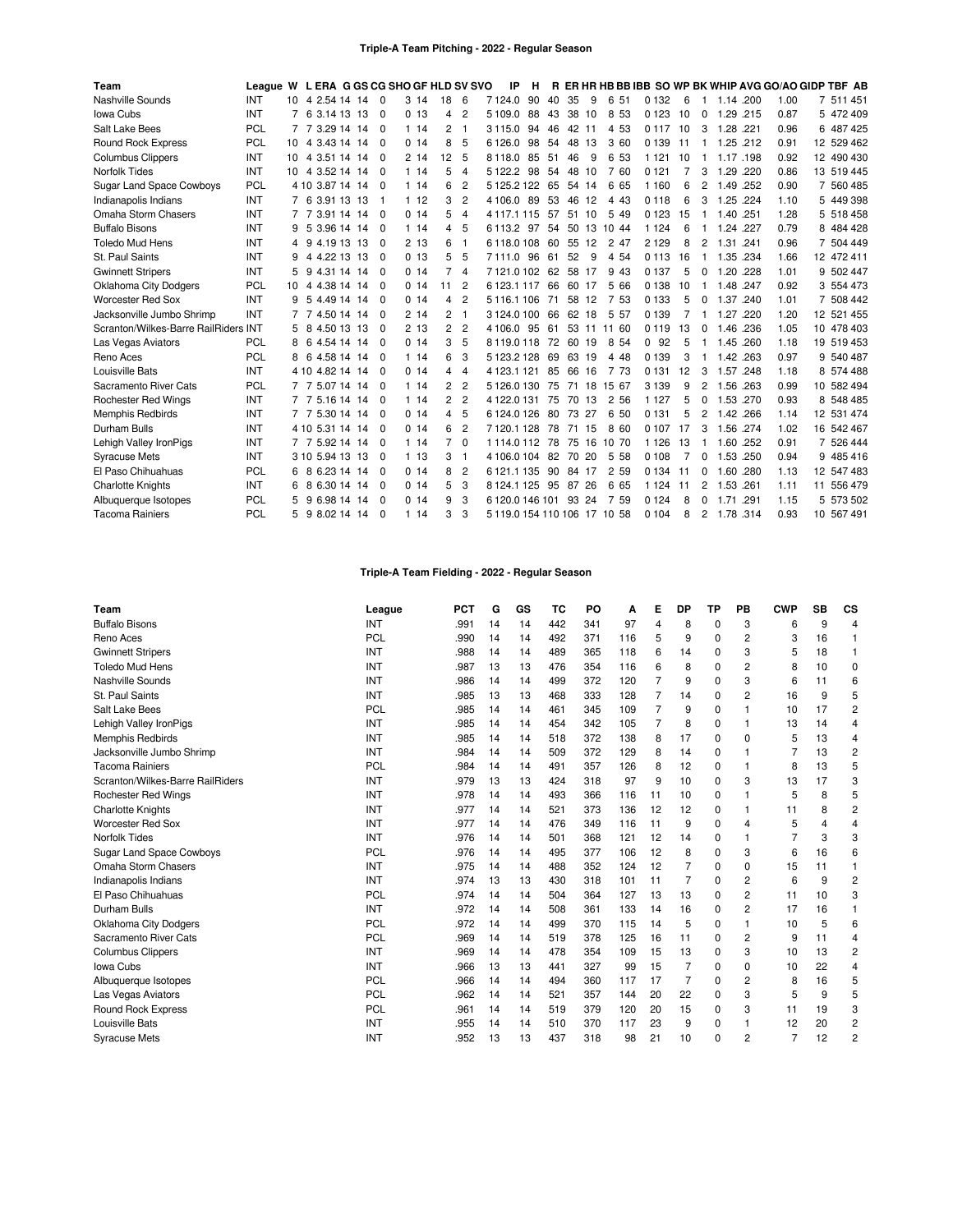| # Player        | Team       | в | <b>AVG</b> | G  | ΑВ  | R  | н   | ΤВ  | 2B 3B |                |              | HR RBI | <b>BB IBB</b> |              | SO  | SB CS    |                | <b>OBP</b> | <b>SLG</b> | <b>OPS</b> | PA  |              |          | <b>SAC SF HBP</b> | GIDP E         |             |
|-----------------|------------|---|------------|----|-----|----|-----|-----|-------|----------------|--------------|--------|---------------|--------------|-----|----------|----------------|------------|------------|------------|-----|--------------|----------|-------------------|----------------|-------------|
| 45 Astudillo, W | <b>JAX</b> | R | .333       | 4  | 18  | 4  | 6   | 10  |       | $\Omega$       |              | 6      | $\Omega$      | $\Omega$     |     |          | 0              | .400       | .556       | .956       | 20  | <sup>0</sup> | $\Omega$ | 2                 | 0              |             |
| 10 Bleday, J    | <b>JAX</b> |   | .156       | 13 | 45  | 9  |     | 12  | 2     | $\Omega$       |              | 4      | 9             |              | 13  | $\Omega$ | 0              | .321       | .267       | .588       | 56  | 0            | $\Omega$ | 2                 | 0              |             |
| 6 Brigman, B    | <b>JAX</b> | R | .152       | 9  | 33  |    | 5   | 9   |       | $\Omega$       |              |        |               | $\Omega$     | 12  | 0        | 0              | .200       | .273       | .473       | 35  | 0            | 0        | 0                 |                | -0          |
| 8 Burdick, P    | <b>JAX</b> | R | .256       | 13 | 43  | 16 | 11  | 21  |       | $\Omega$       | 3            | 6      | 10            | $\Omega$     | 14  | 3        | 0              | .418       | .488       | .906       | 55  | 0            | $\Omega$ | 2                 | 2              | $\Omega$    |
| 11 Díaz, L      | <b>JAX</b> |   | .306       | 13 | 49  | 10 | 15  | 27  | 3     | $\Omega$       | 3            | 14     |               | <sup>0</sup> | 12  | $\Omega$ | 0              | .397       | .551       | .948       | 58  | <sup>0</sup> |          |                   |                |             |
| 3 Dunand, J     | <b>JAX</b> | R | .313       | 9  | 32  | 8  | 10  | 15  | 5.    | $\Omega$       | <sup>0</sup> | з      | 5             | $\Omega$     | 9   | 2        | 0              | .421       | .469       | .890       | 38  | <sup>0</sup> | $\Omega$ |                   | $\mathbf{2}$   | 0           |
| 4 Fortes, N     | JAX        | R | .270       | 9  | 37  | 3  | 10  | 16  | 3     | $\Omega$       |              |        |               |              | 5   | 0        | 0              | .300       | .432       | .732       | 40  | <sup>0</sup> |          | <sup>0</sup>      | 2              | 0           |
| 15 González, E  | JAX        | R | .354       | 12 | 48  |    | 17  | 24  | 4     | $\Omega$       |              | 8      | 2             | 0            | 9   | 3        | 0              | .373       | .500       | .873       | 51  | <sup>0</sup> |          | 0                 | $^{\circ}$     | -2          |
| 34 Gonzalez, N  | JAX        |   | .250       | 9  | 32  | 3  | 8   | 16  | 3     |                |              |        | 2             | $\Omega$     | 10  | 0        | 0              | .333       | .500       | .833       | 36  | 0            | $\Omega$ | 2                 |                | $2 \quad 0$ |
| 12 Leblanc, C   | <b>JAX</b> | R | .389       | 10 | 36  | 5  | 14  | 29  | 3     | $\Omega$       | 4            | 10     |               | $\Omega$     | 9   | $\Omega$ | 0              | .477       | .806       | 1.283      | 44  | $\Omega$     |          | <sup>0</sup>      |                |             |
| 5 Miller, B     | <b>JAX</b> |   | .182       | 11 | 44  | 6  | 8   | 10  | 0     |                | 0            |        |               | $\Omega$     | 9   | 2        | $\overline{c}$ | .294       | .227       | .521       | 51  | 0            | $\Omega$ | $\Omega$          | 0              |             |
| 32 Quintana, L  | JAX        | R | .372       | 10 | 43  | 9  | 16  | 29  | 4     | $\Omega$       | 3            | 10     | <sup>0</sup>  | $\Omega$     | 5   | 0        | 0              | .391       | .674       | .065       | 46  | <sup>0</sup> |          | 2                 | $\overline{2}$ |             |
| 23 Sims. D      | <b>JAX</b> | R | .200       | 3  | 10  | 2  | 2   | 5   | 0     | 0              |              |        |               | $\Omega$     | 5   | 0        | 0              | .273       | .500       | .773       | 11  | $\Omega$     | 0        | 0                 | $^{\circ}$     | 0           |
|                 | <b>JAX</b> |   | .270       | 14 | 482 | 86 | 130 | 224 | 30    | $\overline{2}$ | 20           | 83     | 55            | 0            | 119 | 11       | $\overline{2}$ | .356       | .465       | .821       | 554 | 0            | 5        | 12                | 13 8           |             |
|                 | <b>OPP</b> |   | .220       | 14 | 455 | 66 | 100 | 177 | 17    | 3              | 18           | 62     | 57            | 0            | 139 | 13       | $\overline{2}$ | .311       | .389       | .700       | 521 | 0            | 4        | 5                 | 12             |             |

**Jacksonville Jumbo Shrimp Pitching - 2022 - Regular Season - Active Roster**

| # Player        | Team       | т. | w            |                | ERA  | G  |    |              | GS CG SHO      | <b>GF HLD SV SVO</b> |              |          |              | ΙP    | н            | R              | ER           | <b>HR</b>    | <b>HB</b>    | <b>BB IBB</b> |          | SO  |      |              |              | AVG WP BK GIDP | TBF |
|-----------------|------------|----|--------------|----------------|------|----|----|--------------|----------------|----------------------|--------------|----------|--------------|-------|--------------|----------------|--------------|--------------|--------------|---------------|----------|-----|------|--------------|--------------|----------------|-----|
| 27 Brazoban, H  | <b>JAX</b> | R. | $\Omega$     | 0              | .23  | 6  |    | 0            |                | 4                    |              | 0        | 0            | 7.1   | 3            |                |              |              | $\Omega$     | 4             | $\Omega$ | 9   | .130 |              | 0            |                | 27  |
| 26 Brigham, J   | JAX        | R  |              | 0              | 6.75 | 5  |    | 0            |                |                      | 0            | 0        | 0            | 5.1   |              | 4              | 4            |              | 0            |               | $\Omega$ | 6   | .318 | 0            | $\Omega$     | 0              | 24  |
| 20 Dayton, G    | JAX        |    |              |                | 0.00 | 4  |    | 0            |                | 2                    | 0            | $\Omega$ | 0            | 5.0   | $\mathbf{2}$ | 0              | 0            |              | $\Omega$     | 2             | $\Omega$ | 8   | .118 | 0            | 0            | 0              | 19  |
| 37 Eveld, T     | <b>JAX</b> | R  |              |                | 6.00 | 2  |    | C            |                |                      | O.           | $\Omega$ |              | 3.0   | 2            | $\overline{2}$ | 2            |              | 0            |               | $\Omega$ | 4   | .182 | <sup>0</sup> | 0            | 0              | 12  |
| 17 Fishman, J   | <b>JAX</b> |    |              |                | .00  | 5  |    |              |                |                      |              | 0        | <sup>0</sup> | 9.0   | 3            |                |              |              |              | 2             | $\Omega$ | 13  | .103 | 0            | 0            |                | 32  |
| 39 Garcia, R    | <b>JAX</b> |    |              | ŋ              | 0.00 |    |    | O            |                | 0                    |              | 0        |              | 2.0   |              | 0              | ŋ            |              | <sup>0</sup> | 2             | $\Omega$ | 5   | 143  | <sup>0</sup> | <sup>0</sup> | $\Omega$       | 9   |
| 22 Garrett, B   | JAX        |    |              |                | 4.50 | 3  | з  | <sup>0</sup> |                | 0                    |              | 0        | <sup>0</sup> | 16.0  | 13           | 9              | 8            | з            | $\Omega$     | 5             | $\Omega$ | 11  | .224 |              | 0            | 0              | 65  |
| 31 Kent, M      | <b>JAX</b> |    |              |                | 5.40 | 3  | 2  | 0            |                | 0                    | 0            | 0        | 0            | 10.0  | 14           |                | 6            |              | 0            |               | 0        |     | .333 | 0            | 0            |                | 44  |
| 13 Lindgren, J  | <b>JAX</b> | R. | $\Omega$     | 0              | 9.35 | 2  |    | $\Omega$     |                | 0                    | 0            | $\Omega$ | 0            | 8.2   | 13           | 9              | 9            |              |              | 4             | $\Omega$ | 6   | .351 | 0            |              | 2              | 42  |
| 1 Meyer, M      | <b>JAX</b> | R. |              | 0              | .23  | 3  | 3  | $\Omega$     | <sup>o</sup>   | 0                    | <sup>0</sup> | 0        | 0            | 14.2  | 5.           | 2              |              |              |              | 3             | $\Omega$ | 20  | .102 |              | 0            |                | 53  |
| 7 Mitchell, B   | <b>JAX</b> | R. | $\Omega$     | <sup>0</sup>   | 5.68 | 3  |    | $\Omega$     | <sup>0</sup>   | $\Omega$             | <sup>0</sup> | $\Omega$ | 0            | 6.1   | 5.           | 4              | 4            | 2            | $\Omega$     | 4             | $\Omega$ |     | .200 | 3            | 0            | $\Omega$       | 29  |
| 38 Pop, Z       | <b>JAX</b> | R  | $\Omega$     |                | 0.00 | 5  |    | 0            | <sup>0</sup>   | $\Omega$             |              | 0        |              | 8.0   | 9            | 2              | <sup>0</sup> | <sup>n</sup> | $\Omega$     | 3             | $\Omega$ |     | .300 |              | 0            | 2              | 33  |
| 28 Yacabonis, J | <b>JAX</b> | R  |              |                | .80  | 5  |    | 0            |                | $\overline{4}$       |              |          |              | 5.0   | 2            |                |              |              | $\Omega$     | 3             | $\Omega$ | 6   | .118 | 0            | <sup>0</sup> | $\Omega$       | 20  |
| 41 Zabala, A    | <b>JAX</b> | R  | 0            | 0              | 8.44 | 4  | 0  | 0            |                |                      | 0            | 0        | 0            | 5.1   | 4            | 5              | 5            |              | $\Omega$     | 5             | 0        | 9   | .211 | 0            | 0            |                | 24  |
|                 | <b>JAX</b> |    | $\mathbf{7}$ | $\overline{7}$ | 4.50 | 14 | 14 | 0            | $\overline{2}$ | 14                   | $\mathbf{2}$ | -1       | 3            | 124.0 | 100          | 66             | 62           | 18           | 5            | 57            | 0        | 139 | .220 |              |              | 12             | 521 |
|                 | <b>OPP</b> |    | 7            | -7             | 5.71 | 14 | 14 | 0            | 0              | 14                   | 5            | 3        | 5            | 123.0 | 130          | 86             | 78           | 20           | $12 \,$      | 55            | 0        | 119 | .270 | 9            | 3            | 13             | 554 |

**Jacksonville Jumbo Shrimp Hitting - 2022 - Regular Season - Active Roster - Vs Left**

|                 | <b>JAX</b> |    | .285       | 8 | 130     | 37             | 57 | 11 | 0            | 3            | 25           | 8            | 0            | 34  |       | .336       | .438 | .774       | 143 | 0 | 2        | 3            | 3           |
|-----------------|------------|----|------------|---|---------|----------------|----|----|--------------|--------------|--------------|--------------|--------------|-----|-------|------------|------|------------|-----|---|----------|--------------|-------------|
| 23 Sims, D      | <b>JAX</b> | R  | .000       |   |         | 0              | 0  |    | 0            | 0            |              | 0            | 0            |     |       | .000       | .000 | .000       |     | 0 |          |              | 0           |
| 32 Quintana, L  | <b>JAX</b> | R  | .333       | 4 | 12      | 4              | 8  |    | <sup>0</sup> |              | 3            | <sup>0</sup> | 0            |     |       | .333       | .667 | 1.000      | 12  | 0 | $\Omega$ |              |             |
| 5 Miller, B     | <b>JAX</b> | L. | .111       | 4 | 9       |                |    |    | 0            | 0            | <sup>0</sup> |              | 0            | 4   |       | .200       | .111 | .311       | 10  | 0 | 0        |              | 0           |
| 12 Leblanc, C   | JAX        | R  | .417       | 6 | 12      | 5.             | 10 |    |              |              | 3            | 2            | $\Omega$     | 5   |       | .500       | .833 | 1.333      | 14  | 0 | 0        |              | 0           |
| 34 Gonzalez, N  | <b>JAX</b> |    | .167       | 3 | 6       |                |    |    |              |              |              |              | <sup>0</sup> | 4   |       | .167       | .333 | .500       | 6   | 0 |          |              | 0           |
| 15 González, E  | <b>JAX</b> | R  | .467       |   | 15      | 7              | 9  |    | <sup>0</sup> | <sup>0</sup> | 2            | <sup>n</sup> | 0            | 2   |       | .467       | .600 | .067       | 15  | 0 | 0        |              | 0           |
| 4 Fortes, N     | <b>JAX</b> | R  | .273       | 5 | 11      | 3              | 3  | 0  | $\Omega$     | $\Omega$     | 2            |              | 0            |     |       | .308       | .273 | .581       | 13  | 0 |          | <sup>0</sup> |             |
| 3 Dunand, J     | <b>JAX</b> | R  | .286       |   |         | $\overline{2}$ | 3  |    |              | 0            |              |              | 0            | 2   |       | .286       | .429 | .715       |     | 0 |          |              |             |
| 11 Díaz, L      | <b>JAX</b> |    | .385       | 5 | 13      | 5.             | 6  |    |              | <sup>0</sup> | 6            |              | <sup>0</sup> | 3   |       | .400       | .462 | .862       | 15  | 0 |          |              | 0           |
| 8 Burdick, P    | <b>JAX</b> | R  | .308       | 6 | 13      | 4              | 8  |    |              |              | 4            | 2            | 0            | 3   |       | .438       | .615 | .053       | 16  | 0 |          |              | 0           |
| 6 Brigman, B    | <b>JAX</b> | R  | .111       | 4 | 9       |                | 2  |    | 0            | 0            | <sup>0</sup> |              | 0            | 3   |       | .200       | .222 | .422       | 10  | 0 |          |              | $\Omega$    |
| 10 Bleday, J    | <b>JAX</b> |    | .167       | 6 | 12      | 2              | 3  |    | 0            | 0            | з            |              | 0            | 2   |       | .286       | .250 | .536       | 14  | 0 | 0        |              | 0           |
| 45 Astudillo, W | JAX        | R  | .333       | 2 | 3       |                |    |    |              |              |              |              |              | 0   |       | .333       | .333 | .666       | 3   | 0 |          |              | $\Omega$    |
| # Player        | Team       | в  | <b>AVG</b> | G | AВ<br>R | н.             | ΤВ | 2В | 3В           | HR.          | RBI          | BB.          | IBB          | SO. | SB CS | <b>OBP</b> | SLG  | <b>OPS</b> | PA  |   |          | SAC SF HBP   | <b>GIDP</b> |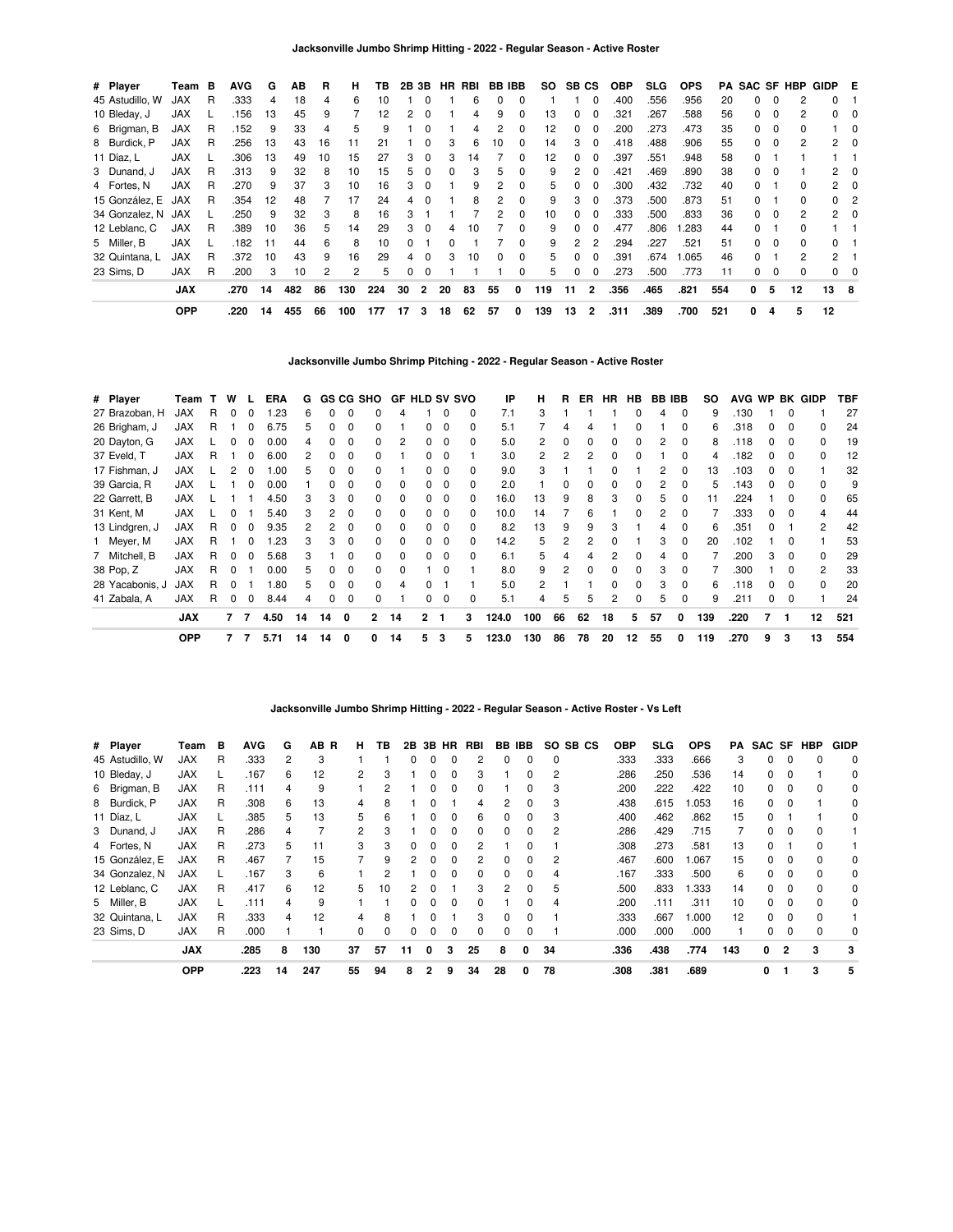| # Player        | Team       | т | <b>AVG</b> | AB R | н.                   | ΤВ | 2B | 3B           | HR | RBI | BB       | <b>IBB</b>   | SO. | SB CS | <b>OBP</b> | SLG  | <b>OPS</b> | РA  | SAC SF |          | <b>HBP</b> | <b>GIDP</b> |
|-----------------|------------|---|------------|------|----------------------|----|----|--------------|----|-----|----------|--------------|-----|-------|------------|------|------------|-----|--------|----------|------------|-------------|
| 27 Brazoban, H  | <b>JAX</b> | R | .154       | 13   | 2                    |    |    |              |    | 0   |          | $\Omega$     | 6   |       | .267       | .154 | .421       | 15  | 0      |          | 0          | 0           |
| 26 Brigham, J   | <b>JAX</b> | R | .400       | 10   | 4                    | 9  |    |              |    | 6   | 0        | $\Omega$     | 4   |       | .364       | .900 | .264       | 11  | 0      |          | 0          | 0           |
| 20 Dayton, G    | <b>JAX</b> |   | .182       | 11   | 2                    | 2  |    |              |    |     |          | 0            | 5   |       | .250       | .182 | .432       | 12  | 0      | $\Omega$ | 0          | 0           |
| 37 Eveld, T     | <b>JAX</b> | R | .000       | 3    | $\Omega$             |    |    |              | O  | 0   | $\Omega$ | <sup>0</sup> |     |       | .000       | .000 | .000       | 3   | 0      | $\Omega$ | $\Omega$   | 0           |
| 17 Fishman, J   | <b>JAX</b> |   | .118       | 17   | $\mathbf{2}$         | 2  |    |              |    | 0   | 0        |              |     |       | .118       | .118 | .236       | 17  | 0      |          | 0          | 0           |
| 39 Garcia, R    | <b>JAX</b> |   | .000       | 3    | $\Omega$             | 0  |    |              |    | 0   | 2        | 0            | 3   |       | .400       | .000 | .400       | 5   | 0      | $\Omega$ | 0          | 0           |
| 22 Garrett, B   | <b>JAX</b> |   | .273       | 22   | 6                    | 6  |    | <sup>0</sup> | 0  | 2   |          | 0            | 4   |       | .304       | .273 | .577       | 23  | 0      | $\Omega$ | $\Omega$   | 0           |
| 31 Kent, M      | <b>JAX</b> |   | .350       | 20   |                      | 9  |    |              |    |     | $\Omega$ | 0            | 3   |       | .350       | .450 | .800       | 20  | 0      | $\Omega$ | $\Omega$   | 2           |
| 13 Lindgren, J  | <b>JAX</b> | R | .360       | 25   | 9                    | 19 |    |              | 3  | 8   | 3        | 0            | 4   |       | .429       | .760 | 1.189      | 28  | 0      | $\Omega$ | 0          | 2           |
| Meyer, M        | <b>JAX</b> | R | .067       | 30   | 2                    | 2  |    |              |    |     |          | 0            | 13  |       | .125       | .067 | .192       | 32  | 0      | $\Omega$ |            | 0           |
| 7 Mitchell, B   | <b>JAX</b> | R | .214       | 14   | 3                    | 9  |    |              | 2  | 3   |          | 0            | 5   |       | .267       | .643 | .910       | 15  | 0      | $\Omega$ | $\Omega$   | 0           |
| 38 Pop, Z       | <b>JAX</b> | R | .235       | 17   | 4                    | 5  |    |              |    |     | 2        | 0            | 6   |       | .316       | .294 | .610       | 19  | 0      | $\Omega$ | $\Omega$   |             |
| 28 Yacabonis, J | <b>JAX</b> | R | .182       | 11   | $\mathbf{2}^{\circ}$ | 4  |    |              | 0  |     | 3        | $\Omega$     | 2   |       | .357       | .364 | .721       | 14  | 0      | $\Omega$ | 0          | 0           |
| 41 Zabala, A    | <b>JAX</b> | R | .250       | 8    | $\mathbf{2}$         | 5  |    | 0            |    | 2   | 4        | $\Omega$     | 4   |       | .500       | .625 | 1.125      | 12  | 0      | $\Omega$ | 0          | 0           |
|                 | <b>JAX</b> |   | .223       | 247  | 55                   | 94 | 8  | 2            | 9  | 34  | 28       | 0            | 78  |       | .308       | .381 | .689       | 279 | 0      |          | 3          | 5           |

### **Jacksonville Jumbo Shrimp Hitting - 2022 - Regular Season - Active Roster - Vs Right**

| # Player        | Team       | в | <b>AVG</b> | G  | AB R | н  | ΤВ  | 2B | 3B             | HR | RBI |              | BB IBB |    | SO SB CS | <b>OBP</b> | <b>SLG</b> | <b>OPS</b> | PA  |              |          | SAC SF HBP   | <b>GIDP</b> |
|-----------------|------------|---|------------|----|------|----|-----|----|----------------|----|-----|--------------|--------|----|----------|------------|------------|------------|-----|--------------|----------|--------------|-------------|
| 45 Astudillo, W | JAX        | R | .333       | 4  | 15   | 5  | 9   |    | 0              |    | 4   | 0            | 0      |    |          | .412       | .600       | 1.012      | 17  | 0            | 0        |              | 0           |
| 10 Bleday, J    | <b>JAX</b> |   | .152       | 13 | 33   | 5  | 9   |    | 0              |    |     | 8            | 0      | 11 |          | .333       | .273       | .606       | 42  | 0            | $\Omega$ |              | 0           |
| 6 Brigman, B    | <b>JAX</b> | R | .167       | 8  | 24   | 4  |     | 0  | o              |    | 4   |              |        | 9  |          | .200       | .292       | .492       | 25  | 0            |          | $\Omega$     |             |
| 8 Burdick, P    | JAX        | R | .233       | 12 | 30   |    | 13  | 0  | 0              |    | 2   | 8            |        | 11 |          | .410       | .433       | .843       | 39  | 0            |          |              | 2           |
| 11 Díaz, L      | <b>JAX</b> | L | .278       | 12 | 36   | 10 | 21  | 2  | 0              | 3  | 8   |              | 0      | 9  |          | .395       | .583       | .978       | 43  | 0            | 0        | 0            |             |
| 3 Dunand, J     | <b>JAX</b> | R | .320       | 9  | 25   | 8  | 12  | 4  | $\Omega$       | 0  | 3   | 5            | 0      |    |          | .452       | .480       | .932       | 31  | 0            | 0        |              |             |
| 4 Fortes, N     | <b>JAX</b> | R | .269       | 8  | 26   |    | 13  | 3  | 0              |    |     |              |        | 4  |          | .296       | .500       | .796       | 27  | 0            |          | $\Omega$     |             |
| 15 González, E  | <b>JAX</b> | R | .303       | 12 | 33   | 10 | 15  | 2  | 0              |    | 6   | 2            |        |    |          | .333       | .455       | .788       | 36  | O.           |          | <sup>0</sup> | 0           |
| 34 Gonzalez, N  | JAX        | L | .269       | 9  | 26   |    | 14  | 2  |                |    |     | 2            | 0      | 6  |          | .367       | .538       | .905       | 30  | 0            | 0        |              | 2           |
| 12 Leblanc, C   | <b>JAX</b> | R | .375       | 10 | 24   | 9  | 19  |    | 0              | 3  |     | 5            | 0      | 4  |          | .467       | .792       | .259       | 30  | 0            |          | $\Omega$     |             |
| 5 Miller, B     | <b>JAX</b> |   | .200       | 11 | 35   |    | 9   | 0  |                | 0  |     | 6            | 0      | 5  |          | .317       | .257       | .574       | 41  | 0            | $\Omega$ | <sup>0</sup> | 0           |
| 32 Quintana, L  | <b>JAX</b> | R | .387       | 9  | 31   | 12 | 21  | 3  | $\Omega$       | 2  |     | <sup>0</sup> | 0      | 4  |          | .412       | .677       | 1.089      | 34  | <sup>o</sup> |          | 2            |             |
| 23 Sims. D      | JAX        | R | .222       | 3  | 9    | 2  | 5   | 0  | 0              |    |     |              |        | 4  |          | .300       | .556       | .856       | 10  | 0            | 0        |              | 0           |
|                 | <b>JAX</b> |   | .264       | 14 | 352  | 93 | 167 | 19 | $\overline{2}$ | 17 | 58  | 47           | 0      | 85 |          | .363       | .474       | .837       | 411 | 0            | 3        | 9            | 10          |
|                 | <b>OPP</b> |   | .216       | 14 | 208  | 45 | 83  | 9  |                | 9  | 28  | 29           | 0      | 61 |          | .314       | .399       | .713       |     | 0            | 3        | 2            | -7          |

**Jacksonville Jumbo Shrimp Opposing Hitting - 2022 - Regular Season - Active Roster - Vs Right**

| # Player        | Геаm       |   | AVG  | AB R | н.             | тв.      | 2Β | 3В           | HR           | RBI | BB           | IBB          | SO.            | SB CS | <b>OBP</b> | <b>SLG</b> | <b>OPS</b> | PA  | SAC SF       |                | HBP            | <b>GIDP</b> |
|-----------------|------------|---|------|------|----------------|----------|----|--------------|--------------|-----|--------------|--------------|----------------|-------|------------|------------|------------|-----|--------------|----------------|----------------|-------------|
| 27 Brazoban, H  | <b>JAX</b> | R | .100 | 10   |                | 4        |    |              |              |     | 2            | 0            | 3              |       | .250       | .400       | .650       | 12  | 0            | $\Omega$       | $\Omega$       |             |
| 26 Brigham, J   | <b>JAX</b> | R | .250 | 12   | 3              | 3        | 0  | <sup>0</sup> | 0            |     |              | 0            | 2              |       | .308       | .250       | .558       | 13  | 0            | 0              | $\Omega$       | 0           |
| 20 Dayton, G    | <b>JAX</b> |   | .000 | 6    | <sup>o</sup>   | 0        |    |              | <sup>0</sup> | 0   |              | 0            | 3              |       | .143       | .000       | .143       | 7   | <sup>0</sup> | $\Omega$       | $\Omega$       | 0           |
| 37 Eveld, T     | <b>JAX</b> | R | .250 | 8    | 2              | з        |    |              |              | 2   |              | 0            | 3              |       | .333       | .375       | .708       | 9   | 0            |                | $\Omega$       | 0           |
| 17 Fishman, J   | <b>JAX</b> |   | .083 | 12   |                |          |    |              | 0            | 0   |              | 0            | 6              |       | .267       | .083       | .350       | 15  | 0            | 0              |                |             |
| 39 Garcia, R    | <b>JAX</b> |   | .250 | 4    |                |          |    |              | 0            | 0   | <sup>0</sup> | 0            | 2              |       | .250       | .250       | .500       | 4   | $\Omega$     | $\Omega$       | $\Omega$       | 0           |
| 22 Garrett, B   | <b>JAX</b> |   | .194 | 36   |                | 19       |    |              | 3            | 6   | 4            | <sup>0</sup> |                |       | .262       | .528       | .790       | 42  | 0            | $\mathfrak{p}$ | $\Omega$       | $\Omega$    |
| 31 Kent, M      | <b>JAX</b> |   | .318 | 22   |                |          |    |              |              | 5   | 2            | 0            | 4              |       | .375       | .500       | .875       | 24  | 0            | $\Omega$       | $\Omega$       | 2           |
| 13 Lindgren, J  | <b>JAX</b> | R | .333 | 12   | 4              | 5.       |    | <sup>0</sup> | 0            |     |              | 0            | 2              |       | .429       | .417       | .846       | 14  | 0            | $\Omega$       |                | 0           |
| 1 Meyer, M      | <b>JAX</b> | R | .158 | 19   | 3              | 4        |    |              | <sup>0</sup> | 0   | 2            | <sup>0</sup> |                |       | .238       | .211       | .449       | 21  | 0            | $\Omega$       | $\Omega$       |             |
| 7 Mitchell, B   | <b>JAX</b> | R | .182 | 11   | $\mathcal{P}$  | 2        |    |              |              |     | 3            | $\Omega$     | $\overline{2}$ |       | .357       | .182       | .539       | 14  | 0            | $\Omega$       | $\Omega$       | 0           |
| 38 Pop, Z       | <b>JAX</b> | R | .385 | 13   | 5.             |          | 2  | n            | 0            |     |              | 0            |                |       | .429       | .538       | .967       | 14  | 0            | $\Omega$       | $\Omega$       |             |
| 28 Yacabonis, J | <b>JAX</b> | R | .000 | 6    | <sup>0</sup>   | $\Omega$ |    |              | <sup>0</sup> | 0   | $\Omega$     | 0            | 4              |       | .000       | .000       | .000       | 6   | 0            | $\Omega$       | $\Omega$       | $\Omega$    |
| 41 Zabala, A    | <b>JAX</b> | R | .182 | 11   | $\overline{c}$ | 6        |    |              |              | 3   |              | 0            | 5              |       | .250       | .545       | .795       | 12  | 0            | $\Omega$       | $\Omega$       |             |
|                 | <b>JAX</b> |   | .216 | 208  | 45             | 83       | 9  |              | 9            | 28  | 29           | 0            | 61             |       | .314       | .399       | .713       | 242 | 0            | 3              | $\overline{2}$ |             |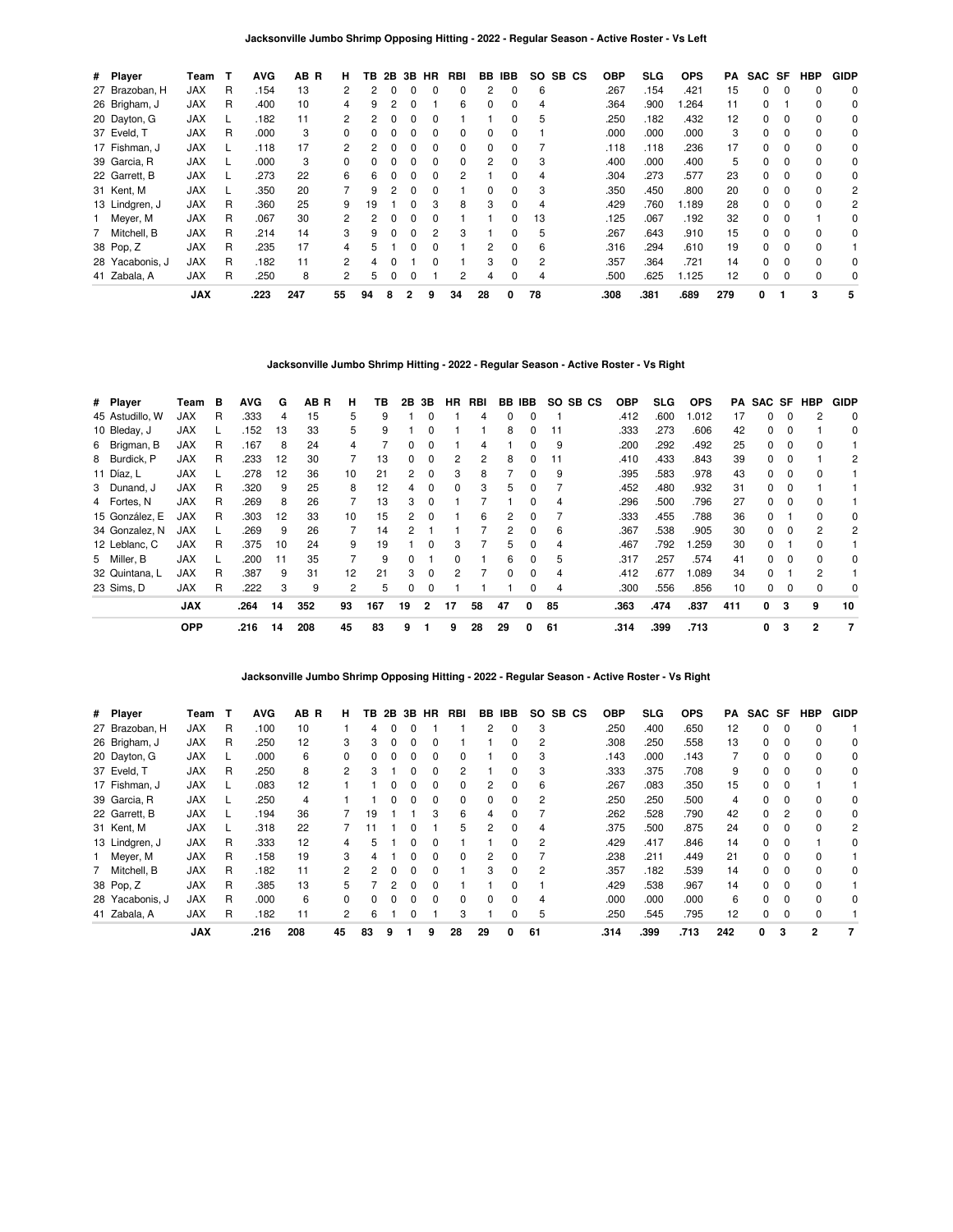| # Player        | Team       | в  | <b>AVG</b> | G | ΑВ | R              | н            | TB.          | 2B           | 3B | HR           |              |          | RBI BB IBB   | SO.      | SB CS          |          | <b>OBP</b> | <b>SLG</b> | <b>OPS</b> | PА | SAC SF   |              | <b>HBP</b> | <b>GIDP</b> |
|-----------------|------------|----|------------|---|----|----------------|--------------|--------------|--------------|----|--------------|--------------|----------|--------------|----------|----------------|----------|------------|------------|------------|----|----------|--------------|------------|-------------|
| 45 Astudillo, W | JAX        | R  | .000       |   | 4  | <sup>0</sup>   | $\Omega$     | <sup>0</sup> |              |    |              |              |          | $\Omega$     |          | 0              | $\Omega$ | .000       | .000       | .000       | 4  | $\Omega$ | n            | $\Omega$   | $\mathbf 0$ |
| 10 Bleday, J    | JAX        |    | .143       | 2 |    |                |              |              |              |    |              |              |          | 0            |          | 0              | 0        | .250       | .286       | .536       | 8  | 0        | $\Omega$     |            | 0           |
| 6 Brigman, B    | JAX        | R  | .000       |   | 4  |                |              |              |              |    |              | 0            |          | 0            | З        | 0              | -0       | .000       | .000       | .000       | 4  | 0        |              | 0          | 0           |
| 8 Burdick, P    | JAX        | R  | .000       | 2 | 3  | 0              | <sup>0</sup> | 0            | 0            |    | <sup>0</sup> | 0            | $\Omega$ | 0            | $\Omega$ | $\Omega$       | $\Omega$ | .250       | .000       | .250       | 4  | 0        | $\Omega$     |            | 0           |
| 11 Díaz, L      | JAX        |    | .500       | 2 | 6  |                | 3            |              |              |    |              | 4            | 2        | 0            |          | 0              | 0        | .625       | .167       | .792       | 8  | 0        | $\Omega$     | $\Omega$   | 0           |
| 3 Dunand, J     | <b>JAX</b> | R  | .333       | 2 | 6  | $\overline{2}$ | 2            |              |              |    |              |              |          | 0            |          | 0              | 0        | .429       | .667       | .096       |    | 0        | $\Omega$     | $\Omega$   |             |
| 4 Fortes, N     | <b>JAX</b> | R  | .167       | 2 | 6  |                |              |              |              |    |              |              |          |              |          | 0.             | 0        | .286       | .167       | .453       |    | 0        | <sup>n</sup> | $\Omega$   | 0           |
| 15 González, E  | <b>JAX</b> | R  | .000       |   | 3  |                | <sup>0</sup> | 0            |              |    |              |              |          | 0            |          | 0              | 0        | .000       | .000       | .000       | 3  | 0        |              | 0          | 0           |
| 34 Gonzalez, N  | JAX        |    | .000       |   | 3  | 0              |              | 0            |              |    | 0            | 0            | 0        | 0            |          | 0              | 0        | .000       | .000       | .000       | 3  | 0        | $\Omega$     | 0          |             |
| 12 Leblanc, C   | JAX        | R. | 1.000      |   | 4  | 2              |              | 10           | 0            |    |              | 5.           | 0        | 0            |          | $\Omega$       | - 0      | .000       | 2.500      | 3.500      | 4  | 0        | $\Omega$     | $\Omega$   | 0           |
| 5 Miller, B     | <b>JAX</b> |    | .333       | 2 | 6  | 2              | 2            | 2            | <sup>0</sup> | O  | <sup>n</sup> | <sup>0</sup> |          | <sup>0</sup> |          | $\overline{2}$ | $\Omega$ | .500       | .333       | .833       | 8  | 0        | $\Omega$     | $\Omega$   | $\Omega$    |
| 32 Quintana, L  | JAX        | R  | .333       |   | 3  |                |              |              |              |    |              |              |          | $\Omega$     |          | 0              | 0        | .500       | .333       | .833       | 4  | $\Omega$ | $\Omega$     |            |             |
| 23 Sims, D      | <b>JAX</b> | R  | .000       |   | 3  | 0              | 0            | $\Omega$     | 0            | 0  | 0            | 0            |          | 0            | 2        | 0              | 0        | .250       | .000       | .250       | 4  | 0        |              | $\Omega$   | 0           |
|                 | <b>JAX</b> |    | .241       | 2 | 58 | 11             | 14           | 27           | 4            | 0  | 3            | 11           |          | 0            | 12       | 2              | 0        | .353       | .466       | .819       | 68 | 0        | 0            | 3          | 3           |
|                 | <b>OPP</b> |    | .086       | 2 | 58 |                | 5            |              |              | 0  | 0            |              | 5        | 0            | 17       | 3              | 0        | .156       | .103       | .259       | 64 | 0        |              | 0          |             |

**Jacksonville Jumbo Shrimp Pitching - 2022 - Regular Season - Active Roster - Vs. Gwinnett**

| # Player        | Team T W   |    |            | - L      |      |                |                |              |          |            |          |            | ERA G GS CG SHO GF HLD SV SVO | IP   | н          |              |          |          |              |   | R ER HR HB BB IBB         | SO.      |      |              |          | AVG WP BK GIDP | <b>TBF</b> |
|-----------------|------------|----|------------|----------|------|----------------|----------------|--------------|----------|------------|----------|------------|-------------------------------|------|------------|--------------|----------|----------|--------------|---|---------------------------|----------|------|--------------|----------|----------------|------------|
| 27 Brazoban, H  | <b>JAX</b> | R. | $\Omega$   | $\Omega$ | 0.00 |                | 0              | 0            | 0        | - 0        |          | $\Omega$   | $\Omega$                      | 1.0  | 0          | $\Omega$     | $\Omega$ |          |              |   | 0                         |          | .000 |              |          |                | - 3        |
| 26 Brigham, J   | <b>JAX</b> | R. | $\Omega$   | - 0      | 0.00 |                | 0              | 0            |          | $0\quad 0$ |          | $0\quad 0$ | 0                             | 1.0  | $^{\circ}$ | $^{\circ}$   | $\Omega$ | $\Omega$ | $\Omega$     |   | $\Omega$<br>0             |          | .000 | $\mathbf{0}$ |          |                | - 3        |
| 37 Eveld, T     | JAX        | R. | $\Omega$   | - 0      | 0.00 |                | 0              | $\Omega$     | $\Omega$ |            |          | $0\quad 0$ | 0                             | 1.0  | $\Omega$   | $\Omega$     | $\Omega$ | $\Omega$ | $\Omega$     |   | $\Omega$<br>$\Omega$      | 2        | .000 | $\Omega$     |          |                | $_{3}$     |
| 17 Fishman, J   | <b>JAX</b> |    |            | $\Omega$ | 0.00 |                | $\Omega$       | $\Omega$     |          | $0\quad 0$ |          | $0\quad 0$ | $\Omega$                      | 1.1  | $\Omega$   | $\Omega$     | $\Omega$ | $\Omega$ | $\Omega$     |   | $\Omega$                  | 2        | .000 | $^{\circ}$   |          |                | - 5        |
| 22 Garrett, B   | <b>JAX</b> |    |            | $\Omega$ | 0.00 |                |                | $\Omega$     |          | $0\quad 0$ |          | $0\quad 0$ | $\mathbf 0$                   | 7.0  | 2          | $\mathbf{1}$ | $\Omega$ | $\Omega$ | $\Omega$     |   | $\mathcal{P}$<br>$\Omega$ | 4        | .091 | $\Omega$     | $\Omega$ | $\Omega$       | -25        |
| 1 Meyer, M      | <b>JAX</b> | R. | $\Omega$   | $\Omega$ | 0.00 |                |                | 0            |          | $0\quad 0$ |          | $0\quad 0$ | $\mathbf 0$                   | 5.2  | 3          | $\mathbf 0$  | $\Omega$ | $\Omega$ | $\Omega$     |   | $\mathcal{P}$<br>$\Omega$ |          | .150 | $\Omega$     |          |                | 22         |
| 28 Yacabonis, J | <b>JAX</b> | R. | $\Omega$   | - 0      | 0.00 |                | 0              | 0            | $\Omega$ |            | $\Omega$ |            |                               | 1.0  | $\Omega$   | $\Omega$     | $\Omega$ | $\Omega$ | $\Omega$     |   | $\Omega$<br>$\Omega$      | $\Omega$ | .000 | $\Omega$     |          | $\Omega$       | - 3        |
|                 | <b>JAX</b> |    | $2\quad 0$ |          | 0.00 | $\overline{2}$ | $\overline{2}$ | $\mathbf{0}$ |          | 2          |          |            |                               | 18.0 | 5          | 1            | 0        | 0        | $\mathbf{0}$ | 5 | 0                         | 17       | .086 | $\mathbf{0}$ | - 0      |                | 64         |
|                 | <b>OPP</b> |    | 0          | 2        | 6.19 |                |                | 0            | 0        |            | 0        | 0          | 0                             | 16.0 | 14         | -11          | 11       | 3        | 3            |   | 0                         | 12       | .241 | 0            | 0        | 3              | 68         |

**Jacksonville Jumbo Shrimp Hitting - 2022 - Regular Season - Active Roster - Home Games**

| # Player        | Team       | в | <b>AVG</b> | G              | AВ  | R.       | н        | ΤВ           | 2В | 3В           | HR.          | RBI          |          | BB IBB       | SO SB CS |              |          | <b>OBP</b> | <b>SLG</b> | <b>OPS</b> | PA  |    |                | SAC SF HBP | <b>GIDP</b> |
|-----------------|------------|---|------------|----------------|-----|----------|----------|--------------|----|--------------|--------------|--------------|----------|--------------|----------|--------------|----------|------------|------------|------------|-----|----|----------------|------------|-------------|
| 45 Astudillo, W | <b>JAX</b> | R | .000       |                | 4   | $\Omega$ | $\Omega$ | <sup>0</sup> | 0  |              | 0            | <sup>0</sup> | $\Omega$ | 0            |          | 0            | - 0      | .000       | .000       | .000       | 4   | 0  |                | 0          | 0           |
| 10 Bleday, J    | <b>JAX</b> |   | .115       | 8              | 26  | 5        | 3        | 5            | 2  |              | 0            |              |          | o            |          | ი            | - 0      | 281        | .192       | .473       | 32  | O. |                | 2          | 0           |
| 6 Brigman, B    | JAX        | R | .150       | 6              | 20  | 3        | 3        |              |    |              |              | 3            |          | 0            | 9        |              |          | .227       | .350       | .577       | 22  | 0  |                |            | 0           |
| 8 Burdick, P    | JAX        | R | .240       | 8              | 25  | 6        | 6        | 9            | 0  |              |              | 3            | 3        | 0            | 9        | 0            | 0        | .367       | .360       | .727       | 30  | 0  | 0              |            |             |
| 11 Díaz, L      | <b>JAX</b> |   | .333       | 8              | 30  | 4        | 10       | 18           | 2  | $\Omega$     |              | 9            | 2        | 0            |          | 0            | $\Omega$ | .382       | .600       | .982       | 34  | 0  |                |            |             |
| 3 Dunand, J     | <b>JAX</b> | R | .294       | 5              | 17  | 4        | 5        | 8            | 3  |              | 0            | 3            | 2        | 0            |          |              |          | .368       | .471       | .839       | 19  | 0  |                |            |             |
| 4 Fortes, N     | <b>JAX</b> | R | .167       | 5              | 18  | 2        | з        | 3            | 0  |              |              |              |          | 0            | 2        | 0            | $\Omega$ | .250       | .167       | .417       | 20  | 0  |                |            |             |
| 15 González, E  | <b>JAX</b> | R | .190       | 6              | 21  |          | 4        | 5            |    |              | 0            | 3            | 2        | 0            | 5        | 0            | - 0      | .261       | .238       | .499       | 23  | 0  | 0              |            | 0           |
| 34 Gonzalez, N  | <b>JAX</b> |   | .150       | 6              | 20  |          | 3        |              | 2  |              | <sup>0</sup> | 4            | 2        | 0            | 8        | <sup>0</sup> | $\Omega$ | .261       | .350       | .611       | 23  | 0  |                |            |             |
| 12 Leblanc, C   | <b>JAX</b> | R | .647       | 5              | 17  | 5        |          | 25           | 2  |              |              | 8            | 3        | 0            |          |              |          | .700       | .471       | 2.171      | 20  | O. |                |            | 0           |
| 5 Miller, B     | <b>JAX</b> |   | .154       |                | 26  | 4        | 4        | 6            | 0  |              | <sup>0</sup> |              | 5        | 0            |          | 2            |          | .290       | .231       | .521       | 31  | 0  | 0              |            | 0           |
| 32 Quintana, L  | <b>JAX</b> | R | .350       | 5              | 20  | 4        |          | 10           | 0  | <sup>0</sup> |              | 2            | $\Omega$ | <sup>0</sup> |          | 0            | - 0      | .409       | .500       | .909       | 22  | 0  | 0              |            |             |
| 23 Sims, D      | <b>JAX</b> | R | .000       | $\overline{2}$ | 6   | 0        | $\Omega$ | 0            | 0  | $\Omega$     | 0            | 0            |          | 0            | 4        | 0            | $\Omega$ | .143       | .000       | .143       |     | 0  |                |            | 0           |
|                 | <b>JAX</b> |   | .228       | 8              | 259 | 39       | 59       | 103          | 13 | $\mathbf{2}$ | 9            | 39           | 28       | 0            | 73       | 3            |          | .321       | .398       | .719       | 296 | 0  |                | 8          | 6           |
|                 | <b>OPP</b> |   | .208       | 8              | 265 | 40       | 55       | 103          | 9  | 0            | 13           | 37           | 34       | 0            | 80       | 8            |          | .307       | .389       | .696       |     | 0  | $\overline{2}$ | 5          |             |

**Jacksonville Jumbo Shrimp Pitching - 2022 - Regular Season - Active Roster - Home Games**

| # Player        | Team       |   | W  |          | ERA   |   |   |   | G GS CG SHO GF HLD SV SVO |               |              |          |                | ΙP   | н        | R        | ER. | НR       | <b>HB</b>    | BB IBB        |          | so  | <b>AVG</b>    | <b>WP</b>    | BK       | <b>GIDP</b> | TBF |
|-----------------|------------|---|----|----------|-------|---|---|---|---------------------------|---------------|--------------|----------|----------------|------|----------|----------|-----|----------|--------------|---------------|----------|-----|---------------|--------------|----------|-------------|-----|
| 27 Brazoban, H  | <b>JAX</b> | R | O. | 0        | 2.08  | 3 |   |   |                           |               |              |          | 0              | 4.1  |          |          |     |          | 0            | 2             | 0        | 'n. | $.07^{\circ}$ |              | 0        |             | 16  |
| 26 Brigham, J   | <b>JAX</b> | R |    |          | 3.00  | 3 |   |   | 0                         | 0             | <sup>n</sup> | 0        |                | 3.0  | 3        |          |     |          | 0            | <sup>0</sup>  | $\Omega$ |     | 273           |              |          | 0           | 12  |
| 20 Dayton, G    | <b>JAX</b> |   |    |          | 0.00  | 2 |   |   | 0                         |               |              | 0        |                | 3.0  |          | 0        | 0   |          |              |               |          |     | .100          | 0            | $\Omega$ | 0           | 11  |
| 37 Eveld, T     | <b>JAX</b> | R | O. | $\Omega$ | 0.00  |   |   | n | 0                         |               | <sup>0</sup> | $\Omega$ | 0              | 1.0  | 0        | $\Omega$ | 0   | 0        | $\Omega$     | 0             | $\Omega$ |     | .000          | <sup>0</sup> | $\Omega$ | 0           | 3   |
| 17 Fishman, J   | <b>JAX</b> |   |    | 0        | .69   | 3 |   |   | 0                         |               |              | 0        |                | 5.1  | з        |          |     |          |              |               |          |     | .167          |              |          |             | 20  |
| 22 Garrett, B   | <b>JAX</b> |   |    | $\Omega$ | .64   | 2 |   | n | <sup>o</sup>              | $\Omega$      | <sup>0</sup> | $\Omega$ | <sup>0</sup>   | 11.0 | 6        | 3        |     |          | 0            | 4             | $\Omega$ |     | .162          | $\Omega$     | $\Omega$ | $\Omega$    | 42  |
| 31 Kent, M      | <b>JAX</b> |   |    |          | 11.25 |   |   |   | 0                         | $\Omega$      | 0            | $\Omega$ | $\Omega$       | 4.0  | 8        | 5        | 5   |          | $\Omega$     |               | $\Omega$ |     | .381          | 0            | $\Omega$ | $\Omega$    | 22  |
| 13 Lindgren, J  | <b>JAX</b> | R |    | 0        |       |   |   |   | 0                         | $\Omega$      | 0            | 0        | 0              | 4.2  | 6        | 4        | 4   | 3        |              | 2             | $\Omega$ |     | .333          | $\Omega$     |          | 2           | 21  |
| 1 Meyer, M      | <b>JAX</b> | R | 0  | $\Omega$ | .86   | 2 | 2 | n | 0                         | $\Omega$      | <sup>n</sup> | $\Omega$ | 0              | 9.2  | 5        | 2        | 2   | $\Omega$ |              | 3             | $\Omega$ | 12  | .147          |              | $\Omega$ |             | 38  |
| 7 Mitchell, B   | <b>JAX</b> | R |    |          | 7.36  | 2 |   |   | 0                         | $\Omega$      | <sup>n</sup> | $\Omega$ |                | 3.2  | 2        | 3        | 3   | 2        |              | 2             | $\Omega$ | h.  | .143          | 2            |          |             | 16  |
| 38 Pop, Z       | <b>JAX</b> | R | O. |          | 0.00  | 2 |   | n | <sup>o</sup>              | $\Omega$      | 0            | $\Omega$ |                | 3.0  | 5        | 2        | 0   | 0        | $\Omega$     | 2             | $\Omega$ |     | .385          |              | $\Omega$ | 0           | 15  |
| 28 Yacabonis, J | JAX        | R |    |          | 0.00  | 3 |   |   | 0                         | $\mathcal{P}$ | <sup>n</sup> |          |                | 3.0  | $\Omega$ | $\Omega$ | 0   | $\Omega$ | <sup>0</sup> | $\mathcal{P}$ | $\Omega$ |     | .000          | <sup>0</sup> | $\Omega$ | 0           | 11  |
| 41 Zabala, A    | <b>JAX</b> | R | 0  |          |       | 2 |   |   |                           |               |              | 0        | 0              | 2.1  |          | 2        | 2   | 0        | 0            | 3             | $\Omega$ |     | .125          | 0            |          | 0           | 11  |
|                 | <b>JAX</b> |   | 3  | 5        | 4.63  | 8 | 8 | 0 |                           | 8             |              |          | $\overline{2}$ | 72.0 | 55       | 40       | 37  | 13       | 5            | 34            | 0        | 80  | .208          | 5            |          | 4           | 306 |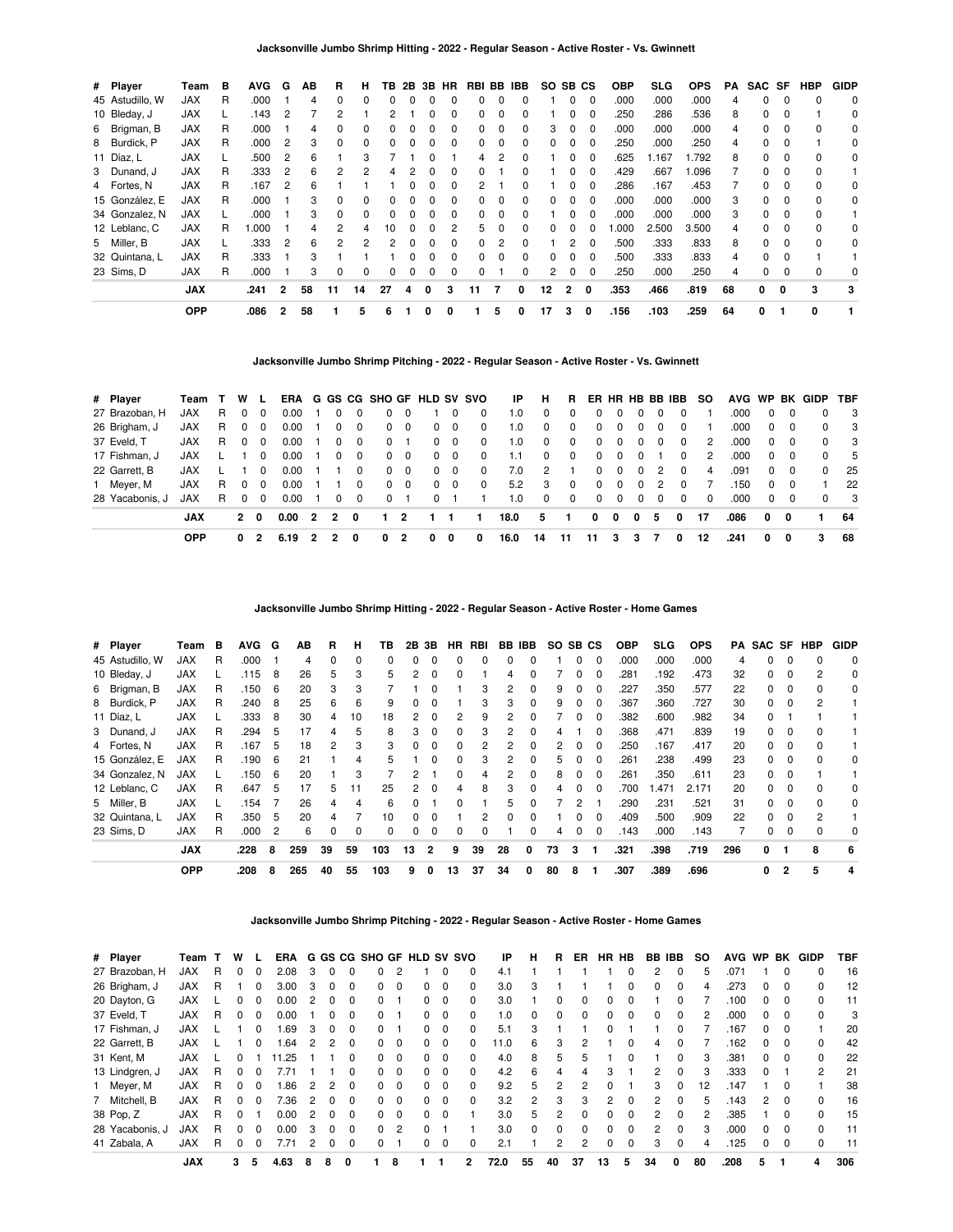| # Player        | Team       | в | <b>AVG</b> | G   | AВ  | B  | н  | ΤВ  | 2В | 3В       | HR.      | RBI      |          | BB IBB       | SO. | SB CS        |          | <b>OBP</b> | SLG. | <b>OPS</b> | PA  |    |                | SAC SF HBP | <b>GIDP</b> |
|-----------------|------------|---|------------|-----|-----|----|----|-----|----|----------|----------|----------|----------|--------------|-----|--------------|----------|------------|------|------------|-----|----|----------------|------------|-------------|
| 45 Astudillo, W | JAX        | R | .429       | -3  | 14  | 4  | 6  | 10  |    |          |          | 6        |          |              | 0   |              | $\Omega$ | .500       | .714 | 1.214      | 16  | 0  |                |            | 0           |
| 10 Bleday, J    | <b>JAX</b> |   | .211       | 5   | 19  | 4  |    |     | 0  |          |          | 3        | 5        | 0            | 6   |              |          | .375       | .368 | .743       | 24  | 0  |                | 0          | 0           |
| 6 Brigman, B    | <b>JAX</b> | R | .154       | 3   | 13  |    | 2  | 2   | 0  | $\Omega$ |          |          | 0        | 0            | 3   |              | $\Omega$ | 154        | .154 | .308       | 13  | 0  | 0              | 0          |             |
| 8 Burdick, P    | <b>JAX</b> | R | .278       | 5   | 18  | 10 | 5  | 12  |    | 0        |          | 3        |          | 0            | 5   | 3            | $\Omega$ | .480       | .667 | 1.147      | 25  | 0  | $\Omega$       | $\Omega$   |             |
| 11 Díaz, L      | <b>JAX</b> |   | 263        | - 5 | 19  | 6  | 5  | 9   |    | $\Omega$ |          | 5        | 5        | 0            | 5   |              | $\Omega$ | .417       | .474 | .891       | 24  | 0  | $\Omega$       | $\Omega$   | 0           |
| 3 Dunand, J     | <b>JAX</b> | R | .333       | 4   | 15  | 4  | 5  |     | 2  |          | n        | 0        | З        | 0            | 5   |              |          | .474       | .467 | .941       | 19  | 0  |                |            |             |
| 4 Fortes, N     | <b>JAX</b> | R | .368       | -4  | 19  |    |    | 13  | 3  |          |          |          | 0        | <sup>0</sup> | 3   |              | $\Omega$ | .350       | .684 | 1.034      | 20  | O. |                | $\Omega$   |             |
| 15 González, E  | <b>JAX</b> | R | .481       | -6  | 27  | 6  | 13 | 19  | 3  |          |          | 5        | 0        | 0            | 4   | 3            | 0        | .464       | .704 | 1.168      | 28  | 0  |                |            | 0           |
| 34 Gonzalez, N  | <b>JAX</b> |   | .417       | -3  | 12  | 2  | 5  | 9   |    |          |          | 3        | 0        | 0            | 2   | 0            | $\Omega$ | .462       | .750 | 1.212      | 13  | 0  | $\Omega$       |            |             |
| 12 Leblanc, C   | <b>JAX</b> | R | .158       | - 5 | 19  | 0  | 3  | 4   |    | $\Omega$ | 0        | 2        | 4        | $\Omega$     | 5   | <sup>0</sup> | $\Omega$ | .292       | .211 | .503       | 24  | 0  |                | $\Omega$   |             |
| 5 Miller, B     | <b>JAX</b> | L | .222       | -4  | 18  | 2  | 4  | 4   | O. | $\Omega$ | $\Omega$ | $\Omega$ | 2        | 0            | 2   | $\Omega$     |          | .300       | .222 | .522       | 20  | 0  | $\Omega$       | $\Omega$   | 0           |
| 32 Quintana, L  | <b>JAX</b> | R | .391       | - 5 | 23  | 5  | 9  | 19  | 4  | $\Omega$ | 2        | 8        | $\Omega$ | <sup>0</sup> | 4   |              |          | .375       | .826 | .201       | 24  | 0  |                | $\Omega$   |             |
| 23 Sims, D      | <b>JAX</b> | R | .500       |     | 4   | 2  | 2  | 5   | 0  | $\Omega$ |          |          | 0        | 0            |     |              | 0        | .500       | .250 | 1.750      | 4   | 0  |                | $\Omega$   | 0           |
|                 | <b>JAX</b> |   | .318       | 6   | 223 | 47 | 71 | 121 | 17 | $\Omega$ | 11       | 44       | 27       | 0            | 46  | 8            |          | .395       | .543 | .938       | 258 | 0  | 4              | 4          | 7           |
|                 | <b>OPP</b> |   | .237       | 6   | 190 | 26 | 45 | 74  | 8  | 3        | 5        | 25       | 23       | 0            | 59  | 5            |          | .316       | .389 | .705       |     | 0  | $\overline{2}$ | 0          | 8           |

**Jacksonville Jumbo Shrimp Pitching - 2022 - Regular Season - Active Roster - Away Games**

| # Player        | Team       |   | W |              | ERA   |   |   |              | G GS CG SHO GF HLD SV SVO |          |              |             |              | IP   | н            | R  | ER | HR | HB | BB IBB |              | SO. | <b>AVG</b> | WP BK          |          | <b>GIDP</b>  | TBF |
|-----------------|------------|---|---|--------------|-------|---|---|--------------|---------------------------|----------|--------------|-------------|--------------|------|--------------|----|----|----|----|--------|--------------|-----|------------|----------------|----------|--------------|-----|
| 27 Brazoban, H  | <b>JAX</b> | R |   | <sup>0</sup> | 0.00  | 3 |   |              | 0                         |          |              | $\Omega$    | 0            | 3.0  | 2            | 0  |    |    |    | 2      | 0            | 4   | .222       | $\Omega$       |          |              | 11  |
| 26 Brigham, J   | <b>JAX</b> | R |   |              | 1.57  | 2 |   |              | O.                        |          |              | $\Omega$    | <sup>0</sup> | 2.1  | 4            | 3  |    |    |    |        | 0            |     | .364       |                |          |              | 12  |
| 20 Dayton, G    | <b>JAX</b> |   |   | $\Omega$     | 0.00  |   |   |              | O.                        |          |              | 0           |              | 2.0  |              |    |    |    |    |        |              |     | .143       |                |          |              | 8   |
| 37 Eveld, T     | <b>JAX</b> | R |   | 0            | 9.00  |   |   |              | 0                         | $\Omega$ | 0            | $\Omega$    |              | 2.0  | 2            | 2  | 2  |    |    |        | 0            |     | .250       | <sup>0</sup>   | $\Omega$ |              | 9   |
| 17 Fishman, J   | <b>JAX</b> |   |   |              | 0.00  |   |   |              | <sup>o</sup>              | $\Omega$ |              | $\Omega$    |              | 3.2  |              |    |    |    |    |        | 0            |     | .000       |                | $\Omega$ |              | 12  |
| 39 Garcia, R    | <b>JAX</b> |   |   | 0            | 0.00  |   |   |              | 0                         | $\Omega$ | O.           | $\mathbf 0$ | 0            | 2.0  |              |    |    |    |    | 2      | 0            | 5   | .143       |                | $\Omega$ |              | 9   |
| 22 Garrett, B   | <b>JAX</b> |   |   |              | 10.80 |   |   |              | 0                         | $\Omega$ | 0            | $\Omega$    | 0            | 5.0  |              | 6  | 6  |    |    |        | <sup>0</sup> | 4   | .333       |                | $\Omega$ | <sup>0</sup> | 23  |
| 31 Kent, M      | <b>JAX</b> |   |   | 0            | .50   | 2 |   |              | 0                         | $\Omega$ | n.           | $\Omega$    | 0            | 6.0  | 6            | 2  |    |    |    |        | 0            |     | .286       |                | $\Omega$ | 4            | 22  |
| 13 Lindgren, J  | <b>JAX</b> | R | 0 | 0            | 1.25  |   |   |              | 0                         | $\Omega$ | 0            | 0           | 0            | 4.0  |              | 5  |    |    |    |        | 0            |     | .368       | 0              |          |              | 21  |
| 1 Meyer, M      | <b>JAX</b> | R |   | $\Omega$     | 0.00  |   |   |              | 0                         | $\Omega$ | 0            | $\Omega$    | 0            | 5.0  | <sup>0</sup> | 0  |    |    | O. | O.     | <sup>0</sup> | 8   | .000       | <sup>0</sup>   | $\Omega$ | <sup>0</sup> | 15  |
| 7 Mitchell, B   | <b>JAX</b> | R |   |              | 3.38  |   |   |              | <sup>o</sup>              | $\Omega$ |              | $\Omega$    | <sup>0</sup> | 2.2  | 3            |    |    |    |    | 2      | <sup>0</sup> |     | .273       |                |          | U            | 13  |
| 38 Pop, Z       | <b>JAX</b> | R |   | <sup>0</sup> | 0.00  | 3 |   |              | <sup>o</sup>              | $\Omega$ |              | $\Omega$    | 0            | 5.0  | 4            | O. |    |    |    |        | <sup>0</sup> | 5   | .235       |                |          | 2            | 18  |
| 28 Yacabonis, J | <b>JAX</b> | R |   |              | 4.50  | 2 | n | <sup>n</sup> | 0                         | 2        | <sup>n</sup> | $\Omega$    | $\Omega$     | 2.0  | 2            |    |    |    | n  |        | <sup>0</sup> |     | .250       | <sup>0</sup>   | $\Omega$ | <sup>0</sup> | 9   |
| 41 Zabala, A    | <b>JAX</b> | R | 0 | $\Omega$     | 9.00  | 2 | 0 |              | 0                         | $\Omega$ |              | $\mathbf 0$ | 0            | 3.0  | 3            | 3  | 3  | 2  | 0  | 2      | $\Omega$     |     | .273       | 0              | $\Omega$ |              | 13  |
|                 | <b>JAX</b> |   | 4 |              | 4.33  | 6 | 6 | 0            |                           | 6        |              | 0           |              | 52.0 | 45           | 26 | 25 | 5  | 0  | 23     |              | 59  | .237       | $\overline{2}$ | 0        | 8            | 215 |

#### **Jacksonville Jumbo Shrimp Hitting - 04/13/2022 - 04/21/2022 - Regular Season - All Players**

| Player         | Team       | в | AVG G |    | AB | PAR.            |          | Н. | TB. | 2B 3B |              | HR           | RBI            | BB       | IBB          | <b>SO</b> | <b>SB</b>    | СS       | <b>OBP</b> | SLG  | <b>OPS</b> | SAC SF   |          | HBP          | <b>GIDP</b> |
|----------------|------------|---|-------|----|----|-----------------|----------|----|-----|-------|--------------|--------------|----------------|----------|--------------|-----------|--------------|----------|------------|------|------------|----------|----------|--------------|-------------|
| González. E    | <b>JAX</b> | R | .462  | -6 | 26 | 27              | - 6      | 12 | 18  | 3     | 0            |              | 5              | 0        | $\Omega$     | 3         | 3            | 0        | .444       | .692 | 1.136      | $\Omega$ |          | $\Omega$     | $\Omega$    |
| 2 Fortes, N    | <b>JAX</b> | R | .400  | 5  | 20 | 22 <sub>2</sub> |          | 8  | 14  | 3     | 0            |              | 9              |          | $\Omega$     | 4         | 0            | 0        | .409       | .700 | 1.109      | $\Omega$ |          | 0            |             |
| 3 Quintana, L  | <b>JAX</b> | R | .381  | 5  | 21 | 23              | -5       | 8  | 17  | 3     | 0            |              |                | 0        | 0            | 4         | 0            | 0        | .391       | .810 | 1.201      | $\Omega$ |          |              | 2           |
| 4 Dunand, J    | <b>JAX</b> | R | .353  | 5  | 17 | 22 <sub>5</sub> |          | 6  | 10  | 4     | 0            | 0            | $\Omega$       | 4        | $\Omega$     | 4         |              | 0        | .500       | .588 | 1.088      | $\Omega$ | $\Omega$ |              |             |
| 5 Astudillo, W | <b>JAX</b> | R | .333  | 4  | 18 | 20              | 4        | 6  | 10  |       | 0            |              | 6              | 0        | 0            |           |              | 0        | .400       | .556 | .956       | $\Omega$ | 0        |              | 0           |
| 6 Gonzalez, N  | <b>JAX</b> |   | .333  | 4  | 15 | 16              |          | 5  | 9   |       | 0            |              | 3              | $\Omega$ | $\Omega$     | 3         | $\Omega$     | 0        | 375        | .600 | .975       | $\Omega$ | $\Omega$ |              | 2           |
| 7 Osborne, J   | <b>JAX</b> | R | .333  |    | 3  | 4               |          |    |     |       |              |              | 0              |          |              |           |              | 0        | .500       | .333 | .833       | $\Omega$ | 0        | $\Omega$     | 0           |
| 8 Díaz, L      | <b>JAX</b> |   | .286  | 6  | 21 | 27              | <b>6</b> | 6  | 14  | 2     | <sup>0</sup> | 2            |                | 6        | $\Omega$     | 5         | $\Omega$     | $\Omega$ | .444       | .667 | 1.111      | $\Omega$ | $\Omega$ | $\Omega$     | $\Omega$    |
| 9 Sims, D      | <b>JAX</b> | R | .286  | 2  |    | 8               | 2        | 2  | 5   | 0     | <sup>0</sup> |              |                |          | <sup>0</sup> | 3         | <sup>0</sup> | 0        | .375       | .714 | 1.089      | $\Omega$ | $\Omega$ | $\Omega$     | $\Omega$    |
| 10 Leblanc, C  | <b>JAX</b> | R | .278  | 5  | 18 | 23              | 2        | 5  |     | 0     | 0            | 2            | 6              | 4        | $\Omega$     | 3         | $\Omega$     | 0        | .391       | .611 | 1.002      | $\Omega$ |          | $\Omega$     |             |
| 11 Miller, B   | <b>JAX</b> |   | .250  | 5  | 20 | 23              | -3       | 5  | 5   | 0     | <sup>0</sup> | <sup>0</sup> | $\Omega$       | 3        | <sup>0</sup> | 2         |              |          | .348       | .250 | .598       | $\Omega$ | $\Omega$ | <sup>0</sup> | 0           |
| 12 Burdick, P  | <b>JAX</b> | R | .235  | 6  | 17 | 24              | 8        | 4  | 8   |       | 0            |              | $\overline{2}$ | 6        | $\Omega$     | 5         | 3            | $\Omega$ | .458       | .471 | .929       | $\Omega$ | $\Omega$ |              |             |
| 13 Bleday, J   | <b>JAX</b> |   | .182  | 6  | 22 | 27              | 5        | 4  | 8   |       | <sup>0</sup> |              |                | 4        | <sup>0</sup> | 6         | <sup>0</sup> | $\Omega$ | .333       | .364 | .697       | $\Omega$ | $\Omega$ |              | 0           |
| 14 Brigman, B  | <b>JAX</b> | R | .118  | 4  | 17 |                 |          | 2  | 2   | 0     | 0            | $\Omega$     |                | 0        | 0            | 6         | $\Omega$     | 0        | .118       | .118 | .236       | $\Omega$ | $\Omega$ | 0            |             |

Show Fewer... Show More...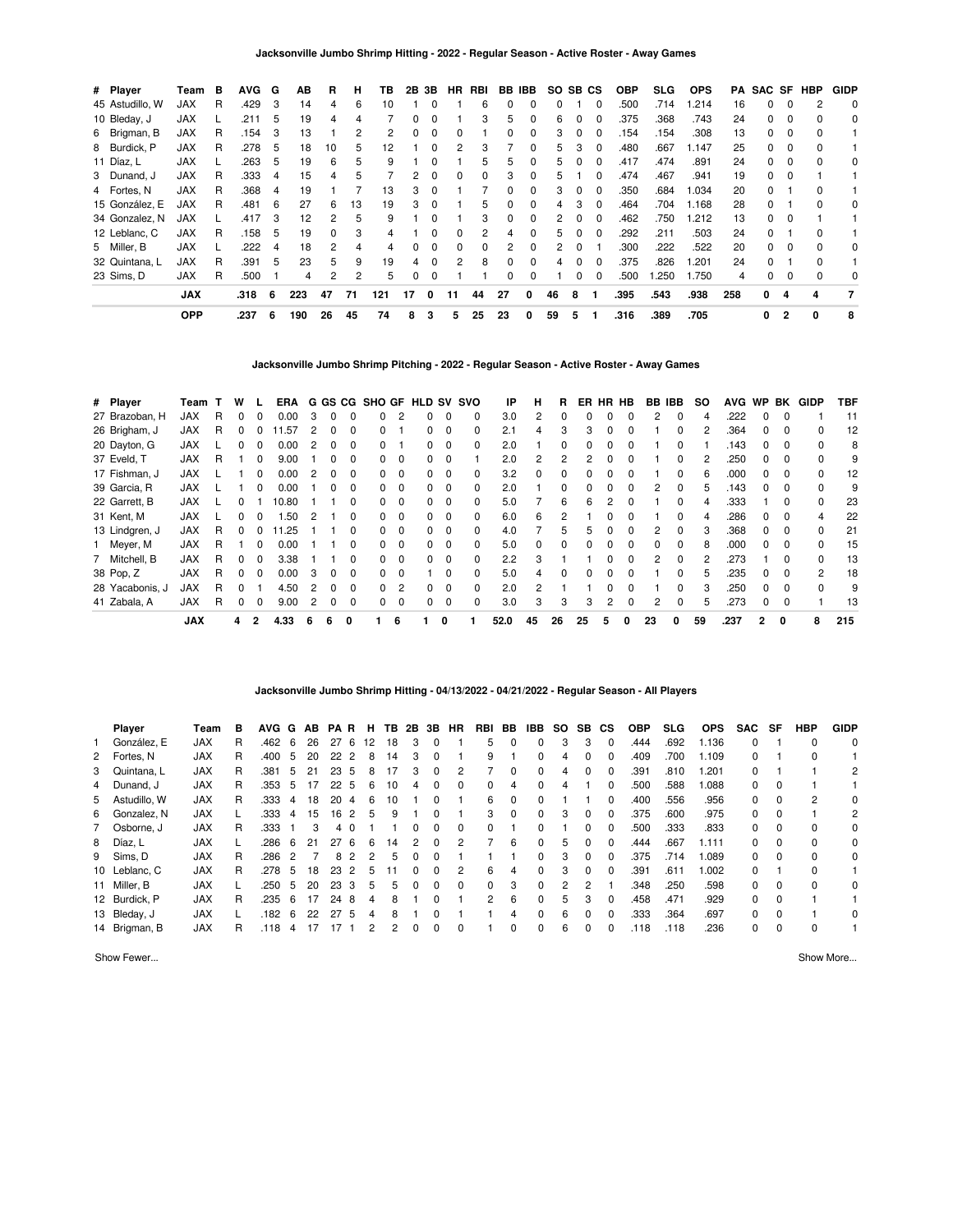| Player         | Team       |    | W L                  | ERA G GS |                |          | CG.      | SHO      | GF       | <b>HLD</b> | <b>SV</b>   | <b>SVO</b>   |      | IP H R               | ER       | <b>HR</b> | HB.      | BB       | <b>IBB</b>   | so            | <b>WHIP</b> | <b>AVG</b> | <b>WP</b> | BK       | <b>GDP</b> |
|----------------|------------|----|----------------------|----------|----------------|----------|----------|----------|----------|------------|-------------|--------------|------|----------------------|----------|-----------|----------|----------|--------------|---------------|-------------|------------|-----------|----------|------------|
| Brazoban, H    | <b>JAX</b> | R. | 0 <sub>0</sub>       | 0.00     | -3             | $\Omega$ | $\Omega$ | $\Omega$ |          |            | $\Omega$    | 0            | 3.0  | 2 0                  | $\Omega$ | $\Omega$  | $\Omega$ |          | 0            | 3             | 1.33        | .222       | 0         | $\Omega$ |            |
| 2 Dayton, G    | <b>JAX</b> |    | 0 <sub>0</sub>       | 0.00     | $\overline{2}$ | $\Omega$ | $\Omega$ | 0        |          | 0          | $\mathbf 0$ | $\Omega$     | 2.0  | $\Omega$             | $\Omega$ | $\Omega$  | $\Omega$ |          | 0            |               | 0.00        | .143       | $\Omega$  | $\Omega$ | 0          |
| 3 Fishman, J   | <b>JAX</b> |    | 20                   | 0.00     | -2             | $\Omega$ | $\Omega$ | 0        | $\Omega$ | 0          | $\Omega$    | <sup>0</sup> | 3.2  | 0 <sub>0</sub>       | $\Omega$ | $\Omega$  | $\Omega$ | 2        | 0            | 6             | 0.55        | .000       | $\Omega$  | $\Omega$ | 0          |
| 4 Garcia, R    | <b>JAX</b> |    | 10                   | 0.00     |                | $\Omega$ | $\Omega$ | 0        | $\Omega$ | 0          | 0           | 0            | 2.0  | $\overline{0}$<br>-1 | $\Omega$ | $\Omega$  | $\Omega$ | 2        | 0            | 5             | 50،         | .143       | $\Omega$  | $\Omega$ | 0          |
| 5 Meyer, M     | <b>JAX</b> | R  | 0 <sub>0</sub>       | 0.00     |                |          | $\Omega$ | 0        | $\Omega$ | $\Omega$   | $\Omega$    | 0            | 5.2  | 3 0                  | $\Omega$ | $\Omega$  | $\Omega$ | 2        | 0            |               | 0.88        | .150       | $\Omega$  | $\Omega$ |            |
| 6 Pop, Z       | <b>JAX</b> | R. | 0 <sub>0</sub>       | 0.00     | $\overline{2}$ | $\Omega$ | 0        | 0        | $\Omega$ |            | $\Omega$    | 0            | 3.1  | 2 0                  | $\Omega$ | $\Omega$  | $\Omega$ | $\Omega$ | 0            | 3             | 0.60        | .182       | 0         | $\Omega$ |            |
| 7 Kent, M      | <b>JAX</b> |    | 0 <sub>0</sub>       | 1.50     | -2             |          | $\Omega$ | 0        | $\Omega$ | 0          | $\Omega$    | $\Omega$     | 6.0  | -6<br>$\overline{2}$ |          | $\Omega$  | $\Omega$ |          | 0            | 4             | 1.17        | .286       | $\Omega$  | $\Omega$ | 4          |
| 8 Yacabonis, J | <b>JAX</b> | R  | 0 <sub>1</sub>       | 3.00     | -3             | $\Omega$ | 0        | $\Omega$ | 3        | 0          |             |              | 3.0  | 2 <sub>1</sub>       |          | 0         | $\Omega$ |          | 0            | 3             | 1.00        | .182       | $\Omega$  | $\Omega$ | 0          |
| 9 Mitchell, B  | <b>JAX</b> | R  | 0 <sub>0</sub>       | 3.38     |                |          | 0        | 0        | $\Omega$ | 0          | 0           | <sup>0</sup> | 2.2  | 3 1                  |          | $\Omega$  | $\Omega$ | 2        | <sup>0</sup> | $\mathcal{P}$ | .88         | .273       |           | $\Omega$ | 0          |
| 10 Garrett, B  | <b>JAX</b> |    | 11                   | 4.50     | -2             | 2        | $\Omega$ | $\Omega$ | $\Omega$ | 0          | $\Omega$    | <sup>0</sup> | 12.0 | 97                   | 6        | 2         | $\Omega$ | 3        | 0            | 8             | 0.00        | .209       |           | $\Omega$ | 0          |
| 11 Eveld, T    | <b>JAX</b> | R  | $\Omega$             | 6.00     | $\overline{2}$ | $\Omega$ | $\Omega$ | 0        |          | $\Omega$   | $\Omega$    |              | 3.0  | 2 2                  | 2        | $\Omega$  | $\Omega$ |          | 0            | 4             | .00         | .182       | $\Omega$  | $\Omega$ | 0          |
| 12 Holloway, J | <b>JAX</b> | R  | 0 <sub>0</sub>       | 6.23     |                |          | 0        | 0        | $\Omega$ | $\Omega$   | $\Omega$    | 0            | 4.1  | -3<br>3              | 3        |           | $\Omega$ | 5        | 0            | 5             | .85         | .214       | $\Omega$  | $\Omega$ | 0          |
| 13 Brigham, J  | <b>JAX</b> | R  | 0 <sub>0</sub>       | 8.10     | - 3            | $\Omega$ | $\Omega$ | 0        |          | 0          | $\Omega$    | 0            | 3.1  | 4 3                  | 3        | $\Omega$  | $\Omega$ |          | 0            | 3             | .50         | .286       | $\Omega$  | $\Omega$ | 0          |
| 14 Zabala, A   | <b>JAX</b> | R  | $\Omega$<br>$\Omega$ | 9.00     | $\overline{2}$ | $\Omega$ | $\Omega$ | 0        | $\Omega$ | $\Omega$   | $\Omega$    | 0            | 3.0  | 3<br>-3              | 3        | 2         | $\Omega$ | 2        | 0            | 5             | .67         | .273       | $\Omega$  | $\Omega$ |            |

Show Fewer... Show More...

#### **Jacksonville Jumbo Shrimp Hitting - 04/08/2022 - 04/21/2022 - Regular Season - All Players**

|              | Player         | Team       | в  | <b>AVG</b> | G  | AB. | PA | R  | н. | TB. | 2B | 3В | <b>HR</b> | RBI | BB       | IBB          | so  | SB. | <b>CS</b>    | <b>OBP</b> | <b>SLG</b> | <b>OPS</b> | <b>SAC</b> | SF       | HBP      | <b>GIDP</b> |
|--------------|----------------|------------|----|------------|----|-----|----|----|----|-----|----|----|-----------|-----|----------|--------------|-----|-----|--------------|------------|------------|------------|------------|----------|----------|-------------|
| $\mathbf{1}$ | González, E    | <b>JAX</b> | R  | .432       | 9  | 37  | 39 |    | 16 | 23  | 4  |    |           |     |          | 0            | 6   | 3   | 0            | .436       | .622       | .058       | 0          |          | 0        | 0           |
|              | 2 Leblanc, C   | <b>JAX</b> | R  | .379       | 8  | 29  | 36 |    |    | 19  |    |    |           | 8   | 6        |              |     | O   |              | .472       | .655       | 1.127      | 0          |          | 0        |             |
|              | 3 Quintana, L  | <b>JAX</b> | R  | .371       | 8  | 35  | 38 |    | 13 | 23  | 4  | 0  | 2         | 8   | $\Omega$ | 0            | 5   | 0   | $\Omega$     | .395       | .657       | 1.052      | 0          |          | 2        | 2           |
|              | 4 Astudillo, W | JAX        | R  | .333       | 4  | 18  | 20 |    | 6  | 10  |    |    |           | 6   | $\Omega$ |              |     |     |              | .400       | .556       | .956       | 0          | $\Omega$ | 2        | 0           |
|              | 5 Díaz, L      | <b>JAX</b> |    | .324       | 10 | 37  | 46 | 8  | 12 | 23  | 2  | 0  | 3         |     |          | 0            | 8   | 0   | $\Omega$     | .435       | .622       | .057       | 0          |          |          | 0           |
|              | 6 Dunand, J    | <b>JAX</b> | R  | .286       | 8  | 28  | 34 | 6  | 8  | 13  | 5  | 0  | $\Omega$  | 2   | 5        | 0            | 9   |     |              | .412       | .464       | .876       | $\Omega$   | $\Omega$ |          | 2           |
|              | 7 Burdick, P   | <b>JAX</b> | R. | .273       | 10 | 33  | 43 | 12 | 9  | 16  |    | 0  | 2         | 4   | 8        | 0            | 10  | 3   | $\Omega$     | .442       | .485       | .927       | $\Omega$   | $\Omega$ | 2        |             |
|              | 8 Osborne. J   | <b>JAX</b> | R  | .250       | 2  | 4   | .h |    |    |     |    |    | $\Omega$  | 0   |          | 0            |     | 0   |              | .400       | .250       | .650       | 0          | $\Omega$ | $\Omega$ | 0           |
|              | 9 Fortes, N    | <b>JAX</b> | R. | .242       | 8  | 33  | 36 | 2  | 8  | 14  | 3  | 0  |           | 9   | 2        | 0            | 5   | 0   | $\Omega$     | .278       | .424       | .702       | 0          |          | 0        | 2           |
|              | 10 Gonzalez, N | <b>JAX</b> |    | .200       |    | 25  | 28 |    | 5  | 9   |    |    |           | 4   | 2        | 0            | 9   | 0   |              | .286       | .360       | .646       | 0          | $\Omega$ |          | 2           |
|              | 11 Sims, D     | <b>JAX</b> | R  | .200       | 3  | 10  | 11 |    |    | 'n. |    |    |           |     |          | 0            | 5   | 0   |              | .273       | .500       | .773       | 0          | $\Omega$ | $\Omega$ | 0           |
|              | 12 Miller, B   | <b>JAX</b> |    | .188       | 8  | 32  | 38 | 4  | 6  | 6   |    |    | $\Omega$  | 0   | 6        | <sup>0</sup> | 4   | 2   |              | .316       | .188       | .504       | $\Omega$   | $\Omega$ | $\Omega$ | 0           |
|              | 13 Bleday, J   | JAX        |    | .171       | 10 | 35  | 44 | 8  | 6  | 10  |    |    |           | 3   | 8        |              | . 1 | O   | <sup>0</sup> | .341       | .286       | .627       | 0          | $\Omega$ |          | 0           |
|              | 14 Brigman, B  | <b>JAX</b> | R  | .080       | 6  | 25  | 26 |    |    |     |    |    | 0         |     |          | 0            | 9   | 0   | $\Omega$     | .115       | .080       | .195       | 0          | $\Omega$ | $\Omega$ |             |

Show Fewer... Show More...

#### **Jacksonville Jumbo Shrimp Pitching - 04/08/2022 - 04/21/2022 - Regular Season - All Players**

| <b>Player</b>  | Team       |    | W L                     | ERA G GS |                |              | CG. | <b>SHO</b>   | GF             | <b>HLD</b> | sv          | svo      | IP   | нĸ             | ER       | <b>HR</b>    | HB BB |   | <b>IBB</b>   | <b>SO</b> | <b>WHIP</b> | <b>AVG</b> | WP | BK       | <b>GDP</b> |
|----------------|------------|----|-------------------------|----------|----------------|--------------|-----|--------------|----------------|------------|-------------|----------|------|----------------|----------|--------------|-------|---|--------------|-----------|-------------|------------|----|----------|------------|
| Dayton, G      | <b>JAX</b> |    | 0 <sub>0</sub>          | 0.00     | 3              |              | 0   | 0            | $\overline{2}$ | 0          | $\mathbf 0$ | $\Omega$ | 3.0  | 2 <sub>0</sub> | $\Omega$ | $\Omega$     | 0     | 2 | $\Omega$     | 4         | .33         | .182       | 0  |          | 0          |
| 2 Fishman, J   | <b>JAX</b> |    | 2 <sub>0</sub>          | 0.00     | -4             |              | 0   | 0            |                | 0          | 0           | $\Omega$ | 7.2  | $\Omega$       | 0        |              |       | 2 | <sup>0</sup> | 11        | 0.39        | .043       | 0  |          |            |
| 3 Garcia, R    | <b>JAX</b> |    | $\overline{\mathbf{0}}$ | 0.00     |                | <sup>0</sup> | 0   | <sup>o</sup> | $\Omega$       | 0          | 0           | 0        | 2.0  | - 0            | 0        | <sup>0</sup> | 0     | 2 | 0            | 5         | 1.50        | .143       | 0  |          | $\Omega$   |
| 4 Meyer, M     | <b>JAX</b> | R. | $\overline{\mathbf{0}}$ | 0.00     | $\overline{2}$ | 2            | 0   | 0            | $\Omega$       | 0          | 0           | 0        | 10.2 | 3 0            | 0        | <sup>0</sup> | 0     | 2 | $\Omega$     | 15        | 0.47        | .086       | 0  |          |            |
| 5 Neidert, N   | JAX        | R. | 0 <sub>0</sub>          | 0.00     |                |              | 0   | 0            | $\Omega$       | 0          | 0           | 0        | 0.2  | 0 <sub>0</sub> | 0        |              |       |   | 0            |           | 1.50        | .000       | 0  |          | 0          |
| 6 Pop, Z       | <b>JAX</b> | R. | 0 <sub>0</sub>          | 0.00     | -4             | 0            | 0   | 0            | $\Omega$       |            | $\Omega$    | $\Omega$ | 6.2  | 6              | 0        | $\Omega$     | 0     | З | $\Omega$     | 6         | 1.35        | .250       | 0  |          | 2          |
| 7 Brazoban, H  | JAX        | R  | 0 <sub>0</sub>          | 1.50     | -5             | 0            | 0   | 0            | 3              |            | 0           | $\Omega$ | 6.0  | 3              |          |              | 0     | 4 | $\Omega$     |           | 1.17        | .158       |    | 0        |            |
| 8 Mitchell, B  | JAX        | R  | 0 <sub>0</sub>          | 1.80     | -2             |              | 0   | O.           | $\Omega$       | 0          | $\Omega$    | $\Omega$ | 5.0  | 3              |          | 0            | 0     | 3 | 0            | 4         | 20. ا       | .158       | 3  | $\Omega$ | 0          |
| 9 Yacabonis, J | <b>JAX</b> | R  | 0 <sub>1</sub>          | 2.25     | -4             | 0            | 0   | 0            | 3              | 0          |             |          | 4.0  | 2              |          | 0            | 0     |   | 0            | 4         | 0.75        | .143       | 0  |          | 0          |
| 10 Garrett, B  | <b>JAX</b> |    | 11                      | 4.50     | -2             | 2            | 0   | O.           | $\Omega$       | 0          | 0           | 0        | 12.0 | 9              | 6        | 2            | 0     | 3 | 0            | 8         | 1.00        | .209       |    |          | 0          |
| 11 Kent, M     | <b>JAX</b> |    | 0 <sub>1</sub>          | 5.40     | 3              | 2            | 0   | 0            | $\Omega$       | 0          | 0           | 0        | 10.0 | 14             | 6        |              | 0     | 2 | 0            |           | 1.60        | .333       | 0  |          |            |
| 12 Eveld, T    | <b>JAX</b> | R  | 1 <sub>0</sub>          | 6.00     | $\overline{2}$ | $\Omega$     | 0   | O.           |                | 0          | 0           |          | 3.0  | 2<br>2         | 2        | 0            | 0     |   | <sup>0</sup> | 4         | 1.00        | .182       | 0  |          | 0          |
| 13 Holloway, J | JAX        | R  | 0 <sub>1</sub>          | 7.56     | $\overline{2}$ | 2            | 0   | 0            | $\Omega$       | 0          | 0           | 0        | 8.1  | 6              |          |              | 0     | 8 | 0            | 9         | 1.68        | .207       | 0  |          | 0          |
| 14 Brigham, J  | <b>JAX</b> | R. | 0 <sub>0</sub>          | 9.00     | -4             | 0            | 0   | 0            |                | 0          | 0           | 0        | 4.0  | 6              |          |              | ი     |   | 0            | 3         | 1.75        | .353       | 0  |          | 0          |
| 15 Zabala, A   | <b>JAX</b> | R  | 0 <sub>0</sub>          | 10.38    | - 3            | $\Omega$     | 0   | 0            | $\Omega$       | 0          | 0           | 0        | 4.1  | 5<br>4         | 5        |              | 0     | 5 | <sup>0</sup> |           | 2.08        | .250       | 0  |          |            |
| 16 Lindgren, J | JAX        | R. | 0 <sub>0</sub>          | 11.25    |                |              | 0   | 0            | $\Omega$       | 0          | 0           | 0        | 4.0  | 5              | 5        |              | 0     | 2 | $\Omega$     | 3         | 2.25        | .368       | 0  |          | 0          |
| 17 Campbell, P | JAX        | R. | 0 <sub>1</sub>          | 12.46    |                |              | 0   | 0            | $\Omega$       | 0          |             | O.       | 4.1  | 3<br>6         | 6        |              | 0     | 3 | $\Omega$     | 6         | 1.38        | .188       | 0  |          | 0          |
| 18 Bugg, P     | <b>JAX</b> | R  | 0 <sub>0</sub>          | 13.50 1  |                |              | 0   | 0            | $\Omega$       | 0          | 0           | 0        | 1.1  | 2<br>-2        |          |              | 0     | 2 | 0            | 2         | 3.00        | .333       | 0  |          | 0          |

Show Fewer... Show More...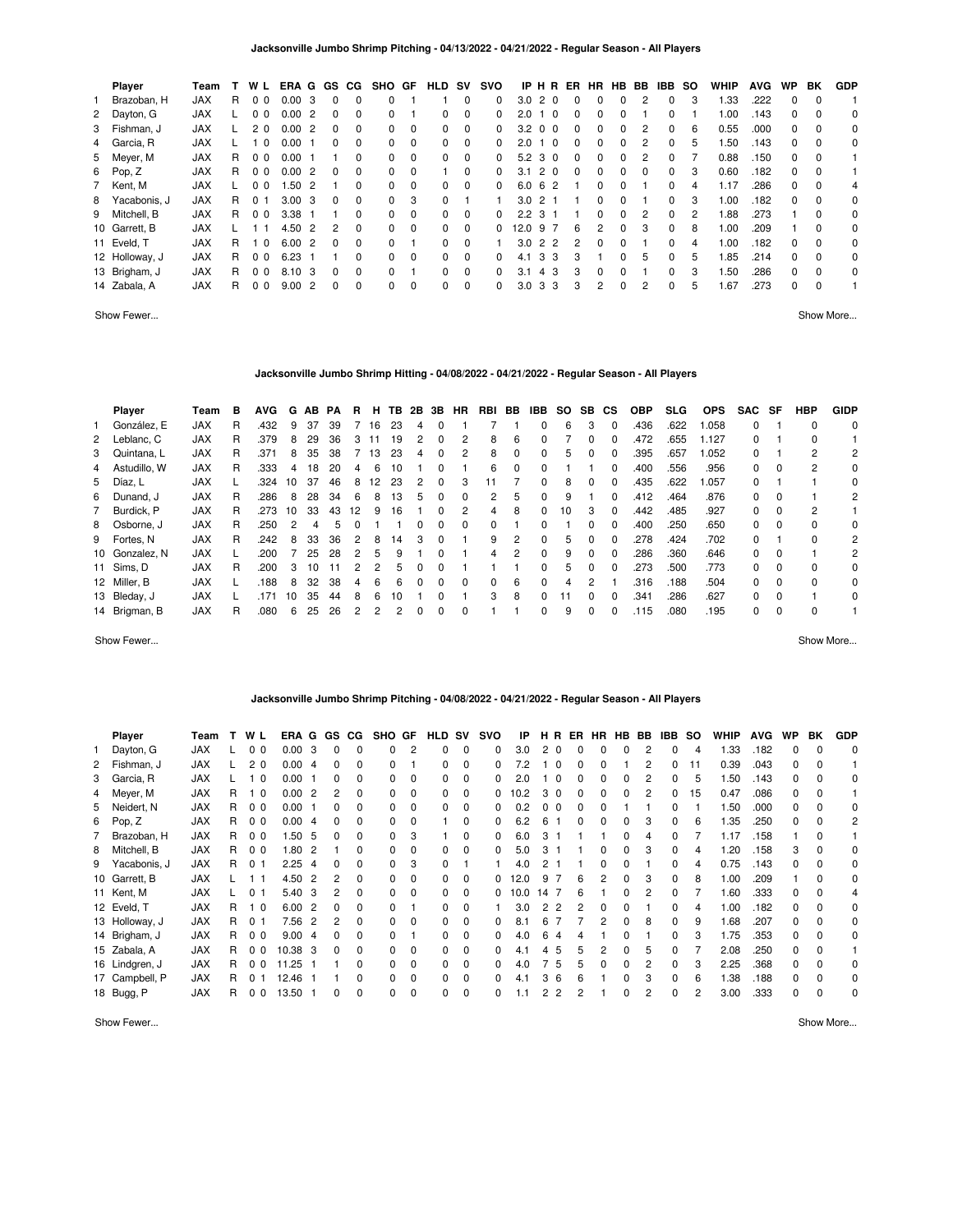| Date    |     | GM#Team Opp W L ERA G GS CG SHO SV SVO IP H R ER HR HB BB IBB SO WHIP AVG AB WP BK GIDP TBF                           |  |  |  |  |  |  |  |  |  |                                                            |  |  |      | NP-S                                                                           |
|---------|-----|-----------------------------------------------------------------------------------------------------------------------|--|--|--|--|--|--|--|--|--|------------------------------------------------------------|--|--|------|--------------------------------------------------------------------------------|
| 4/7/22  |     | JAX WOR    0  0  7.71    1    1    0   0   0   4.2   6   4   4   3   1   2   0   3   1.71   333   18   0   1   2   21 |  |  |  |  |  |  |  |  |  |                                                            |  |  |      | 76 - 41                                                                        |
| 4/14/22 |     | JAX @DUR 0 0 9.35 1 1 0 0 0 0 4.0 7 5 5 0 0 2 0 3 1.96 .351 19 0 0 0 21                                               |  |  |  |  |  |  |  |  |  |                                                            |  |  |      | 80 - 46                                                                        |
| April   | JAX |                                                                                                                       |  |  |  |  |  |  |  |  |  | 0 0 9.35 2 2 0 0 0 0 8.2 13 9 9 3 1 4 0 6 1.96 .351 37 0 1 |  |  | 2 42 | 156 - 87                                                                       |
| Total   |     |                                                                                                                       |  |  |  |  |  |  |  |  |  |                                                            |  |  |      | JAX AAA 0 0 9.35 2 2 0 0 0 0 8.2 13 9 9 3 1 4 0 6 1.96 .351 37 0 1 2 42 156-87 |

#### **Jeff Lindgren - Pitching - Stat Splits - 2022 - Regular Season**

| Split                     | Team       |                | WL ERAGGS CG SHO SV IP H R ER HR HB BB IBB SO |               |          |              |            |    |    |              |   |   |          |     | WHIP AVG AB WP |         |      |          | BK | <b>GIDP</b> | TBF | NP-S      |
|---------------------------|------------|----------------|-----------------------------------------------|---------------|----------|--------------|------------|----|----|--------------|---|---|----------|-----|----------------|---------|------|----------|----|-------------|-----|-----------|
| Home Games                | <b>JAX</b> | 00             |                                               |               |          | 0            | $0\,4.2$   | 64 |    | 4            |   | 2 | $\Omega$ |     | 1.71           | .333    | 18   |          |    |             | 21  | 76 - 41   |
| Away Games                | <b>JAX</b> | 0 <sub>0</sub> | 11.25 1                                       |               |          | 0            | 0.4.0      |    | 75 | 5            |   | 2 | $\Omega$ | -3  | 2.25           | .368    | 19   | $\Omega$ |    |             | 21  | $80 - 46$ |
| <b>Night Games</b>        | <b>JAX</b> | 0 <sub>0</sub> | 9.35 2                                        | 2             | $\Omega$ | $\Omega$     |            |    |    | 0 8.2 13 9 9 | 3 | 4 | $\Omega$ | - 6 | 1.96           | .351 37 |      | $\Omega$ |    |             | 42  | 156 - 87  |
| On Grass                  | <b>JAX</b> | 0 <sub>0</sub> | $9.35 \quad 2$                                | 2             |          | $\Omega$     |            |    |    | 0 8.2 13 9 9 | 3 | 4 | $\Omega$ | - 6 | 1.96           | .351 37 |      | $\Omega$ |    |             | 42  | 156 - 87  |
| April                     | <b>JAX</b> | 0 <sub>0</sub> | $9.35 \quad 2$                                | 2             |          | <sup>0</sup> | 0 8 2 13 9 |    |    | -9           |   | 4 | $\Omega$ | - 6 | 1.96           | .351    | - 37 | $\Omega$ |    |             | 42  | 156 - 87  |
| On Thursdays              | <b>JAX</b> | 0 <sub>0</sub> | $9.35 \quad 2$                                | $\mathcal{P}$ |          | $\Omega$     | 0 8 2 13 9 |    |    | -9           | з | 4 | $\Omega$ | - 6 | 1.96           | .351    | - 37 | $\Omega$ |    |             | 42  | 156 - 87  |
| In games following a loss | <b>JAX</b> | 0 <sub>0</sub> | $9.35 \quad 2$                                | $\mathcal{P}$ | $\Omega$ | <sup>0</sup> | 0 8 2 13 9 |    |    | 9            | 3 | 4 | $\Omega$ | - 6 | 1.96           | .351    | - 37 | $\Omega$ |    |             | 42  | 156 - 87  |
| Starter                   | <b>JAX</b> | 00             | $9.35 \quad 2$                                |               |          | 0            | 0 8.2 13 9 |    |    | 9            |   |   | $\Omega$ | -6  | 1.96           | .351    | - 37 | $\Omega$ |    |             | 42  | 156 - 87  |

**Jeff Lindgren - Opposing Hitting - Stat Splits - 2022 - Regular Season**

| <b>Split</b>            | Team       | <b>AVG</b> | G              | AB R             |                | н              | 2Β             | 3В          | НR             | <b>RBI</b>     | BB             | <b>IBB</b>  | SO             | SB CS    |             | <b>OBP</b> | SLG   | <b>OPS</b> | <b>HBP</b>  | <b>SAC</b>     | <b>SF</b>   | <b>GIDP</b>             |
|-------------------------|------------|------------|----------------|------------------|----------------|----------------|----------------|-------------|----------------|----------------|----------------|-------------|----------------|----------|-------------|------------|-------|------------|-------------|----------------|-------------|-------------------------|
| vs Left                 | <b>JAX</b> | .360       | $\overline{c}$ | 25               |                | 9              | 1              | 0           | 3              | 8              | 3              | 0           | 4              |          |             | .429       | .760  | 1.189      | 0           | 0              | 0           | $\overline{\mathbf{c}}$ |
| vs Right                | <b>JAX</b> | .333       | $\overline{2}$ | 12               |                | 4              | 1              | 0           | 0              | 1              | 1              | 0           | $\overline{c}$ |          |             | .429       | .417  | .846       | 1           | $\mathbf 0$    | $\Omega$    | $\mathbf 0$             |
| Team is ahead           | <b>JAX</b> | .333       | $\overline{c}$ | 24               |                | 8              | $\overline{c}$ | 0           | $\mathbf{1}$   | 5              | 3              | 0           | 3              |          |             | .407       | .542  | .949       | 0           | $\mathbf 0$    | $\mathbf 0$ | $\mathbf{1}$            |
| Team is behind          | <b>JAX</b> | .222       | 2              | 9                |                | $\overline{c}$ | 0              | 0           | 0              | $\mathbf{1}$   | 1              | 0           | 3              |          |             | .364       | .222  | .586       | 1           | 0              | $\Omega$    | $\mathbf{1}$            |
| Score is tied           | <b>JAX</b> | .750       | $\mathbf{1}$   | 4                |                | 3              | 0              | 0           | $\overline{c}$ | 3              | 0              | 0           | 0              |          |             | .750       | 2.250 | 3.000      | 0           | $\mathbf 0$    | $\mathbf 0$ | 0                       |
| <b>Batting First</b>    | <b>JAX</b> | .800       | $\overline{c}$ | 5                |                | $\overline{4}$ | 0              | 0           | 2              | 6              | 1              | 0           | $\mathbf 0$    |          |             | .833       | 2.000 | 2.833      | 0           | 0              | 0           | 0                       |
| <b>Batting Second</b>   | <b>JAX</b> | .167       | $\overline{c}$ | 6                |                | $\mathbf{1}$   | 0              | 0           | 0              | $\mathbf{1}$   | 0              | $\mathbf 0$ | $\overline{2}$ |          |             | .167       | .167  | .334       | $\mathbf 0$ | $\mathbf 0$    | $\Omega$    | $\mathbf{1}$            |
| <b>Batting Third</b>    | <b>JAX</b> | .600       | $\overline{c}$ | 5                |                | 3              | 0              | 0           | 0              | 1              | 0              | $\mathbf 0$ | $\mathbf{1}$   |          |             | .667       | .600  | 1.267      | 1           | 0              | $\Omega$    | 0                       |
| <b>Batting Fourth</b>   | JAX        | .250       | 2              | 4                |                | $\mathbf{1}$   | 1              | 0           | $\Omega$       | 0              | 0              | 0           | $\mathbf{1}$   |          |             | .250       | .500  | .750       | 0           | 0              | $\Omega$    | 1                       |
| <b>Batting Fifth</b>    | <b>JAX</b> | .000       | $\overline{c}$ | 4                |                | 0              | $\mathbf 0$    | 0           | 0              | 0              | 0              | 0           | 0              |          |             | .000       | .000  | .000       | 0           | $\mathbf 0$    | $\mathbf 0$ | 0                       |
| <b>Batting Sixth</b>    | JAX        | .000       | $\overline{c}$ | 4                |                | $\mathbf 0$    | 0              | $\mathbf 0$ | 0              | 0              | 0              | 0           | $\mathbf{1}$   |          |             | .000       | .000  | .000       | 0           | 0              | $\mathbf 0$ | 0                       |
| <b>Batting Seventh</b>  | <b>JAX</b> | .667       | $\overline{c}$ | 3                |                | $\overline{c}$ | 0              | 0           | $\mathbf{1}$   | $\mathbf{1}$   | 1              | $\mathbf 0$ | $\mathbf 0$    |          |             | .750       | 1.667 | 2.417      | 0           | $\overline{0}$ | $\Omega$    | $\mathbf 0$             |
| <b>Batting Eighth</b>   | JAX        | .333       | $\overline{c}$ | 3                |                | $\mathbf{1}$   | $\Omega$       | 0           | 0              | 0              | $\mathbf{1}$   | 0           | $\mathbf{1}$   |          |             | .500       | .333  | .833       | 0           | 0              | $\mathbf 0$ | $\pmb{0}$               |
| <b>Batting Ninth</b>    | <b>JAX</b> | .333       | $\overline{2}$ | 3                |                | $\mathbf{1}$   | 1              | 0           | 0              | 0              | -1             | 0           | $\mathbf 0$    |          |             | .500       | .667  | 1.167      | 0           | $\mathbf 0$    | 0           | $\mathbf 0$             |
| Leading Off             | <b>JAX</b> | .444       | $\overline{c}$ | 9                |                | $\overline{4}$ | 1              | 0           | 2              | 2              | 0              | 0           | $\mathbf{1}$   |          |             | .444       | 1.222 | 1.666      | 0           | $\mathbf 0$    | 0           | 0                       |
| First Inning            | <b>JAX</b> | .167       | $\overline{2}$ | 6                | -1             | $\mathbf{1}$   | O              | $\Omega$    | $\mathbf{1}$   | $\mathbf{1}$   | 0              | $\Omega$    | $\mathbf{1}$   | $\Omega$ | 0           | .286       | .667  | .953       | 1           | O              | $\Omega$    | $\mathbf{1}$            |
| Second Inning           | <b>JAX</b> | .143       | $\overline{c}$ | $\overline{7}$   | $\mathbf 0$    | $\mathbf{1}$   | 1              | 0           | 0              | 0              | 1              | $\mathbf 0$ | $\mathbf{1}$   | 0        | $\mathbf 0$ | .250       | .286  | .536       | 0           | $\overline{0}$ | $\Omega$    | $\Omega$                |
| Third Inning            | <b>JAX</b> | .375       | $\overline{c}$ | 8                | $\overline{c}$ | 3              | 1              | 0           | 0              | 2              | $\mathbf{1}$   | 0           | $\mathbf{1}$   | 1        | 0           | .444       | .500  | .944       | 0           | 0              | 0           | 1                       |
| Fourth Inning           | <b>JAX</b> | .400       | $\overline{c}$ | 10 <sup>10</sup> | 3              | $\overline{4}$ | $\mathbf 0$    | 0           | 0              | 3              | $\overline{c}$ | 0           | $\overline{c}$ | 0        | $\mathbf 0$ | .500       | .400  | .900       | 0           | $\mathbf 0$    | $\Omega$    | $\mathbf 0$             |
| Fifth Inning            | <b>JAX</b> | .667       | 1              | 6                | 3              | $\overline{4}$ | $\mathbf 0$    | 0           | 2              | 3              | 0              | 0           | $\mathbf{1}$   | 0        | $\mathbf 0$ | .667       | 1.667 | 2.334      | 0           | 0              | $\mathbf 0$ | 0                       |
| <b>Bases Empty</b>      | <b>JAX</b> | .421       | $\overline{c}$ | 19               |                | 8              | 2              | 0           | $\overline{c}$ | $\overline{c}$ | $\overline{c}$ | $\Omega$    | 4              |          |             | .500       | .842  | 1.342      | 1           | $\Omega$       | $\Omega$    | $\mathbf 0$             |
| Runner at 1st           | <b>JAX</b> | .125       | $\overline{c}$ | 8                |                | $\mathbf{1}$   | 0              | 0           | $\mathbf{1}$   | 2              | 1              | $\mathbf 0$ | $\mathbf{1}$   |          |             | .222       | .500  | .722       | 0           | $\mathbf 0$    | $\Omega$    | $\overline{\mathbf{c}}$ |
| Runner at 2nd           | <b>JAX</b> | .250       | $\overline{c}$ | 4                |                | $\mathbf{1}$   | 0              | 0           | 0              | 1              | 0              | 0           | 0              |          |             | .250       | .250  | .500       | 0           | 0              | 0           | 0                       |
| Runner at 3rd           | <b>JAX</b> | .333       | $\mathbf{1}$   | 3                |                | $\mathbf{1}$   | 0              | 0           | 0              | 1              | 0              | 0           | $\mathbf 0$    |          |             | .333       | .333  | .666       | 0           | $\mathbf 0$    | $\Omega$    | $\mathbf 0$             |
| Runners at 1st & 2nd    | <b>JAX</b> | .000       | 1              | 1                |                | 0              | $\Omega$       | 0           | 0              | 0              | 1              | 0           | $\mathbf{1}$   |          |             | .500       | .000  | .500       | 0           | $\overline{0}$ | 0           | 0                       |
| Runners at 1st & 3rd    | <b>JAX</b> | 1.000      | -1             | 1                |                | $\mathbf{1}$   | 0              | 0           | $\Omega$       | 1              | 0              | $\Omega$    | $\mathbf 0$    |          |             | 1.000      | 1.000 | 2.000      | 0           | O              | $\Omega$    | $\Omega$                |
| <b>Bases Loaded</b>     | <b>JAX</b> | 1.000      | -1             | $\mathbf{1}$     |                | $\mathbf{1}$   | 0              | 0           | 0              | 2              | 0              | 0           | $\pmb{0}$      |          |             | 1.000      | 1.000 | 2.000      | 0           | $\mathbf 0$    | $\Omega$    | $\pmb{0}$               |
| Runners On              | <b>JAX</b> | .278       | 2              | 18               |                | 5              | 0              | 0           | 1              | $\overline{7}$ | 2              | 0           | $\overline{c}$ |          |             | .350       | .444  | .794       | 0           | $\mathbf 0$    | 0           | 2                       |
| <b>Scoring Position</b> | <b>JAX</b> | .400       | $\overline{2}$ | 10               |                | $\overline{4}$ | $\mathbf 0$    | 0           | 0              | 5              | 1              | 0           | $\mathbf{1}$   |          |             | .455       | .400  | .855       | 0           | $\mathbf 0$    | $\Omega$    | $\mathbf 0$             |
| No Outs                 | JAX        | .357       | $\overline{c}$ | 14               |                | 5              | 1              | 0           | $\overline{c}$ | 2              | 0              | 0           | $\overline{c}$ |          |             | .357       | .857  | 1.214      | 0           | $\mathbf 0$    | $\mathbf 0$ | $\pmb{0}$               |
| One Out                 | <b>JAX</b> | .250       | $\overline{c}$ | 12               |                | 3              | 1              | 0           | $\mathbf{1}$   | 3              | $\mathbf{1}$   | $\mathbf 0$ | 3              |          |             | .357       | .583  | .940       | 1           | $\mathbf 0$    | $\Omega$    | $\overline{c}$          |
| Two Outs                | <b>JAX</b> | .455       | $\overline{c}$ | 11               |                | 5              | 0              | 0           | 0              | 4              | 3              | 0           | $\mathbf{1}$   |          |             | .571       | .455  | 1.026      | 0           | 0              | $\mathbf 0$ | 0                       |
| Ahead in Count          | <b>JAX</b> | .222       | $\overline{2}$ | 9                |                | $\overline{c}$ | 1              | 0           | 0              | 2              | 0              | 0           | 3              |          |             | .222       | .333  | .555       | 0           | $\mathbf 0$    | $\Omega$    | $\mathbf 0$             |
| <b>Behind in Count</b>  | <b>JAX</b> | .438       | $\overline{c}$ | 16               |                | $\overline{7}$ | 1              | 0           | 3              | 5              | 4              | 0           | $\overline{c}$ |          |             | .550       | 1.063 | 1.613      | 0           | $\overline{0}$ | 0           | $\mathbf{1}$            |
| 0-0 Count               | <b>JAX</b> | .333       | $\overline{c}$ | 3                |                | $\mathbf{1}$   | 0              | 0           | 0              | 0              | 0              | 0           | $\pmb{0}$      |          |             | .333       | .333  | .666       | 0           | $\mathbf 0$    | $\mathbf 0$ | $\mathbf 0$             |
| 0-1 Count               | <b>JAX</b> | .250       | $\overline{c}$ | 4                |                | $\mathbf{1}$   | 1              | 0           | 0              | 0              | 0              | 0           | $\mathbf 0$    |          |             | .250       | .500  | .750       | $\mathbf 0$ | $\mathbf 0$    | $\Omega$    | $\mathbf 0$             |
| 0-2 Count               | JAX        | .000       | $\overline{c}$ | 2                |                | 0              | $\mathbf 0$    | 0           | 0              | 0              | 0              | 0           | $\mathbf{1}$   |          |             | .000       | .000  | .000       | 0           | 0              | $\Omega$    | 0                       |
| 1-0 Count               | JAX        | .250       | $\overline{2}$ | 4                |                | $\mathbf{1}$   | 0              | $\mathbf 0$ | 1              | 1              | 0              | 0           | $\mathbf 0$    |          |             | .250       | 1.000 | 1.250      | 0           | $\mathbf 0$    | $\Omega$    | $\mathbf 0$             |
| 1-1 Count               | <b>JAX</b> | .167       | $\overline{c}$ | 6                |                | $\mathbf{1}$   | 0              | 0           | 0              | $\mathbf{1}$   | 0              | 0           | $\pmb{0}$      |          |             | .167       | .167  | .334       | 0           | $\mathbf 0$    | $\mathbf 0$ | $\mathbf{1}$            |
| 1-2 Count               | <b>JAX</b> | .333       | $\mathbf{1}$   | 3                |                | $\mathbf{1}$   | 0              | 0           | 0              | 2              | 0              | 0           | $\overline{c}$ |          |             | .333       | .333  | .666       | 0           | 0              | $\mathbf 0$ | 0                       |
| 2-0 Count               | <b>JAX</b> | .000       | $\overline{c}$ | 2                |                | 0              | 0              | 0           | 0              | 0              | 0              | 0           | $\pmb{0}$      |          |             | .000       | .000  | .000       | 0           | $\mathbf 0$    | $\mathbf 0$ | 1                       |
| 2-1 Count               | <b>JAX</b> | .667       | $\mathbf{1}$   | 3                |                | $\overline{c}$ | $\mathbf 0$    | 0           | 2              | 3              | 0              | 0           | 0              |          |             | .667       | 2.667 | 3.334      | 0           | 0              | 0           | 0                       |
| 2-2 Count               | <b>JAX</b> | .667       | $\overline{c}$ | 3                |                | $\overline{2}$ | 0              | 0           | 0              | $\mathbf{1}$   | 0              | $\Omega$    | $\mathbf{1}$   |          |             | .750       | .667  | 1.417      | 1           | $\mathbf 0$    | $\Omega$    | $\mathbf 0$             |
| 3-0 Count               | <b>JAX</b> | 1.000      | $\mathbf{1}$   | 1                |                | $\mathbf{1}$   | 0              | 0           | 0              | 0              | 1              | 0           | 0              |          |             | 1.000      | 1.000 | 2.000      | 0           | $\mathbf 0$    | $\Omega$    | 0                       |
| 3-1 Count               | JAX        | 1.000      | 2              | $\mathbf{1}$     |                | $\mathbf{1}$   | O              | $\Omega$    | $\Omega$       | 1              | 2              | $\Omega$    | $\mathbf 0$    |          |             | 1.000      | 1.000 | 2.000      | 0           | 0              | $\Omega$    | 0                       |
| 3-2 Count               | JAX        | .400       | $\overline{c}$ | 5                |                | $\overline{c}$ | 1              | 0           | 0              | 0              | 1              | 0           | 2              |          |             | .500       | .600  | 1.100      | 0           | 0              | $\Omega$    | 0                       |
| Pitcher                 | JAX        | .351       | $\overline{c}$ | 37               |                | 13             | $\overline{c}$ | 0           | 3              | 9              | 4              | 0           | 6              |          |             | .429       | .649  | 1.078      | 1           | $\mathbf 0$    | $\Omega$    | $\overline{c}$          |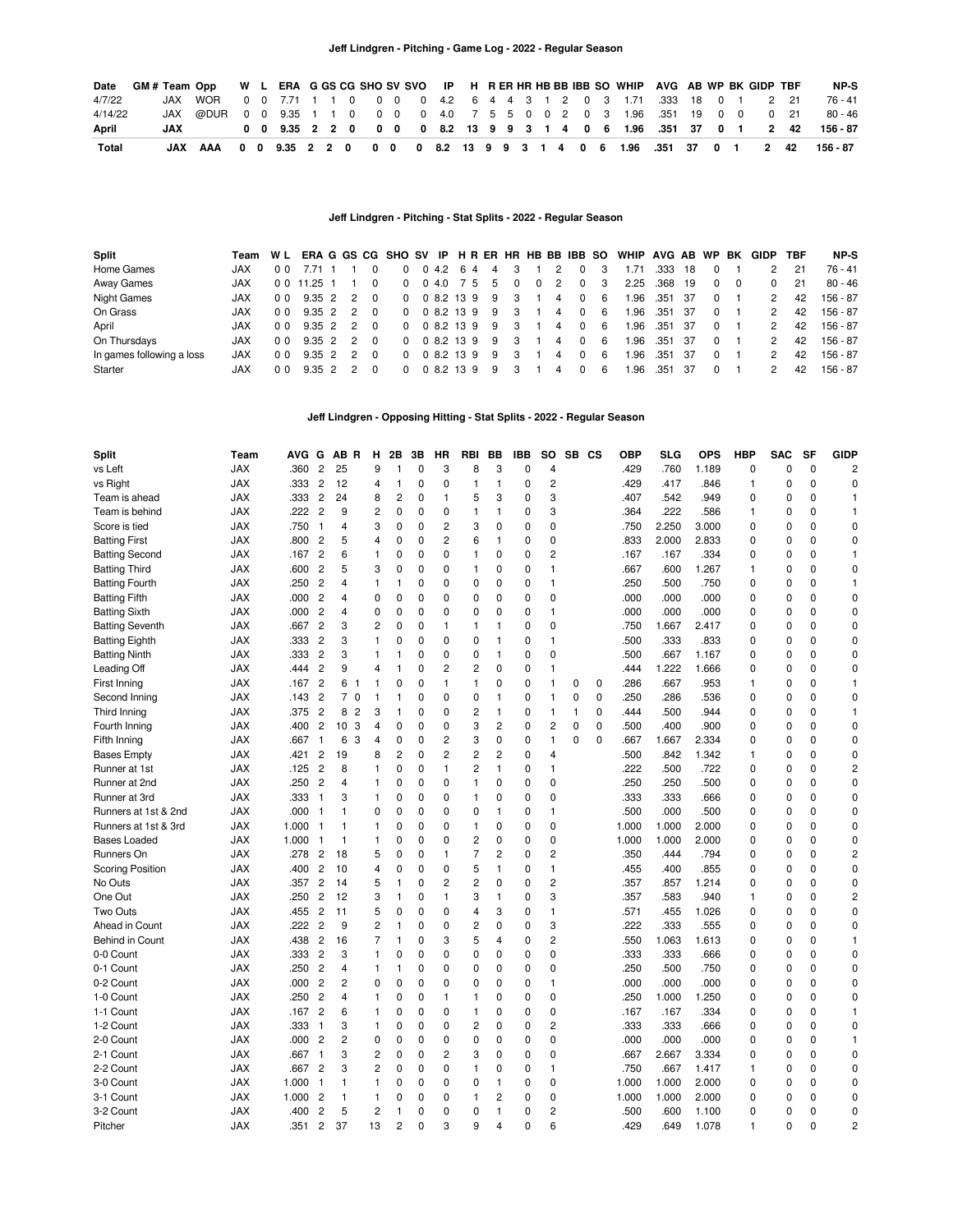| # Player        | Team       | в | <b>AVG</b> | G  | AВ  | R  | н   | ΤВ  | 2В | 3Β       |              | HR RBI |    | <b>BB IBB</b> | SO. | <b>SB CS</b> |          | <b>OBP</b> | SLG. | <b>OPS</b> |     |    |                | <b>PA SAC SF HBP</b> | GIDP E |     |
|-----------------|------------|---|------------|----|-----|----|-----|-----|----|----------|--------------|--------|----|---------------|-----|--------------|----------|------------|------|------------|-----|----|----------------|----------------------|--------|-----|
| 13 Acuña Jr., R | <b>GWN</b> | R | .167       | 2  | 6   |    |     | 2   |    |          | 0            | 0      |    | 0             |     |              |          | 286        | .333 | .619       |     | 0  | $\Omega$       |                      |        |     |
| 9 Casteel, R    | <b>GWN</b> | R | .105       | 6  | 19  | 3  | 2   | 8   |    |          |              | 2      |    | 0             | 8   | 0            |          | 150        | .421 | .571       | 20  |    | 0              | 0                    | 0      |     |
| 24 Contreras, W | <b>GWN</b> | R | .160       |    | 25  | 0  | 4   | 6   |    |          |              | 4      |    |               | 6   | 0            |          | 222        | .240 | .462       | 27  |    | $\Omega$       | 0                    | 0      |     |
| 15 Dean, J      | <b>GWN</b> | R | 212        | 13 | 33  |    |     | 8   |    |          |              |        |    |               | 12  | 3            |          | .278       | .242 | .520       | 36  | O. | $\Omega$       |                      | 0      |     |
| 26 DeShields, D | <b>GWN</b> | R | .231       | 8  | 26  | 2  | 6   | 8   |    |          |              |        |    |               | 9   | 3            |          | 355        | .308 | .663       | 31  |    | $\Omega$       |                      |        | 0   |
| 1 Goins, R      | <b>GWN</b> |   | .056       | 10 | 36  |    | 2   |     |    |          |              | ŋ      |    |               | 10  |              |          | .056       | .056 | .112       | 36  |    | $\Omega$       |                      | 3      | 0   |
| 33 Gonzalez, Y  | <b>GWN</b> | S | .147       | 9  | 34  | 2  | 5   | 6   |    |          |              |        |    |               | 8   |              |          | 167        | .176 | .343       | 36  |    |                |                      |        |     |
| 5 Gosselin, P   | <b>GWN</b> | R | .263       | 11 | 38  | 5  | 10  | ıз  |    |          |              |        | 8  |               |     |              |          | .396       | .342 | .738       | 48  |    |                |                      |        |     |
| 18 Jenista, G   | <b>GWN</b> |   | .258       | 10 | 31  | 5  | 8   | 20  |    |          |              | 5      |    |               | 12  | $\Omega$     |          | .324       | .645 | .969       | 34  |    | $\Omega$       |                      |        |     |
| 28 Nogowski, J  | <b>GWN</b> | R | .216       | 11 | 37  | 4  | 8   | 13  |    |          |              | 5      | 5  |               | 8   | 2            | 0        | 326        | .351 | .677       | 43  | 0  | 0              |                      |        | 0   |
| 8 Shewmake, B   | <b>GWN</b> |   | .267       | 9  | 30  |    | 8   | 11  |    |          |              |        |    | 0             | 5   |              |          | 267        | .367 | .634       | 30  |    | $\Omega$       |                      | 0      |     |
| 14 Tromp, C     | <b>GWN</b> | R | .357       | 4  | 14  | 2  | 5   | 9   |    |          |              |        |    | 0             | 5   | 0            | - 0      | .400       | .643 | .043       | 15  |    | 0              |                      |        |     |
| 17 Tucker, P    | <b>GWN</b> |   | .217       | 8  | 23  | 2  | 5   |     |    |          | <sup>0</sup> |        | 5  | ŋ             | 5   | 0            | $\Omega$ | .379       | .304 | .683       | 29  | 0  | $\Omega$       |                      | 2      | 0   |
| 4 Valaika, P    | <b>GWN</b> | R | .277       | 13 | 47  |    | 13  | 22  | 3  | $\Omega$ | 2            | 9      | 5  | 0             | 13  |              |          | 346        | .468 | .814       | 52  | 0  | $\mathbf 0$    | <sup>0</sup>         |        |     |
|                 | <b>GWN</b> |   | .217       | 14 | 448 | 43 | 97  | 164 | 22 | 3        | 13           | 41     | 44 | 0             | 127 | 13           | 5        | .293       | .366 | .659       | 499 | 0  | $\overline{2}$ | 5                    | 11     | - 6 |
|                 | <b>OPP</b> |   | .228       | 14 | 447 | 62 | 102 | 177 | 22 |          | 17           | 60     | 43 | 0             | 137 | 18           |          | .307       | .396 | .703       | 502 | 0  | 3              | 9                    | 9      |     |

# **Gwinnett Stripers Pitching - 2022 - Regular Season - Active Roster**

| # Player         | Team       |   | W            |   | ERA   | G  |    |              | GS CG SHO    |    | <b>GF HLD SV SVO</b> |              |              | IP    | н   | R  | ER. | HR HB |   | <b>BB IBB</b> |              | so  | <b>AVG</b> | <b>WP</b> |              | BK GIDP      | TBF |
|------------------|------------|---|--------------|---|-------|----|----|--------------|--------------|----|----------------------|--------------|--------------|-------|-----|----|-----|-------|---|---------------|--------------|-----|------------|-----------|--------------|--------------|-----|
| 32 Alaniz, R     | <b>GWN</b> | R |              |   | 5.06  |    | 0  |              |              |    |                      |              |              | 5.1   | 4   |    | З   |       |   |               |              | 5   | .211       |           | 0            |              | 21  |
| 53 Brach, B      | <b>GWN</b> | R |              |   | 2.70  |    |    |              | $\Omega$     |    |                      |              |              | 6.2   | 8   |    | 2   |       |   |               |              |     | .333       |           | 0            | 2            | 26  |
| 57 Brennan, B    | <b>GWN</b> | R |              |   | 23.14 |    |    |              | <sup>0</sup> |    |                      | C            | <sup>0</sup> | 4.2   | 13  | 12 | 12  | 3     |   | R             |              |     | .481       |           | <sup>0</sup> | <sup>0</sup> | 33  |
| 49 Burrows, T    | <b>GWN</b> |   |              |   | 6.23  |    |    |              | <sup>0</sup> |    |                      | <sup>0</sup> | 2            | 4.1   | 3   |    | з   |       |   |               | 0            | 5   | .176       |           | 0            | <sup>0</sup> | 21  |
| 48 Cruz, J       | <b>GWN</b> | R | 0            |   | 5.40  |    | n  |              | $\Omega$     |    | O.                   | 0            | <sup>0</sup> | 1.2   | 2   |    |     |       |   |               | <sup>0</sup> | 2   | .286       |           | $\Omega$     | <sup>0</sup> |     |
| 22 Davidson, T   | <b>GWN</b> |   |              |   | 6.23  |    |    |              | <sup>0</sup> |    | 0                    | $\Omega$     | 0            | 4.1   | 6   |    | 3   | 2     |   | 2             | <sup>0</sup> | 5.  | .300       |           | $\Omega$     | <sup>0</sup> | 22  |
| 60 De La Cruz, J | <b>GWN</b> | R |              |   | 9.00  |    | 2  | $\Omega$     | $\Omega$     |    | O.                   | $\Omega$     | $\Omega$     | 5.0   | 6   | 5  | 5   |       |   | ŋ             | $\Omega$     | 4   | .286       |           | $\Omega$     | <sup>0</sup> | 23  |
| 55 Elledge, S    | <b>GWN</b> | R | 0            |   | 3.86  |    | 0  | $\Omega$     | $\Omega$     |    |                      | 0            | $\Omega$     | 4.2   | 4   |    |     |       |   | o             | 0            | 5.  | .222       |           | 0            | 0            | 19  |
| 51 Johnstone, C  | <b>GWN</b> | R | 0            |   | 0.87  |    |    | <sup>0</sup> | $\Omega$     |    |                      | 0            | $\Omega$     | 10.1  | 6   |    |     | o     |   |               | $\Omega$     | 4   | .171       | 0         | 0            | 3            | 39  |
| 39 Kingham, N    | <b>GWN</b> | R |              |   | 0.00  | 5  |    |              | 0            |    | 0                    | 0            | 0            | 9.1   | 3   |    |     |       |   |               |              | 8   | .103       |           | 0            |              | 30  |
| 50 Muller, K     | <b>GWN</b> |   |              |   | 2.87  | з  | 3  | $\Omega$     | $\Omega$     |    | 0                    | <sup>0</sup> | <sup>0</sup> | 15.2  | 10  |    |     |       |   | З             | 0            | 20  | .185       |           | O            | 2            | 59  |
| 56 Sittinger, B  | <b>GWN</b> | R |              |   | 4.50  |    |    |              | <sup>0</sup> |    |                      | n            | 0            | 8.0   |     |    |     |       |   |               |              | 11  | .250       |           | <sup>0</sup> | <sup>0</sup> | 33  |
| 59 Tonkin, M     | <b>GWN</b> | R |              |   | 4.50  |    |    |              | $\Omega$     |    |                      | 2            | 2            | 4.0   | 3   |    |     |       |   |               | <sup>0</sup> | 4   | .200       |           | <sup>0</sup> | <sup>0</sup> | 19  |
| 54 Vincent, N    | <b>GWN</b> | R |              |   | 5.40  |    |    |              | <sup>0</sup> |    |                      |              |              | 5.0   | 4   |    |     |       |   |               |              | 9   | .211       |           |              |              | 20  |
| 37 Winans, A     | <b>GWN</b> | R |              |   | 6.55  |    | 3  |              | <sup>0</sup> |    |                      | O            | <sup>0</sup> | 11.0  | 9   |    | 8   |       |   |               |              | 11  | .220       |           | n            |              | 49  |
| 45 Woods, W      | <b>GWN</b> | R | <sup>0</sup> | O | 0.00  |    | n  | $\Omega$     | <sup>0</sup> |    | 0                    | <sup>0</sup> | <sup>0</sup> | 1.0   | U   |    |     | U     |   |               |              | 3   | .000       | n.        | $\Omega$     | <sup>0</sup> |     |
|                  | <b>GWN</b> |   | 5            | 9 | 4.31  | 14 | 14 | 0            | 0            | 14 | 7                    | 4            | 7            | 121.0 | 102 | 62 | 58  | 17    | 9 | 43            | 0            | 137 | .228       |           | 0            | 9            | 502 |
|                  | <b>OPP</b> |   | 9.           | 5 | 2.98  | 14 | 14 | 0            | 3            | 14 | 10                   | 7            |              | 124.0 | 97  | 43 | 41  | 13    | 5 | 44            | 0            | 127 | .217       |           |              | 11           | 499 |

### **Gwinnett Stripers Hitting - 2022 - Regular Season - Active Roster - Vs Left**

| # Player        | Геаm       | в | <b>AVG</b> | G  | AB R | н. | TВ       |          |              | 2B 3B HR     | RBI |              | BB IBB   |    | SO SB CS | <b>OBP</b> | SLG. | <b>OPS</b> | PA  | SAC SF |              | HBP            | <b>GIDP</b> |
|-----------------|------------|---|------------|----|------|----|----------|----------|--------------|--------------|-----|--------------|----------|----|----------|------------|------|------------|-----|--------|--------------|----------------|-------------|
| 13 Acuña Jr., R | <b>GWN</b> | R | .000       |    | 2    | 0  | $\Omega$ | 0        | 0            | <sup>0</sup> | 0   |              | 0        |    |          | .333       | .000 | .333       | 3   | 0      | 0            |                | 0           |
| 9 Casteel, R    | <b>GWN</b> | R | .250       | 3  | 4    |    | 4        | 0        | O            |              |     |              |          |    |          | .400       | .000 | .400       | 5   | 0      |              |                | 0           |
| 24 Contreras, W | <b>GWN</b> | R | .000       | 3  | 6    |    |          |          |              |              | 0   |              | 0        | 2  |          | .000       | .000 | .000       | 6   | 0      |              |                | 0           |
| 15 Dean, J      | <b>GWN</b> | R | .000       |    | 8    |    |          |          |              |              | 0   |              | 0        | 2  |          | .200       | .000 | .200       | 10  | 0      |              |                | 0           |
| 26 DeShields, D | <b>GWN</b> | R | .000       | 6  | 9    | U  |          |          |              |              | 0   |              |          | 4  |          | .250       | .000 | .250       | 12  | 0      |              |                | 0           |
| 1 Goins, R      | <b>GWN</b> |   | .125       | 6  | 8    |    |          |          |              |              | 0   | 0            | 0        | 3  |          | .125       | .125 | .250       | 8   | 0      |              |                |             |
| 33 Gonzalez, Y  | <b>GWN</b> | S | .111       | 6  | 9    |    |          |          |              |              |     |              | 0        | 3  |          | .100       | .111 | .211       | 10  | 0      |              |                | 0           |
| 5 Gosselin, P   | <b>GWN</b> | R | .455       |    | 11   | 5  | 8        |          |              |              | 2   | 3            | 0        | 2  |          | .533       | .727 | 1.260      | 15  | 0      |              |                | 0           |
| 18 Jenista, G   | <b>GWN</b> |   | .286       |    |      | 2  | 5        | 0        | <sup>0</sup> |              |     |              | 0        | 4  |          | .444       | .714 | 1.158      | 9   | 0      | 0            |                | 0           |
| 28 Nogowski, J  | <b>GWN</b> | R | .100       | 5  | 10   |    |          | $\Omega$ | O            | n            |     |              | 0        | 3  |          | .182       | .100 | .282       | 11  | O.     | <sup>0</sup> |                | 0           |
| 8 Shewmake, B   | <b>GWN</b> |   | .444       | 5  | 9    | 4  |          | ŋ        | O            |              |     | <sup>0</sup> | $\Omega$ | 0  |          | .444       | .778 | .222       | 9   | 0      |              |                | 0           |
| 14 Tromp, C     | <b>GWN</b> | R | .400       | 3  | 5    | 2  |          |          |              |              | 0   |              | 0        | 2  |          | .500       | .600 | 1.100      | 6   | U      |              |                | 0           |
| 17 Tucker, P    | <b>GWN</b> |   | .500       | 2  |      | 2  |          |          |              |              | 0   |              |          |    |          | .500       | .000 | 1.500      |     | U      |              |                | 0           |
| 4 Valaika, P    | <b>GWN</b> | R | .273       | 5  | 11   | 3  | 6        |          |              |              | 3   |              |          | 3  |          | .333       | .545 | .878       | 12  | 0      |              |                | 0           |
|                 | <b>GWN</b> |   | .226       | 12 | 115  | 26 | 49       |          | 2            | 4            | 11  | 13           | 0        | 33 |          | .311       | .426 | .737       | 132 | 0      | 2            | $\overline{2}$ | 3           |
|                 | <b>OPP</b> |   | .270       | 14 | 189  | 51 | 83       | 9        |              |              | 27  | 20           | 0        | 50 |          | .347       | .439 | .786       |     | 0      |              | 3              | 2           |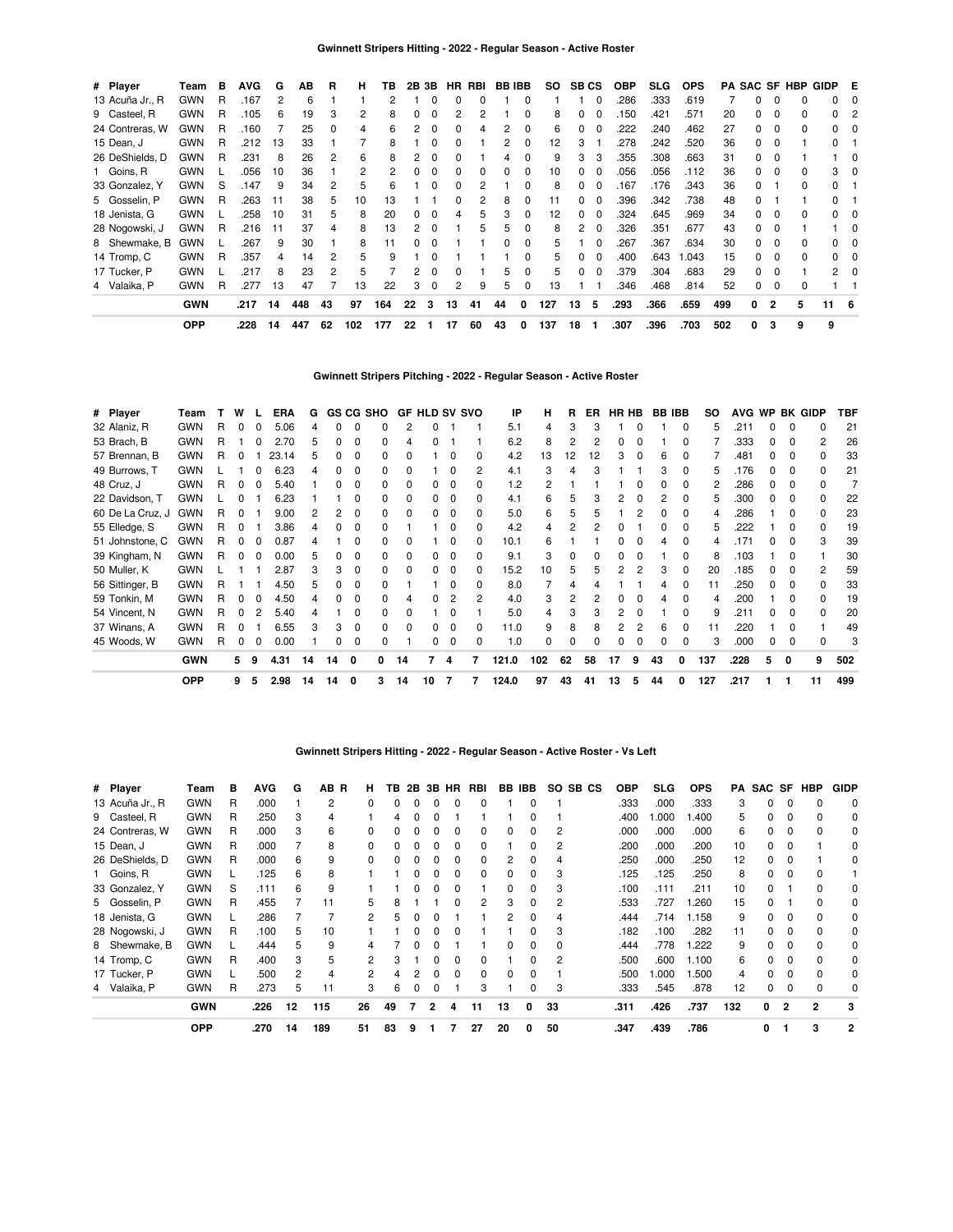| # Player         | Team       |   | <b>AVG</b> | AB R | н. | ΤВ | 2B           |              | 3B HR        | RBI            |    | BB IBB   | SO SB CS | <b>OBP</b> | SLG  | <b>OPS</b> | PA  | SAC SF       |              | HBP      | <b>GIDP</b>    |
|------------------|------------|---|------------|------|----|----|--------------|--------------|--------------|----------------|----|----------|----------|------------|------|------------|-----|--------------|--------------|----------|----------------|
| 32 Alaniz, R     | <b>GWN</b> | R | .375       | 8    | 3  |    |              | $\Omega$     |              | 2              | 0  | $\Omega$ |          | .375       | .875 | .250       | 8   | $\Omega$     | $\Omega$     | $\Omega$ | 0              |
| 53 Brach, B      | <b>GWN</b> | R | .375       | 8    | З  | 3  | 0            | $\Omega$     | 0            | 2              |    | 0        |          | .400       | .375 | .775       | 10  | $\Omega$     |              | $\Omega$ |                |
| 57 Brennan, B    | <b>GWN</b> | R | .625       | 8    | 5  | 12 |              |              |              | 5              | 3  | 0        |          | .727       | .500 | 2.227      | 11  | 0            | 0            | $\Omega$ | 0              |
| 49 Burrows, T    | <b>GWN</b> |   | .333       | 6    | 2  |    | <sup>0</sup> | <sup>0</sup> | $\Omega$     | 0              |    |          |          | .429       | .333 | .762       |     | $\Omega$     | 0            | $\Omega$ | 0              |
| 48 Cruz, J       | <b>GWN</b> | R | .333       | 3    |    |    |              |              |              | 3              |    | 0        | 0        | .333       | .333 | .666       | 3   | 0            | 0            | $\Omega$ | 0              |
| 22 Davidson, T   | <b>GWN</b> |   | .222       | 9    | 2  |    |              |              |              | 0              |    | O        | 2        | .300       | .222 | .522       | 10  | 0            | 0            | $\Omega$ | 0              |
| 60 De La Cruz, J | <b>GWN</b> | R | .364       | 11   |    |    |              |              |              | $\overline{c}$ |    |          | 3        | .364       | .364 | .728       | 11  | 0            | 0            | $\Omega$ | 0              |
| 55 Elledge, S    | <b>GWN</b> | R | .000       |      | 0  |    |              |              |              | 0              | 0  |          |          | .125       | .000 | .125       | 8   | 0            | 0            |          | 0              |
| 51 Johnstone, C  | <b>GWN</b> | R | .308       | 13   |    |    |              |              |              | 0              | 3  |          |          | .438       | .308 | .746       | 16  | <sup>0</sup> | $\Omega$     | $\Omega$ |                |
| 39 Kingham, N    | <b>GWN</b> | R | .071       | 14   |    |    |              |              |              | $\Omega$       |    |          | 3        | .071       | .071 | .142       | 14  | 0            | $\Omega$     | $\Omega$ | 0              |
| 50 Muller, K     | <b>GWN</b> |   | .200       | 20   |    |    |              |              |              | 2              |    |          | 10       | .273       | .350 | .623       | 22  | 0            | <sup>0</sup> |          | 0              |
| 56 Sittinger, B  | <b>GWN</b> | R | .417       | 12   | 5  |    |              |              |              |                |    |          | 3        | .462       | .833 | .295       | 13  | 0            |              |          | 0              |
| 59 Tonkin, M     | <b>GWN</b> | R | .143       |      |    |    |              |              | <sup>0</sup> | 0              | 2  | O        |          | .333       | .143 | .476       | 9   | 0            | <sup>0</sup> | $\Omega$ | 0              |
| 54 Vincent, N    | <b>GWN</b> | R | .333       | 6    |    |    |              |              |              |                |    |          | 3        | .333       | .833 | 1.166      | 6   | 0            | <sup>0</sup> | $\Omega$ | 0              |
| 37 Winans, A     | <b>GWN</b> | R | .238       | 21   | 5  |    |              |              |              | 4              |    |          | 5        | .360       | .429 | .789       | 25  | 0            | $\Omega$     | $\Omega$ | 0              |
| 45 Woods, W      | <b>GWN</b> | R | .000       | 2    | 0  |    |              |              | 0            | 0              | 0  | 0        | 2        | .000       | .000 | .000       | 2   | 0            | $\Omega$     | 0        | 0              |
|                  | <b>GWN</b> |   | .270       | 189  | 51 | 83 | 9            |              |              | 27             | 20 | 0        | 50       | .347       | .439 | .786       | 213 | 0            |              | 3        | $\overline{2}$ |

### **Gwinnett Stripers Hitting - 2022 - Regular Season - Active Roster - Vs Right**

| # Player        |               | Team       | в | <b>AVG</b> | G  | AB R | н  | ΤВ  | 2В | 3В       | HR.          | RBI |    | BB IBB       | SO SB CS | <b>OBP</b> | <b>SLG</b> | <b>OPS</b> | PA  | SAC SF |                | HBP      | <b>GIDP</b> |
|-----------------|---------------|------------|---|------------|----|------|----|-----|----|----------|--------------|-----|----|--------------|----------|------------|------------|------------|-----|--------|----------------|----------|-------------|
| 13 Acuña Jr., R |               | <b>GWN</b> | R | .250       | 2  | 4    |    | 2   |    | 0        | 0            | 0   | 0  | $\Omega$     | $\Omega$ | .250       | .500       | .750       | 4   | 0      | 0              | 0        | 0           |
| 9 Casteel, R    |               | <b>GWN</b> | R | .067       | 6  | 15   |    | 4   |    | 0        |              |     | 0  |              |          | .067       | .267       | .334       | 15  | 0      | 0              | 0        | 0           |
| 24 Contreras, W |               | <b>GWN</b> | R | .211       |    | 19   | 4  | 6   | 2  | $\Omega$ | $\Omega$     | 4   | 2  |              | 4        | 286        | .316       | .602       | 21  | 0      | 0              | $\Omega$ | 0           |
| 15 Dean, J      |               | <b>GWN</b> | R | .280       | 11 | 25   |    | 8   |    | $\Omega$ | $\Omega$     |     |    |              | 10       | .308       | .320       | .628       | 26  | 0      |                | $\Omega$ | 0           |
| 26 DeShields, D |               | <b>GWN</b> | R | .353       |    | 17   | 6  | 8   | 2  |          | 0            |     |    |              | 5        | .421       | .471       | .892       | 19  | 0      |                |          |             |
| 1 Goins, R      |               | <b>GWN</b> |   | .036       | 10 | 28   |    |     |    |          | 0            |     |    |              |          | .036       | .036       | .072       | 28  | 0      |                |          | 2           |
| 33 Gonzalez, Y  |               | <b>GWN</b> | S | .160       | 9  | 25   | 4  | 5   |    |          | 0            |     |    |              | 5        | .192       | .200       | .392       | 26  | 0      |                |          | 0           |
| 5 Gosselin, P   |               | <b>GWN</b> | R | .185       | 11 | 27   | 5  | 5   |    |          | 0            |     | 5  |              | 9        | .333       | .185       | .518       | 33  | 0      |                |          | 0           |
| 18 Jenista, G   |               | <b>GWN</b> |   | .250       | 10 | 24   | 6  | 15  | 0  | $\Omega$ | 3            |     |    |              | 8        | .280       | .625       | .905       | 25  | 0      |                |          | 0           |
| 28 Nogowski, J  |               | <b>GWN</b> | R | .259       | 10 | 27   |    | 12  | 2  | 0        |              |     |    |              | 5        | .375       | .444       | .819       | 32  | 0      |                |          |             |
|                 | 8 Shewmake, B | <b>GWN</b> |   | .190       |    | 21   | 4  | 4   | 0  | $\Omega$ | $\Omega$     | 0   | 0  | <sup>0</sup> | 5        | .190       | .190       | .380       | 21  | 0      | $\Omega$       | $\Omega$ | $\Omega$    |
| 14 Tromp, C     |               | <b>GWN</b> | R | .333       | 4  | 9    | 3  | 6   | O. | $\Omega$ |              |     | 0  | <sup>0</sup> | 3        | .333       | .667       | 1.000      | 9   | 0      | <sup>0</sup>   | $\Omega$ | $\Omega$    |
| 17 Tucker, P    |               | <b>GWN</b> |   | .158       | 8  | 19   | 3  | 3   | 0  | $\Omega$ | <sup>0</sup> |     | 5  |              | 4        | .360       | .158       | .518       | 25  | 0      |                |          | 2           |
| 4 Valaika, P    |               | <b>GWN</b> | R | .278       | 13 | 36   | 10 | 16  | 3  | $\Omega$ |              | 6   |    |              | 10       | .350       | .444       | .794       | 40  | 0      |                |          |             |
|                 |               | <b>GWN</b> |   | .213       | 14 | 333  | 71 | 115 | 15 | 1        | 9            | 30  | 31 | 0            | 94       | .286       | .345       | .631       | 367 | 0      | 0              | 3        | 8           |
|                 |               | <b>OPP</b> |   | .198       | 14 | 258  | 51 | 94  | 13 | 0        | 10           | 33  | 23 | 0            | 87       | .277       | .364       | .641       |     | 0      | $\overline{2}$ | 6        | 7           |

### **Gwinnett Stripers Opposing Hitting - 2022 - Regular Season - Active Roster - Vs Right**

| # Player         | Team       |   | <b>AVG</b> | AB R | н  | ΤВ | 2В | 3В | <b>HR</b> | RBI | BB. | <b>IBB</b> | SO SB CS |      | <b>OBP</b> | <b>SLG</b> | <b>OPS</b> | PA  | <b>SAC</b> | SF       | <b>HBP</b> | <b>GIDP</b> |
|------------------|------------|---|------------|------|----|----|----|----|-----------|-----|-----|------------|----------|------|------------|------------|------------|-----|------------|----------|------------|-------------|
| 32 Alaniz, R     | <b>GWN</b> | R | .091       | 11   |    | 2  |    | 0  | O         |     |     | o          | 4        |      | .154       | .182       | .336       | 13  |            |          |            | 0           |
| 53 Brach, B      | <b>GWN</b> | R | .313       | 16   | 5. | 8  | 3  | 0  | 0         | 0   | 0   |            | 6        |      | .313       | .500       | .813       | 16  | 0          |          |            |             |
| 57 Brennan, B    | <b>GWN</b> | R | .421       | 19   | 8  | 14 |    | 0  |           |     | 3   | 0          | 6        |      | .500       | .737       | .237       | 22  | 0          |          |            | 0           |
| 49 Burrows. T    | <b>GWN</b> |   | .091       | 11   |    | 4  |    | n  |           | З   |     |            |          |      | .286       | .364       | .650       | 14  | 0          |          |            |             |
| 48 Cruz, J       | <b>GWN</b> | R | .250       | 4    |    | 2  |    |    |           |     |     |            | 2        |      | .250       | .500       | .750       | 4   |            |          |            |             |
| 22 Davidson, T   | <b>GWN</b> |   | .364       | 11   | 4  | 10 |    | n  | 2         | 3   |     |            | 3        |      | .417       | .909       | .326       | 12  |            |          |            | 0           |
| 60 De La Cruz, J | <b>GWN</b> | R | .200       | 10   | 2  | 6  |    | n  |           | 2   |     |            |          |      | .333       | .600       | .933       | 12  |            |          | 2          | 0           |
| 55 Elledge, S    | <b>GWN</b> | R | .364       | 11   |    | 6  |    | 0  |           | 2   |     |            |          |      | .364       | .545       | .909       | 11  |            |          |            | 0           |
| 51 Johnstone, C  | <b>GWN</b> | R | .091       | 22   | 2  | 2  |    | 0  |           |     |     |            | 3        |      | .130       | .091       | .221       | 23  |            | $\Omega$ |            | 2           |
| 39 Kingham, N    | <b>GWN</b> | R | .133       | 15   | 2  | 2  |    | 0  |           |     |     |            | 5        |      | .188       | .133       | .321       | 16  |            |          |            |             |
| 50 Muller, K     | <b>GWN</b> |   | .176       | 34   | 6  | 10 |    | ი  |           | 3   |     |            | 10       |      | .243       | .294       | .537       | 37  |            |          |            |             |
| 56 Sittinger, B  | <b>GWN</b> | R | .125       | 16   | 2  | 3  |    | n  |           | 0   |     |            | 8        |      | .300       | .188       | .488       | 20  |            |          |            | 0           |
| 59 Tonkin, M     | <b>GWN</b> | R | .250       | 8    | 2  | 3  |    | n  |           | 2   |     |            |          |      | .400       | .375       | .775       | 10  |            |          |            | 0           |
| 54 Vincent, N    | <b>GWN</b> | R | .154       | 13   | 2  | 5  |    |    |           |     |     |            | 6        |      | .214       | .385       | .599       | 14  |            |          |            | 0           |
| 37 Winans, A     | <b>GWN</b> | R | .200       | 20   | 4  | 8  |    |    |           |     |     |            | 6        |      | .333       | .400       | .733       | 24  |            |          |            |             |
| 45 Woods, W      | <b>GWN</b> | R | .000       |      | 0  | 0  |    | n  | ŋ         | 0   | 0   |            |          |      | .000       | .000       | .000       |     |            |          |            |             |
|                  | <b>GWN</b> |   | .198       | 258  | 51 | 94 | 13 | 0  | 10        | 33  | 23  | O          | 87       | .277 |            | .364       | .641       | 289 | 0          | 2        | 6          |             |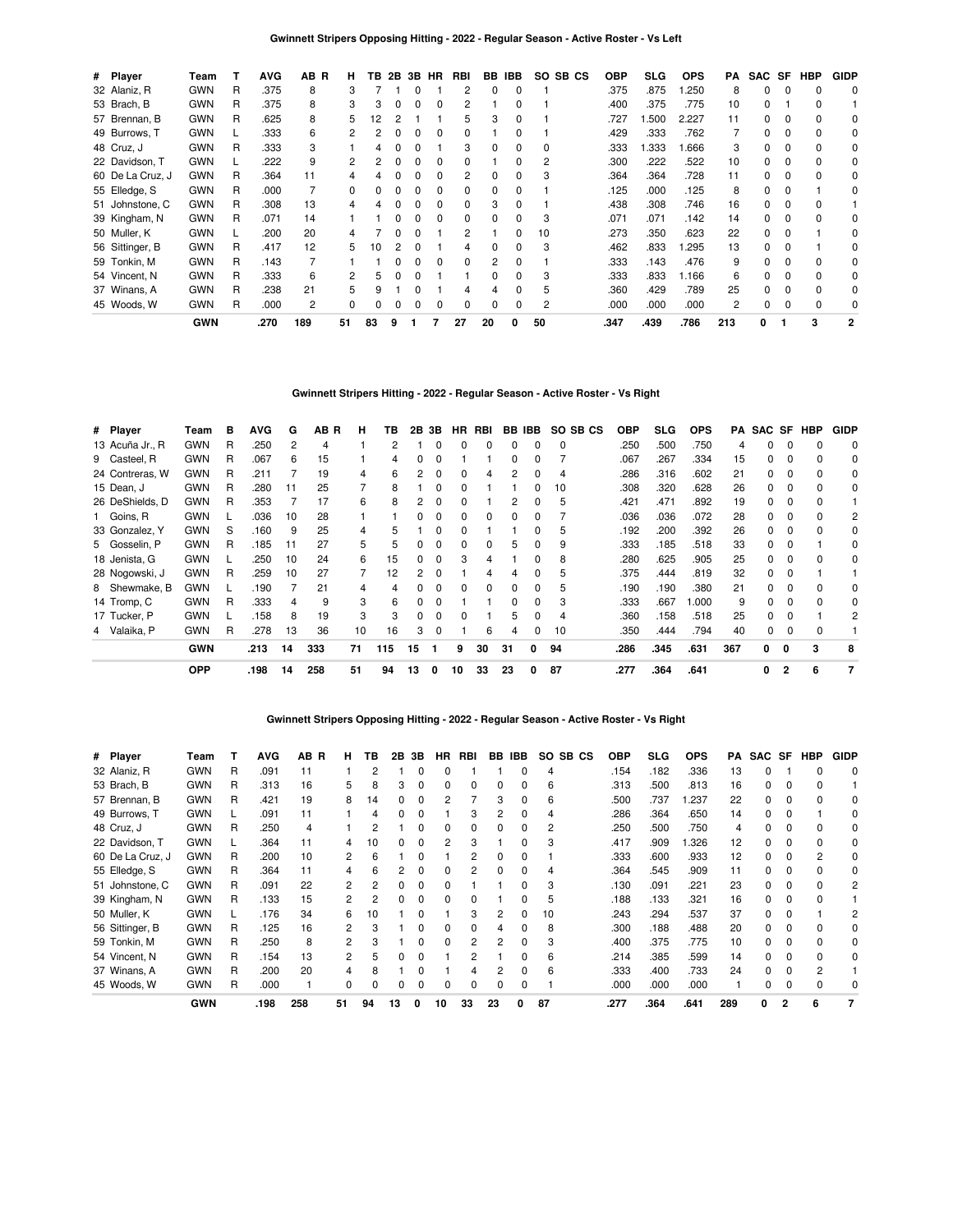| # Player        | Team       | в | <b>AVG</b> | G              | AВ | R            | н            | ΤВ | 2B           | 3B | HR. | RBI          | BB | IBB          | SO. | SB CS        |              | <b>OBP</b> | <b>SLG</b> | <b>OPS</b> | PA | SAC SF |          | HBP      | <b>GIDP</b> |
|-----------------|------------|---|------------|----------------|----|--------------|--------------|----|--------------|----|-----|--------------|----|--------------|-----|--------------|--------------|------------|------------|------------|----|--------|----------|----------|-------------|
| 13 Acuña Jr., R | <b>GWN</b> | R | .167       | $\overline{2}$ | 6  |              |              | 2  |              | 0  | 0   |              |    |              |     |              |              | .286       | .333       | .619       |    | 0      | $\Omega$ | $\Omega$ | 0           |
| 9 Casteel, R    | <b>GWN</b> | R | .000       |                | 3  | 0            |              |    |              |    | o   |              |    |              |     |              | $\Omega$     | .000       | .000       | .000       | 3  |        |          | $\Omega$ | 0           |
| 24 Contreras, W | <b>GWN</b> | R | .000       | 2              | 8  | 0            |              |    |              |    | 0   |              | 0  |              | 3   |              |              | .000       | .000       | .000       | 8  | 0      |          |          | 0           |
| 15 Dean, J      | <b>GWN</b> | R | .000       | 2              | 4  | 0            |              |    |              | 0  | 0   |              | 0  |              | 2   |              | $\Omega$     | .000       | .000       | .000       |    | 0      | 0        | 0        | 0           |
| 26 DeShields, D | <b>GWN</b> | R | .200       | 2              | 5  | <sup>0</sup> |              |    |              | 0  | 0   |              |    | 0            | 0   | 2            | $\Omega$     | .333       | .200       | .533       | 6  | 0      | $\Omega$ | $\Omega$ |             |
| 1 Goins, R      | <b>GWN</b> |   | .000       |                | 2  | <sup>0</sup> | <sup>0</sup> | 0  | O            | 0  | 0   | <sup>n</sup> | 0  | <sup>0</sup> | 0   | <sup>0</sup> | $\Omega$     | .000       | .000       | .000       | 2  | 0      | $\Omega$ | $\Omega$ | 0           |
| 33 Gonzalez, Y  | <b>GWN</b> | S | .000       |                | 3  | 0            |              |    |              |    | 0   |              | 0  |              |     |              |              | .000       | .000       | .000       | 3  | 0      |          | 0        | 0           |
| 5 Gosselin, P   | <b>GWN</b> | R | .333       |                | 3  | O            |              |    |              |    | 0   |              | ŋ  |              |     |              |              | .250       | .333       | .583       |    |        |          | 0        | 0           |
| 18 Jenista, G   | <b>GWN</b> |   | .000       |                | 4  | ŋ            | 0            |    |              |    | 0   |              | 0  |              |     |              | $\Omega$     | .000       | .000       | .000       |    | 0      |          |          | 0           |
| 28 Nogowski, J  | <b>GWN</b> | R | .000       |                | 3  | 0            | $\Omega$     | 0  |              | 0  | 0   |              | 0  |              |     | 0            | $\Omega$     | .000       | .000       | .000       | 3  | 0      | 0        | 0        | 0           |
| 8 Shewmake, B   | <b>GWN</b> |   | .143       | 2              |    | <sup>0</sup> |              |    | <sup>0</sup> | 0  | 0   | <sup>n</sup> | 0  | <sup>0</sup> | 4   | <sup>0</sup> | $\Omega$     | .143       | .143       | .286       |    | 0      | $\Omega$ | $\Omega$ | 0           |
| 17 Tucker, P    | <b>GWN</b> |   | .333       |                | 3  | 0            |              |    |              | 0  | 0   | U            |    |              |     |              | $\Omega$     | .500       | .333       | .833       | 4  | 0      |          | $\Omega$ | 0           |
| 4 Valaika, P    | <b>GWN</b> | R | .000       | 2              | 4  | 0            | 0            | 0  |              | 0  | 0   |              |    |              | 0   |              | $\Omega$     | .200       | .000       | .200       | 5  | 0      |          | $\Omega$ | 0           |
|                 | <b>GWN</b> |   | .086       | 2              | 58 |              | 5            | 6  |              | 0  | 0   |              | 5  | 0            | 17  | 3            | $\mathbf{0}$ | .156       | .103       | .259       | 64 | 0      |          | 0        |             |
|                 | <b>OPP</b> |   | .241       | 2              | 58 | 11           | 14           | 27 | 4            | 0  | з   | 11           |    | 0            | 12  | $\mathbf{2}$ | 0            | .353       | .466       | .819       | 68 | 0      | 0        | 3        | 3           |

**Gwinnett Stripers Pitching - 2022 - Regular Season - Active Roster - Vs. Jacksonville**

| # Player        | Team       |    | w              | .L       |       |                |                |          | ERA G GS CG SHO GF HLD SV SVO |                         |          |          |          | -IP  | н             | R.            |          |          |          |          | ER HR HB BB IBB | <b>SO</b> |      |          |          | AVG WP BK GIDP | TBF  |
|-----------------|------------|----|----------------|----------|-------|----------------|----------------|----------|-------------------------------|-------------------------|----------|----------|----------|------|---------------|---------------|----------|----------|----------|----------|-----------------|-----------|------|----------|----------|----------------|------|
| 53 Brach, B     | <b>GWN</b> | R. | 0              | 0        | 0.00  |                |                | $\Omega$ | 0                             |                         | $\Omega$ | $\Omega$ | 0        | 1.2  |               | <sup>0</sup>  | $\Omega$ | 0        | 0        |          |                 | 2         | .200 | 0        | $\Omega$ |                | 5    |
| 57 Brennan, B   | <b>GWN</b> | R. | $\Omega$       | $\Omega$ | 20.25 |                |                | $\Omega$ | 0                             | 0                       | $\Omega$ | 0        | $\Omega$ | 1.1  | З             | 3             | 3        |          | 0        | 2        | $\Omega$        | 0         | .429 | $\Omega$ | $\Omega$ | 0              | 9    |
| 55 Elledge, S   | GWN        | R  | $\Omega$       |          | 18.00 |                |                | $\Omega$ | $\Omega$                      | $\Omega$                | $\Omega$ | $\Omega$ | $\Omega$ | 1.0  | $\mathcal{P}$ | $\mathcal{P}$ | 2        | 0        |          | 0        | $\Omega$        | $\Omega$  | .400 | 0        | $\Omega$ | <sup>0</sup>   | -6   |
| 51 Johnstone, C | <b>GWN</b> | R  | $\Omega$       | $\Omega$ | 0.00  |                |                | $\Omega$ | $\Omega$                      | $\Omega$                | $\Omega$ | $\Omega$ | $\Omega$ | 5.0  |               | $\Omega$      | $\Omega$ | $\Omega$ | $\Omega$ | 2        | $\Omega$        | $\Omega$  | .067 | 0        | $\Omega$ | 2              | 17   |
| 39 Kingham, N   | GWN        | R. | $\Omega$       | 0        | 0.00  |                |                | $\Omega$ | $\mathbf{0}$                  | $\overline{\mathbf{0}}$ | $\Omega$ | $\Omega$ | $\Omega$ | 1.2  |               | <sup>0</sup>  | $\Omega$ | 0        | 0        |          | $\Omega$        | 2         | 167  | 0        | $\Omega$ | <sup>0</sup>   |      |
| 56 Sittinger, B | <b>GWN</b> | R. | 0              | $\Omega$ | 0.00  |                |                | $\Omega$ | 0                             |                         | 0        | $\Omega$ | $\Omega$ | 2.0  | 2             | $\Omega$      | $\Omega$ | 0        | 0        |          | 0               | 2         | .333 | 0        | $\Omega$ | 0              | -6   |
| 37 Winans, A    | <b>GWN</b> | R. | 0              |          | 23.14 |                |                | $\Omega$ | $\Omega$                      | $\Omega$                | $\Omega$ | $\Omega$ | $\Omega$ | 2.1  | 4             | 6             | 6        | 2        | 2        |          | $\Omega$        | 3         | .364 | $\Omega$ | $\Omega$ | <sup>0</sup>   | - 15 |
| 45 Woods, W     | GWN        | R  | $\Omega$       | $\Omega$ | 0.00  |                |                | $\Omega$ | 0                             |                         | $\Omega$ | $\Omega$ | $\Omega$ | 1.0  | $\Omega$      | $\Omega$      | $\Omega$ | $\Omega$ | $\Omega$ | $\Omega$ | $\Omega$        | 3         | .000 | $\Omega$ | $\Omega$ | <sup>0</sup>   | - 3  |
|                 | <b>GWN</b> |    | 0 <sub>2</sub> |          | 6.19  | $\overline{2}$ | $\overline{2}$ | 0        | 0                             | 2                       | 0        | 0        | 0        | 16.0 | 14            | 11            | 11       | 3        | 3        | 7        | $\Omega$        | 12        | .241 | $\Omega$ | 0        | 3              | 68   |
|                 | <b>OPP</b> |    | $\mathbf{2}$   | 0        | 0.00  | 2              |                |          |                               |                         |          |          |          | 18.0 | 5             |               | 0        | 0        | 0        | 5        | 0               | 17        | .086 | 0        | 0        |                | 64   |

**Gwinnett Stripers Hitting - 2022 - Regular Season - Active Roster - Home Games**

| # Player        | Team       | в | <b>AVG</b> | G   | ΑВ  | R            | н  | ΤВ       | 2B | 3B |          | HR RBI   |              | BB IBB       | SO SB CS |              |          | <b>OBP</b> | SLG. | <b>OPS</b> | PA  | SAC SF |                | HBP          | <b>GIDP</b>    |
|-----------------|------------|---|------------|-----|-----|--------------|----|----------|----|----|----------|----------|--------------|--------------|----------|--------------|----------|------------|------|------------|-----|--------|----------------|--------------|----------------|
| 9 Casteel, R    | <b>GWN</b> | R | .143       | 2   |     |              |    | 4        |    |    |          |          |              | 0            | 3        | 0            | 0        | .143       | .571 | .714       |     | 0      | 0              |              | $\Omega$       |
| 24 Contreras, W | <b>GWN</b> | R | .235       | 5   | 17  |              | 4  | 6        |    |    |          | 4        |              | 0            | з        | 0            | 0        | .316       | .353 | .669       | 19  | 0      |                |              | 0              |
| 15 Dean, J      | <b>GWN</b> | R | .385       | 5   | 13  | 0            | 5  | 6        |    |    | 0        | 0        |              | 0            | 2        |              |          | .385       | .462 | .847       | 13  | 0      | 0              |              | 0              |
| 26 DeShields, D | <b>GWN</b> | R | .231       | 4   | 13  |              | 3  | 4        |    |    |          |          |              | 0            | 5        |              | 2        | .375       | .308 | .683       | 16  | 0      |                |              | 0              |
| 1 Goins, R      | <b>GWN</b> |   | .077       | 4   | 13  |              |    |          |    |    | 0        | 0        |              | 0            | 3        | 0            | 0        | .077       | .077 | .154       | 13  | 0      |                |              | 2              |
| 33 Gonzalez, Y  | <b>GWN</b> | S | .000       | 3   | 10  | $\Omega$     | 0  | $\Omega$ | 0  |    | 0        | 0        |              | 0            | 3        | 0            | $\Omega$ | .091       | .000 | .091       | 11  | 0      | 0              | <sup>n</sup> | $\Omega$       |
| 5 Gosselin, P   | <b>GWN</b> | R | .133       | 5   | 15  |              | 2  | 2        |    |    |          |          | 5.           | 0            | 6        | <sup>0</sup> | 0        | .381       | .133 | .514       | 21  | 0      |                |              | 0              |
| 18 Jenista, G   | <b>GWN</b> |   | .308       | 4   | 13  | 3            | 4  | 10       | 0  | 0  | 2        | 2        | 2            | 0            | 4        | 0            | $\Omega$ | .400       | .769 | 1.169      | 15  | 0      | 0              |              | $\Omega$       |
| 28 Nogowski, J  | <b>GWN</b> | R | .222       | 5   | 18  |              | 4  | 8        |    |    |          | з        | <sup>n</sup> | 0            | 3        |              | $\Omega$ | 222        | .444 | .666       | 18  | 0      | $\Omega$       |              |                |
| 8 Shewmake, B   | <b>GWN</b> |   | .182       | 3   | 11  | <sup>0</sup> | 2  | 2        | 0  |    | 0        | 0        |              | <sup>0</sup> |          | O            | 0        | .182       | .182 | .364       | 11  | 0      |                |              | $\Omega$       |
| 17 Tucker, P    | <b>GWN</b> |   | .133       | 5   | 15  |              | 2  | 3        |    |    | $\Omega$ | $\Omega$ | 3            | 0            | 4        | 0            | $\Omega$ | .316       | .200 | .516       | 19  | 0      | $\Omega$       |              |                |
| 4 Valaika, P    | <b>GWN</b> | R | .200       | 5   | 20  | 4            | 4  | 5        |    | 0  | 0        | $\Omega$ | $\Omega$     | 0            | 6        |              | $\Omega$ | .200       | .250 | .450       | 20  | 0      |                |              |                |
|                 | <b>GWN</b> |   | .200       | - 6 | 185 | 15           | 37 | 62       | 8  |    | 5        | 14       | 16           | 0            | 48       | 5            | 3        | .275       | .335 | .610       | 204 | 0      | o              | 3            | 6              |
|                 | <b>OPP</b> |   | .244       | 6   | 209 | 29           | 51 | 82       | 11 |    | 6        | 27       | 20           | 0            | 61       | 7            | 0        | .316       | .392 | .708       |     | 0      | $\overline{2}$ | 3            | $\overline{2}$ |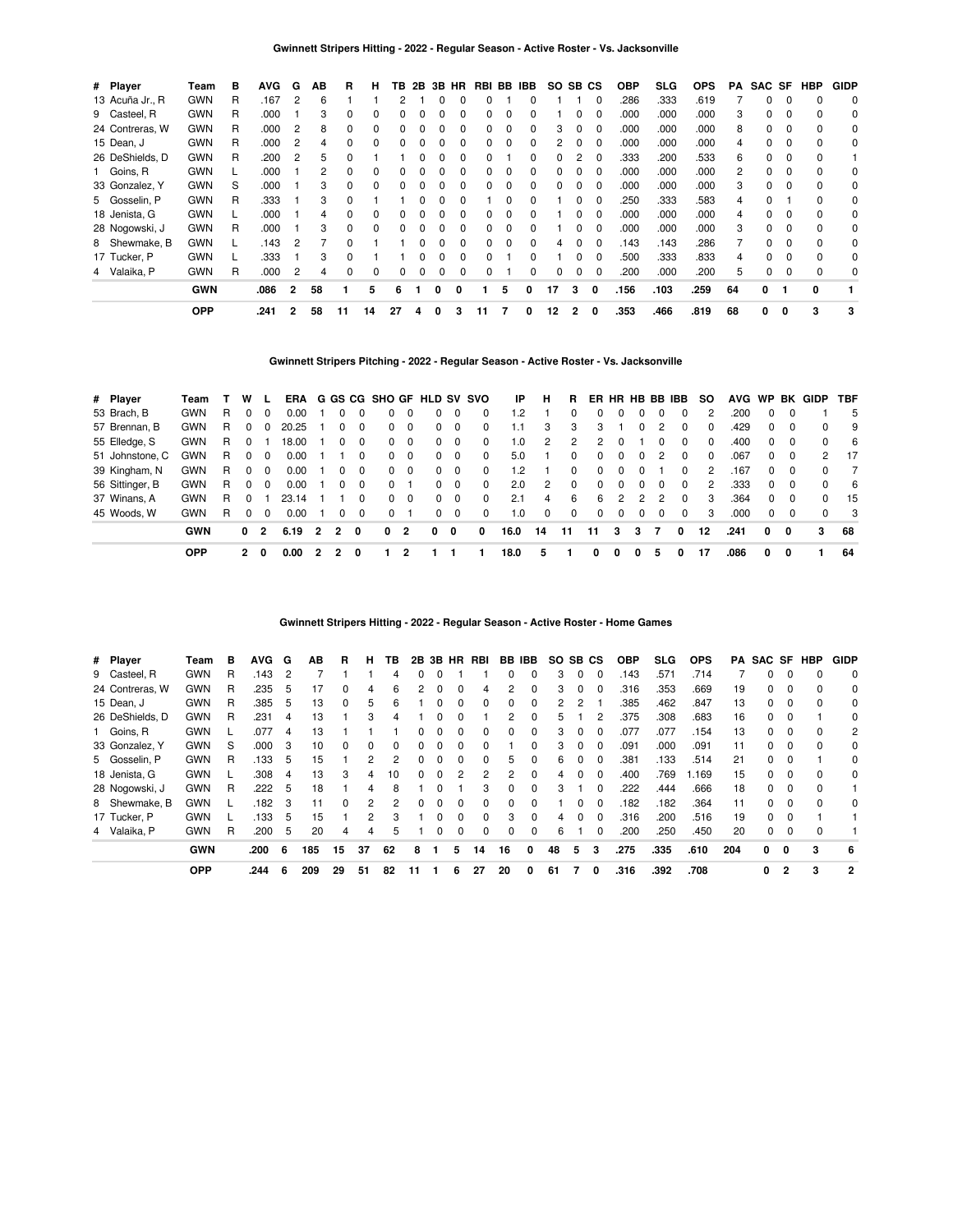| # Player         | Team       |    | w            |          | ERA   |   |              |              | G GS CG SHO GF HLD SV SVO |                |   |          |   | IP      | н  | R            |    |   | ER HR HB | BB IBB |   | SO. | <b>AVG</b> | <b>WP</b>    | BK           | GIDP           | TBF |
|------------------|------------|----|--------------|----------|-------|---|--------------|--------------|---------------------------|----------------|---|----------|---|---------|----|--------------|----|---|----------|--------|---|-----|------------|--------------|--------------|----------------|-----|
| 32 Alaniz, R     | <b>GWN</b> | R  | 0            | 0        | 5.40  | 2 | 0            |              |                           |                |   | 0        |   | 3.1     |    | 2            | 2  | O | O        |        |   |     | .182       | <sup>0</sup> | 0            |                | 13  |
| 53 Brach, B      | <b>GWN</b> | R  |              |          | 6.00  |   |              | 0            |                           | $\overline{2}$ |   |          |   | 3.0     | 6  | 2            |    | O | O        |        |   |     | .462       |              | <sup>0</sup> |                | 15  |
| 57 Brennan, B    | <b>GWN</b> | R  | 0            |          | 37.80 |   |              |              |                           | $\Omega$       |   | 0        |   | .2      |    |              |    |   |          |        |   |     | .583       |              | <sup>0</sup> |                | 14  |
| 49 Burrows, T    | <b>GWN</b> |    | <sup>0</sup> |          | 0.00  |   |              |              |                           | $\Omega$       |   |          |   | 3.0     |    |              |    |   |          |        |   |     | .091       |              |              |                | 14  |
| 48 Cruz, J       | <b>GWN</b> | R  | 0            | 0        | 5.40  |   |              |              |                           | $\Omega$       |   | 0        |   | $\cdot$ |    |              |    |   |          |        |   |     | .286       |              |              |                |     |
| 22 Davidson, T   | <b>GWN</b> |    | 0            |          | 6.23  |   |              |              |                           | $\mathbf 0$    |   | 0        |   | 4.1     | 6. | 5            | 3  |   |          |        |   |     | .300       |              |              | 0              | 22  |
| 60 De La Cruz, J | <b>GWN</b> | R. | 0            |          | 36.00 |   |              |              |                           | $\Omega$       | 0 | 0        |   | 1.0     |    |              |    |   |          |        |   |     | .571       |              | 0            |                | 9   |
| 55 Elledge, S    | <b>GWN</b> | R  | 0            | $\Omega$ | 0.00  |   | 0            | 0            | <sup>o</sup>              | $\Omega$       | 0 | $\Omega$ |   | $\cdot$ |    | $\Omega$     |    |   |          |        |   |     | .167       |              | $\Omega$     | <sup>n</sup>   | 6   |
| 51 Johnstone, C  | <b>GWN</b> | R  | 0            | $\Omega$ | 2.70  |   | <sup>0</sup> | O            | 0                         | $\Omega$       | 0 | 0        |   | 3.1     | Δ  |              |    |   |          |        |   |     | .308       | <sup>0</sup> | <sup>0</sup> |                | 14  |
| 39 Kingham, N    | <b>GWN</b> | R  | 0            | 0        | 0.00  | 2 | <sup>0</sup> | <sup>0</sup> | <sup>n</sup>              | $\Omega$       |   | $\Omega$ |   | 4.1     |    | <sup>0</sup> |    |   | ŋ        |        |   |     | .077       | <sup>n</sup> | <sup>0</sup> |                | 13  |
| 50 Muller, K     | <b>GWN</b> |    |              |          | 3.00  |   |              |              |                           | $\Omega$       |   | $\Omega$ |   | 6.0     | 2  | 2            |    |   |          |        |   |     | .100       |              |              |                | 21  |
| 56 Sittinger, B  | <b>GWN</b> | R  |              |          | 0.00  |   |              |              |                           | $\Omega$       |   | 0        |   | 4.0     | 3  | <sup>0</sup> |    |   |          |        |   |     | .200       |              |              |                | 17  |
| 59 Tonkin, M     | <b>GWN</b> | R  | 0            |          | 9.00  |   |              |              |                           | $\overline{2}$ |   | 0        |   | 2.0     |    | 2            |    |   |          |        |   |     | .250       |              |              |                | 10  |
| 54 Vincent, N    | <b>GWN</b> | R  | 0            | 0        | 0.00  |   |              |              |                           | 0              |   | $\Omega$ |   | 3.0     |    |              |    |   |          |        |   |     | .100       |              | <sup>0</sup> | 0              | 11  |
| 37 Winans, A     | <b>GWN</b> | R  | 0            | $\Omega$ | 0.00  |   |              |              | O.                        | $\Omega$       | 0 | 0        |   | 4.2     | 2  | 0            |    |   |          | 2      |   |     | .125       |              | $\Omega$     | <sup>0</sup>   | 18  |
|                  | <b>GWN</b> |    | $\mathbf{2}$ | 4        | 4.17  | 6 |              | 0            | o                         | 6              | 2 |          | 2 | 54.0    | 51 | 29           | 25 | 6 | 3        | 20     | 0 | 61  | .244       | $\mathbf{2}$ | 0            | $\overline{2}$ | 234 |

### **Gwinnett Stripers Hitting - 2022 - Regular Season - Active Roster - Away Games**

| # Player        | Team       | в | <b>AVG</b> | G              | ΑВ  | R  | н  | ΤВ           | 2В | 3В             | HR.          | RBI          |    | <b>BB IBB</b> | SO. | SB CS |                | <b>OBP</b> | <b>SLG</b> | <b>OPS</b> | PA  | <b>SAC SF HBP</b> |                |              | <b>GIDP</b> |
|-----------------|------------|---|------------|----------------|-----|----|----|--------------|----|----------------|--------------|--------------|----|---------------|-----|-------|----------------|------------|------------|------------|-----|-------------------|----------------|--------------|-------------|
| 13 Acuña Jr., R | <b>GWN</b> | R | .167       | $\overline{2}$ | 6   |    |    | 2            |    | $\Omega$       | 0            | <sup>0</sup> |    |               |     |       | 0              | .286       | .333       | .619       |     | 0                 | $\Omega$       |              | 0           |
| 9 Casteel, R    | <b>GWN</b> | R | .083       | 4              | 12  |    |    | 4            | 0  |                |              |              |    |               |     |       |                | 154        | .333       | .487       | 13  | 0                 | 0              |              | 0           |
| 24 Contreras, W | <b>GWN</b> | R | .000       | $\overline{2}$ | 8   |    | 0  | <sup>0</sup> | 0  |                | 0            |              | 0  |               |     | 0     |                | .000       | .000       | .000       | 8   | 0                 |                |              | 0           |
| 15 Dean, J      | <b>GWN</b> | R | .100       | 8              | 20  |    | 2  | 2            | 0  |                | 0            |              |    |               | 10  |       |                | .217       | .100       | .317       | 23  | 0                 |                |              | 0           |
| 26 DeShields, D | <b>GWN</b> | R | .231       | 4              | 13  |    | 3  | 4            |    |                |              |              | 2  |               |     |       |                | .333       | .308       | .641       | 15  |                   |                |              |             |
| 1 Goins, R      | <b>GWN</b> |   | .043       | 6              | 23  |    |    |              |    |                | 0            |              |    |               |     |       |                | .043       | .043       | .086       | 23  |                   |                |              |             |
| 33 Gonzalez, Y  | <b>GWN</b> | S | .208       | -6             | 24  | 2  | 5  | 6            |    |                | 0            |              | 0  |               |     |       |                | .200       | .250       | .450       | 25  |                   |                |              | 0           |
| 5 Gosselin, P   | <b>GWN</b> | R | .348       | -6             | 23  | 4  | 8  | 11           |    |                | 0            |              | 3  |               | h.  | 0     | 0              | .407       | .478       | .885       | 27  |                   |                |              | 0           |
| 18 Jenista, G   | <b>GWN</b> |   | .222       | 6              | 18  | 2  | 4  | 10           | 0  |                | 2            | з            |    |               | 8   | 0     | 0              | .263       | .556       | .819       | 19  | 0                 | 0              |              | 0           |
| 28 Nogowski, J  | <b>GWN</b> | R | .211       | 6              | 19  | 3  | 4  | 5            |    |                | <sup>0</sup> |              | 5  | $\Omega$      | 5   |       | <sup>0</sup>   | .400       | .263       | .663       | 25  | <sup>0</sup>      | $\Omega$       |              | $\Omega$    |
| 8 Shewmake, B   | <b>GWN</b> |   | .316       | 6              | 19  |    | 6  | 9            | 0  |                |              |              | 0  |               |     |       | O              | .316       | .474       | .790       | 19  | O.                | $\Omega$       |              | $\Omega$    |
| 14 Tromp, C     | <b>GWN</b> | R | .357       | 4              | 14  | 2  | 5  | 9            |    |                |              |              |    |               | 5   | 0     | $\Omega$       | .400       | .643       | .043       | 15  | O.                | $\Omega$       |              | $\Omega$    |
| 17 Tucker, P    | <b>GWN</b> |   | .375       | -3             | 8   |    | 3  | 4            |    |                |              |              | 2  |               |     |       |                | .500       | .500       | .000       | 10  |                   |                |              |             |
| 4 Valaika, P    | <b>GWN</b> | R | .333       | 8              | 27  | 3  | 9  | 17           | 2  | $\Omega$       | 2            | 9            | 5  |               |     | 0     |                | .438       | .630       | 068        | 32  | 0                 |                |              | 0           |
|                 | <b>GWN</b> |   | .228       | 8              | 263 | 28 | 60 | 102          | 14 | $\overline{2}$ | 8            | 27           | 28 | 0             | 79  | 8     | $\overline{2}$ | .305       | .388       | .693       | 295 | 0                 | $\overline{2}$ | $\mathbf{z}$ | 5           |
|                 | <b>OPP</b> |   | .214       | 8              | 238 | 33 | 51 | 95           | 11 | 0              | 11           | 33           | 23 | 0             | 76  | 11    |                | .299       | .399       | .698       |     | 0                 |                | 6            | 7           |

**Gwinnett Stripers Pitching - 2022 - Regular Season - Active Roster - Away Games**

| # Player         | Team       |   | w        |   | <b>ERA</b> |   |              |              | G GS CG SHO GF HLD SV SVO |                |              |              |              | ΙP   | н              | R            | ER |    | HR HB        | BB | IBB.         | SO. | <b>AVG</b> | <b>WP</b> |          | <b>BK GIDP</b> | TBF |
|------------------|------------|---|----------|---|------------|---|--------------|--------------|---------------------------|----------------|--------------|--------------|--------------|------|----------------|--------------|----|----|--------------|----|--------------|-----|------------|-----------|----------|----------------|-----|
| 32 Alaniz, R     | <b>GWN</b> | R | 0        | 0 | 4.50       | 2 |              |              |                           |                |              |              |              | 2.0  | 2              |              |    |    | 0            | n  | <sup>0</sup> | 2   | .250       | 0         |          | <sup>0</sup>   | 8   |
| 53 Brach, B      | <b>GWN</b> | R | 0        | 0 | 0.00       | 3 |              | 0            |                           | $\overline{c}$ |              |              |              | 3.2  |                |              |    |    | 0            |    |              | 5   | .182       |           |          |                | 11  |
| 57 Brennan, B    | <b>GWN</b> | R | $\Omega$ | 0 | 15.00      | 3 | <sup>0</sup> | <sup>0</sup> | 0                         | $\Omega$       |              | <sup>0</sup> |              | 3.0  | 6              | 5            | 5  | 2  | 0            | 4  | $\Omega$     | 4   | .400       | 0         |          | ŋ              | 19  |
| 49 Burrows, T    | <b>GWN</b> |   |          |   | 20.25      | 2 |              | 0            |                           | $\Omega$       | O.           | 0            |              |      | $\overline{2}$ | 3            | з  |    | 0            |    | 0            |     | .333       | 0         | - 0      |                |     |
| 60 De La Cruz, J | <b>GWN</b> | R | $\Omega$ | 0 | 2.25       |   |              | 0            | 0                         | $\Omega$       | O.           | 0            |              | 4.0  |                |              |    |    | ŋ            |    | $\Omega$     | 3   | .143       | 0         |          |                | 14  |
| 55 Elledge, S    | <b>GWN</b> | R | 0        |   | 6.00       | 3 | <sup>0</sup> | 0            |                           |                |              | $\Omega$     | 0            | 3.0  | 3              | 2            |    |    |              | O. | 0            | 3   | .250       | 0         | - 0      | 0              | 13  |
| 51 Johnstone, C  | <b>GWN</b> | R | 0        | 0 | 0.00       | 3 |              | 0            | 0                         | $\Omega$       |              | 0            |              | 7.0  | 2              | 0            | U  | 0  | 0            | 3  | $\Omega$     | 2   | .091       | O.        | - 0      | 2              | 25  |
| 39 Kingham, N    | <b>GWN</b> | R | $\Omega$ | 0 | 0.00       | 3 |              | <sup>0</sup> | 0                         | 0              | O.           | 0            |              | 5.0  | $\mathcal{P}$  | $\Omega$     |    |    | 0            |    | <sup>0</sup> | 4   | .125       |           |          |                | 17  |
| 50 Muller, K     | <b>GWN</b> |   |          | 0 | 2.79       | 2 | 2            | 0            | 0                         | $\Omega$       | <sup>o</sup> | 0            |              | 9.2  | 8              | 3            | 3  |    | 2            | 2  | <sup>0</sup> | 13  | .235       | 0         | - 0      | 2              | 38  |
| 56 Sittinger, B  | <b>GWN</b> | R | $\Omega$ |   | 9.00       | 3 | 0            | 0            |                           |                |              | $\Omega$     | <sup>0</sup> | 4.0  | 4              |              |    |    |              | 2  | $\Omega$     | 6   | .308       | 0         | - 0      |                | 16  |
| 59 Tonkin, M     | <b>GWN</b> | R | 0        | 0 | 0.00       |   |              | <sup>0</sup> |                           | $\overline{c}$ | <sup>o</sup> |              |              | 2.0  |                | <sup>0</sup> |    |    | <sup>0</sup> | 2  | $\Omega$     | 3   | .143       |           |          |                | 9   |
| 54 Vincent, N    | <b>GWN</b> | R | 0        | 2 | 13.50      | 2 | <sup>0</sup> | 0            | <sup>n</sup>              | $\Omega$       | <sup>o</sup> | 0            |              | 2.0  | 3              | 3            | 3  | 2  | $\Omega$     | 0  | $\Omega$     | 4   | .333       | 0         | $\Omega$ | ŋ              | 9   |
| 37 Winans, A     | <b>GWN</b> | R | ŋ        |   | l .37      | 2 | 2            | $\Omega$     | 0                         | $\Omega$       | 0            | $\Omega$     | <sup>0</sup> | 6.1  |                | 8            | 8  | 2  | 2            | Δ  | $\Omega$     |     | 280        |           | $\Omega$ |                | 31  |
| 45 Woods, W      | <b>GWN</b> | R | 0        | 0 | 0.00       |   |              | 0            |                           |                | O.           | 0            |              | 1.0  | <sup>0</sup>   | O            |    |    | 0            | 0  | <sup>0</sup> | 3   | .000       |           |          |                | 3   |
|                  | <b>GWN</b> |   | 3        | 5 | 4.43       |   |              |              | 0                         | 8              | 5            | 3            | 5            | 67.0 | 51             | 33           | 33 | 11 | 6            | 23 | 0            | 76  | .214       | 3         | 0        |                | 268 |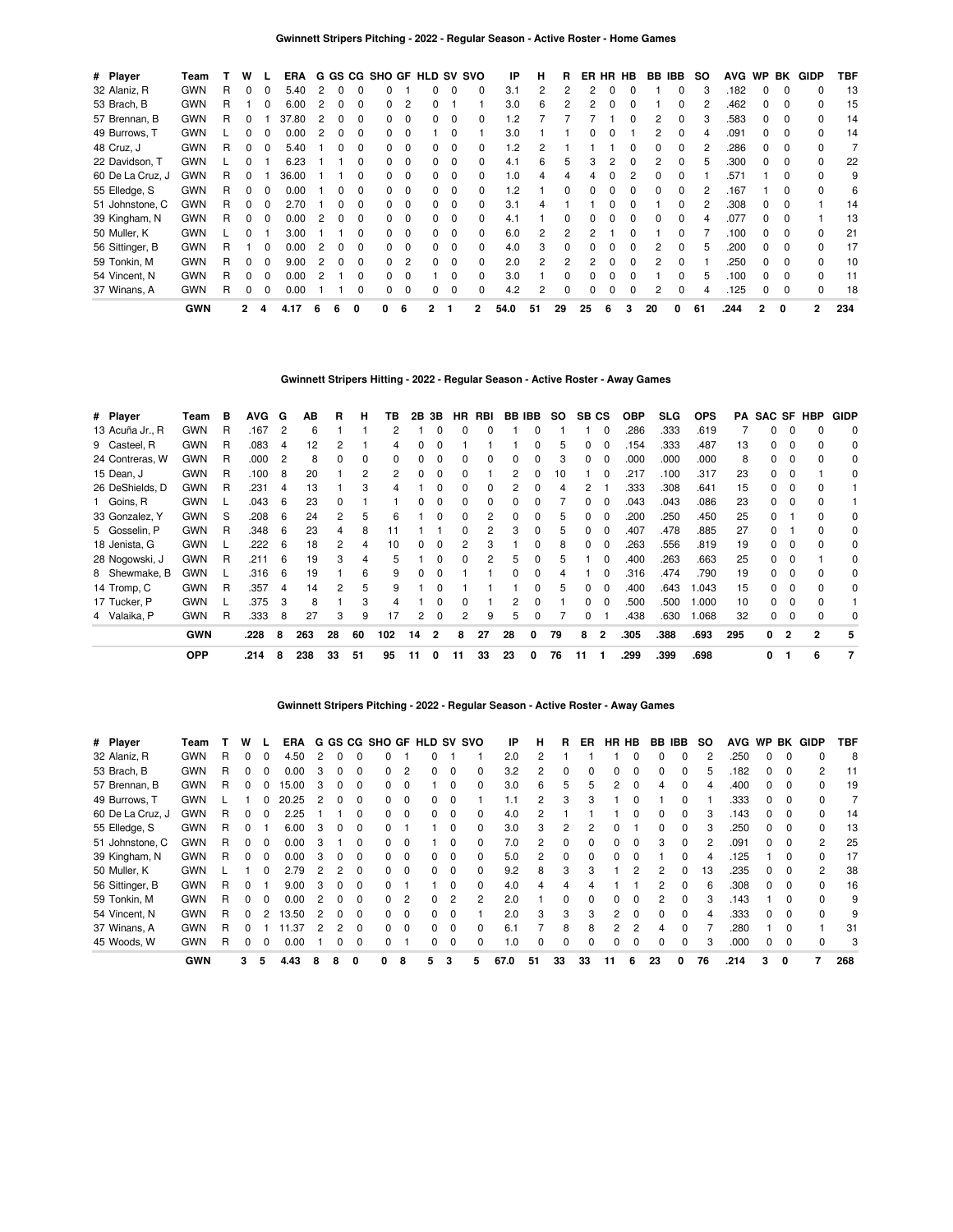|   | Player         | Team       | в | <b>AVG</b> | G              | AB |      | <b>PARH</b>    | ΤВ | 2B           | 3B       | HR           | RBI      | BB       | IBB | SO. | SB.           | СS           | <b>OBP</b> | <b>SLG</b> | <b>OPS</b> | <b>SAC</b> | SF       | HBP      | <b>GIDP</b> |
|---|----------------|------------|---|------------|----------------|----|------|----------------|----|--------------|----------|--------------|----------|----------|-----|-----|---------------|--------------|------------|------------|------------|------------|----------|----------|-------------|
|   | Dean, J        | <b>GWN</b> | R | .294       | -6             | 17 | 17   | $\Omega$<br>-5 | 6  |              |          | 0            | 0        | 0        |     | 4   | $\mathcal{P}$ |              | .294       | .353       | .647       | 0          | $\Omega$ | $\Omega$ | 0           |
|   | 2 DeShields, D | <b>GWN</b> | R | .214       | 5              | 14 | 18   | 3              | 4  |              |          |              |          | 3        | 0   | 3   | 2             |              | .389       | .286       | .675       | $\Omega$   | $\Omega$ |          |             |
|   | 3 Gosselin, P  | <b>GWN</b> | R | .200       | 5              | 15 | 21   | -3             | 3  | 0            |          | 0            |          | 4        | 0   | 5   | 0             | 0            | .381       | .200       | .581       | $\Omega$   |          |          | 0           |
|   | 4 Contreras, W | <b>GWN</b> | R | .190       | 6              | 21 | 23   | $\Omega$<br>-4 | 6  | 2            | $\Omega$ | $\Omega$     | 4        | 2        | 0   | 5   | $\Omega$      | 0            | .261       | .286       | .547       | 0          | $\Omega$ | 0        | 0           |
|   | 5 Acuña Jr., R | <b>GWN</b> | R | .167       | $\overline{2}$ | 6  |      |                |    |              |          | $\Omega$     | $\Omega$ |          |     |     |               | 0            | .286       | .333       | .619       | 0          | $\Omega$ | $\Omega$ | 0           |
|   | 6 Shewmake, B  | <b>GWN</b> |   | .167       | 5              | 18 | 18 0 | -3             | 3  | 0            | $\Omega$ | $\Omega$     | $\Omega$ | $\Omega$ | 0   | 5   | 0             | 0            | .167       | .167       | .334       | $\Omega$   | $\Omega$ | $\Omega$ | 0           |
|   | Demeritte. T   | <b>GWN</b> | R | .158       | -5             | 19 | 21   | 2 3            |    |              |          |              | 3        | 2        |     |     | $\Omega$      | 0            | .238       | .368       | .606       | 0          | $\Omega$ | 0        |             |
| 8 | Valaika, P     | <b>GWN</b> | R | .150       | 6              | 20 | 21   | 3<br>-3        | 3  | 0            | $\Omega$ | $\Omega$     | 0        |          | 0   | 6   |               | 0            | .190       | .150       | .340       | 0          | $\Omega$ | $\Omega$ | 0           |
|   | 9 Jenista, G   | <b>GWN</b> |   | .143       | 4              | 14 | 16   | $\overline{2}$ | 2  | <sup>0</sup> | $\Omega$ | <sup>0</sup> | $\Omega$ | 2        | 0   | 4   | $\Omega$      | <sup>0</sup> | .250       | .143       | .393       | $\Omega$   | $\Omega$ | $\Omega$ | $\Omega$    |
|   | 10 Tucker, P   | <b>GWN</b> |   | .133       | 5              | 15 | 19   | -2             | 3  |              |          | <sup>0</sup> | $\Omega$ | 4        | 0   | 5   | 0             | <sup>0</sup> | .316       | .200       | .516       | $\Omega$   | $\Omega$ | $\Omega$ |             |
|   | 11 Nogowski, J | <b>GWN</b> | R | .111       | 5              | 18 | 18 0 | $\overline{2}$ | 3  |              | 0        | 0            |          | U        | 0   | 4   |               |              | .111       | 167        | .278       | 0          | $\Omega$ | $\Omega$ |             |
|   | 12 Casteel, R  | <b>GWN</b> | R | .100       | 3              | 10 | 10   |                | 4  | 0            |          |              |          | 0        | 0   | 4   | $\Omega$      | <sup>0</sup> | .100       | .400       | .500       | 0          | $\Omega$ | $\Omega$ | $\Omega$    |
|   | 13 Goins, R    | <b>GWN</b> |   | .083       | 4              | 12 | 2    |                |    | 0            |          | 0            | 0        | 0        | 0   | 2   | $\Omega$      | 0            | .083       | .083       | .166       | 0          |          | $\Omega$ |             |

Show Fewer... Show More...

# **Gwinnett Stripers Pitching - 04/13/2022 - 04/21/2022 - Regular Season - All Players**

| Player         | Team       |    | W L            | ERA G GS CG |                |              |          | SHO GF       |          | HLD      | <b>SV</b> | svo            |               | IPHR           |     | ER            | <b>HR</b>    | HB.          | BB       | IBB          | so | WHIP | <b>AVG</b> | <b>WP</b> | BK       | <b>GDP</b> |
|----------------|------------|----|----------------|-------------|----------------|--------------|----------|--------------|----------|----------|-----------|----------------|---------------|----------------|-----|---------------|--------------|--------------|----------|--------------|----|------|------------|-----------|----------|------------|
| 1 Brach, B     | <b>GWN</b> | R. | $\Omega$       | 0.00        | 2              | 0            |          | 0            |          | 0        | $\Omega$  |                | 0, 3.2        | 40             |     | $\Omega$      | 0            | 0            | 0        | 0            | 4  | 1.09 | .308       | $\Omega$  | $\Omega$ |            |
| 2 Burrows, T   | <b>GWN</b> |    | 0 <sub>0</sub> | 0.00        |                | 0            | 0        | 0            | $\Omega$ | $\Omega$ | $\Omega$  |                | 2.0           | በ 1            |     | $\Omega$      | 0            |              | 2        | 0            | 3  | 1.00 | .000       | $\Omega$  | $\Omega$ | 0          |
| 3 Kingham, N   | <b>GWN</b> | R  | 0 <sub>0</sub> | 0.00        | -3             | $\Omega$     | 0        | 0            | $\Omega$ | $\Omega$ | $\Omega$  |                | 0, 6.0        | 20             |     | $\Omega$      | 0            | <sup>0</sup> |          |              | 6  | 0.50 | .105       | $\Omega$  | $\Omega$ |            |
| 4 Sittinger, B | <b>GWN</b> | R. | 0 <sub>0</sub> | 0.002       |                | $\Omega$     | 0        | 0            |          | $\Omega$ | $\Omega$  |                | 04.0          | 30             |     | $\Omega$      | 0            | 0            |          | 0            | 5  | 1.00 | .231       | $\Omega$  | $\Omega$ | $\Omega$   |
| 5 Vincent, N   | <b>GWN</b> | R. | 0 <sub>0</sub> | 0.00        |                |              | 0        | 0            | $\Omega$ | $\Omega$ | $\Omega$  |                | 02.0          |                | . 0 | 0             | 0            | 0            |          |              | 4  | 1.00 | .143       | $\Omega$  | $\Omega$ | $\Omega$   |
| 6 Woods, W     | <b>GWN</b> | R  | 0 <sub>0</sub> | 0.00        |                | 0            | 0        | 0            |          | $\Omega$ | $\Omega$  | 0 <sub>1</sub> | $\Omega$      | 0 <sub>0</sub> |     | $\Omega$      | 0            | $\Omega$     | 0        | 0            | 3  | 0.00 | .000       | $\Omega$  | $\Omega$ | $\Omega$   |
| 7 Johnstone, C | <b>GWN</b> | R  | 0 <sub>0</sub> | 1.08        | $\overline{2}$ |              | 0        | 0            | $\Omega$ | $\Omega$ | $\Omega$  |                | 0.8151        |                |     |               | <sup>0</sup> | <sup>0</sup> | 3        | $\Omega$     | 2  | 0.96 | .179       | $\Omega$  | $\Omega$ | 3          |
| 8 Lee, D       | <b>GWN</b> |    | 0 <sub>0</sub> | 3.00        | $\overline{2}$ | $\Omega$     | 0        | 0            |          | $\Omega$ | $\Omega$  |                | 0, 3.0        | 3 1            |     |               |              | 0            | $\Omega$ | $\Omega$     | 3  | 1.00 | .273       | $\Omega$  | $\Omega$ | $\Omega$   |
| 9 Muller, K    | <b>GWN</b> |    | <sup>0</sup>   | 3.00        |                |              | $\Omega$ | <sup>0</sup> | $\Omega$ | $\Omega$ | $\Omega$  |                | 0, 6.0        | 22             |     | 2             |              | <sup>0</sup> |          | <sup>0</sup> |    | 0.50 | .100       | $\Omega$  | $\Omega$ | $\Omega$   |
| 10 Alaniz, R   | <b>GWN</b> | R  | 0 <sub>0</sub> | 5.40        | $\overline{2}$ | 0            | 0        | 0            |          | $\Omega$ | $\Omega$  |                | 0, 3.1        | 22             |     | $\mathcal{P}$ | 0            | 0            |          | 0            | 3  | 0.90 | .182       | $\Omega$  | $\Omega$ | $\Omega$   |
| 11 Cruz, J     | <b>GWN</b> | R. | 0 <sub>0</sub> | 5.40        |                | <sup>0</sup> | 0        | 0            | $\Omega$ | $\Omega$ | $\Omega$  |                | $0 \t1.2 \t2$ |                |     |               |              | <sup>0</sup> | 0        | 0            | 2  | 1.20 | .286       | $\Omega$  | $\Omega$ | $\Omega$   |
| 12 Davidson, T | <b>GWN</b> |    | <sup>o</sup>   | 6.23        |                |              | $\Omega$ | 0            | $\Omega$ | $\Omega$ | $\Omega$  |                | 04.1          | - 6            | - 5 | 3             | 2            | $\Omega$     | 2        | <sup>0</sup> | 5  | 1.85 | .300       | $\Omega$  | $\Omega$ | $\Omega$   |
| 13 Elledge, S  | <b>GWN</b> | R  | 0              | 6.75        | $\overline{2}$ | <sup>0</sup> | $\Omega$ | 0            | $\Omega$ | $\Omega$ | $\Omega$  |                | 0, 2, 2, 3, 2 |                |     |               | ŋ            |              | 0        | 0            | 2  | 1.13 | .273       |           | $\Omega$ | $\Omega$   |

Show Fewer... Show More...

#### **Gwinnett Stripers Hitting - 04/08/2022 - 04/21/2022 - Regular Season - All Players**

| Player          | Team       | в | <b>AVG</b> | G  | AB | <b>PAR</b> | H             | TB. | 2B       | 3B           | HR           | RBI          | BB           | IBB.         | SO. | SB. | <b>CS</b>    | <b>OBP</b> | <b>SLG</b> | <b>OPS</b> | <b>SAC</b> | SF           | HBP      | <b>GIDP</b>    |
|-----------------|------------|---|------------|----|----|------------|---------------|-----|----------|--------------|--------------|--------------|--------------|--------------|-----|-----|--------------|------------|------------|------------|------------|--------------|----------|----------------|
| Demeritte. T    | <b>GWN</b> | R | .294       | 9  | 34 | 39         | 6<br>10       | 24  | 4        |              |              |              | 5            | 0            | 9   | 2   | $\Omega$     | .385       | .706       | 1.091      | 0          | 0            | 0        | $\overline{2}$ |
| 2 Tromp, C      | <b>GWN</b> | R | .286       |    |    |            | 2             | З   |          | 0            | 0            | 0            | 0            | 0            |     |     |              | .286       | .429       | .715       | 0          | 0            | $\Omega$ | 0              |
| 3 Jenista, G    | <b>GWN</b> |   | .273       |    | 22 | 25         | 6<br>4        | 15  |          |              | 3            | 4            | 3            | 0            | 6   |     |              | .360       | .682       | 1.042      | 0          | 0            | $\Omega$ | 0              |
| 4 Dean, J       | <b>GWN</b> | R | .240       | 10 | 25 | 25         | 6             |     |          | <sup>0</sup> | <sup>0</sup> |              | O            | O            |     |     |              | .240       | .280       | .520       | 0          | <sup>0</sup> | $\Omega$ | $\Omega$       |
| 5 DeShields, D  | <b>GWN</b> | R | .231       | 8  | 26 | 31         | 6             | 8   |          |              |              |              | 4            | 0            | 9   | з   | 3            | .355       | .308       | .663       | 0          |              |          |                |
| 6 Gosselin, P   | <b>GWN</b> | R | .231       | 8  | 26 | 34         | 3<br>6        | 8   |          |              | O            |              | 6            | 0            | 8   |     | 0            | .382       | .308       | .690       | 0          |              |          | 0              |
| 7 Valaika, P    | <b>GWN</b> | R | .229       | 10 | 35 | 39         | 8<br>5        | 10  |          |              | <sup>0</sup> | 4            | 4            | 0            | 8   |     |              | .308       | .286       | .594       | 0          | $\Omega$     | 0        |                |
| 8 Tucker, P     | <b>GWN</b> |   | .217       | 8  | 23 | 29         | 2<br>5        |     | 2        | <sup>0</sup> | <sup>0</sup> |              | 5            | 0            | 5   |     | <sup>0</sup> | .379       | .304       | .683       | 0          | $\Omega$     |          | 2              |
| 9 Acuña Jr., R  | <b>GWN</b> | R | .167       |    | 6  |            |               | 2   |          | <sup>0</sup> | <sup>0</sup> | <sup>0</sup> |              | 0            |     |     | <sup>0</sup> | .286       | .333       | .619       | 0          | $\Omega$     | $\Omega$ | $\Omega$       |
| 10 Shewmake, B  | <b>GWN</b> |   | .167       | 6  | 18 | 18         | 3<br>$\Omega$ | 3   | $\Omega$ | <sup>0</sup> | $\Omega$     | 0            | $\Omega$     | <sup>0</sup> | 5   |     |              | .167       | .167       | .334       | 0          | $\Omega$     | 0        | 0              |
| 11 Contreras, W | <b>GWN</b> | R | .160       |    | 25 | 27         | $\Omega$<br>4 | 6   | っ        |              | <sup>0</sup> | 4            | 2            | 0            | 6   |     |              | .222       | .240       | .462       | 0          | 0            | $\Omega$ | $\Omega$       |
| 12 Gonzalez, Y  | <b>GWN</b> | S | .154       |    | 26 | 27         |               |     |          | U            |              |              |              | 0            |     |     | <sup>0</sup> | .185       | .192       | .377       | 0          | 0            | $\Omega$ | $\Omega$       |
| 13 Nogowski, J  | <b>GWN</b> | R | .143       | 8  | 28 | 30         | 2<br>4        | 8   |          |              |              | 4            |              | 0            | 6   |     | 0            | .200       | .286       | .486       | 0          | <sup>0</sup> | 0        |                |
| 14 Casteel, R   | <b>GWN</b> | R | .125       | 5  | 16 | 16         | 2             | 8   | 0        | $\Omega$     |              | 2            | $\Omega$     | 0            | 6   |     | O            | .125       | .500       | .625       | 0          | $\Omega$     | 0        | 0              |
| 15 Goins, R     | <b>GWN</b> |   | .074       | 8  | 27 | 27         | 2             | 2   |          | <sup>0</sup> |              |              | <sup>0</sup> | 0            |     |     | O            | .074       | .074       | .148       | 0          | $\Omega$     | $\Omega$ | 2              |
| 16 Pabst, A     | <b>GWN</b> | R | .000       |    | 3  | 3          | 0<br>0        | 0   | 0        |              |              | <sup>0</sup> | <sup>0</sup> | $\Omega$     |     |     | 0            | .000       | .000       | .000       | 0          | 0            | $\Omega$ | $\Omega$       |
|                 |            |   |            |    |    |            |               |     |          |              |              |              |              |              |     |     |              |            |            |            |            |              |          |                |

Show Fewer... Show More...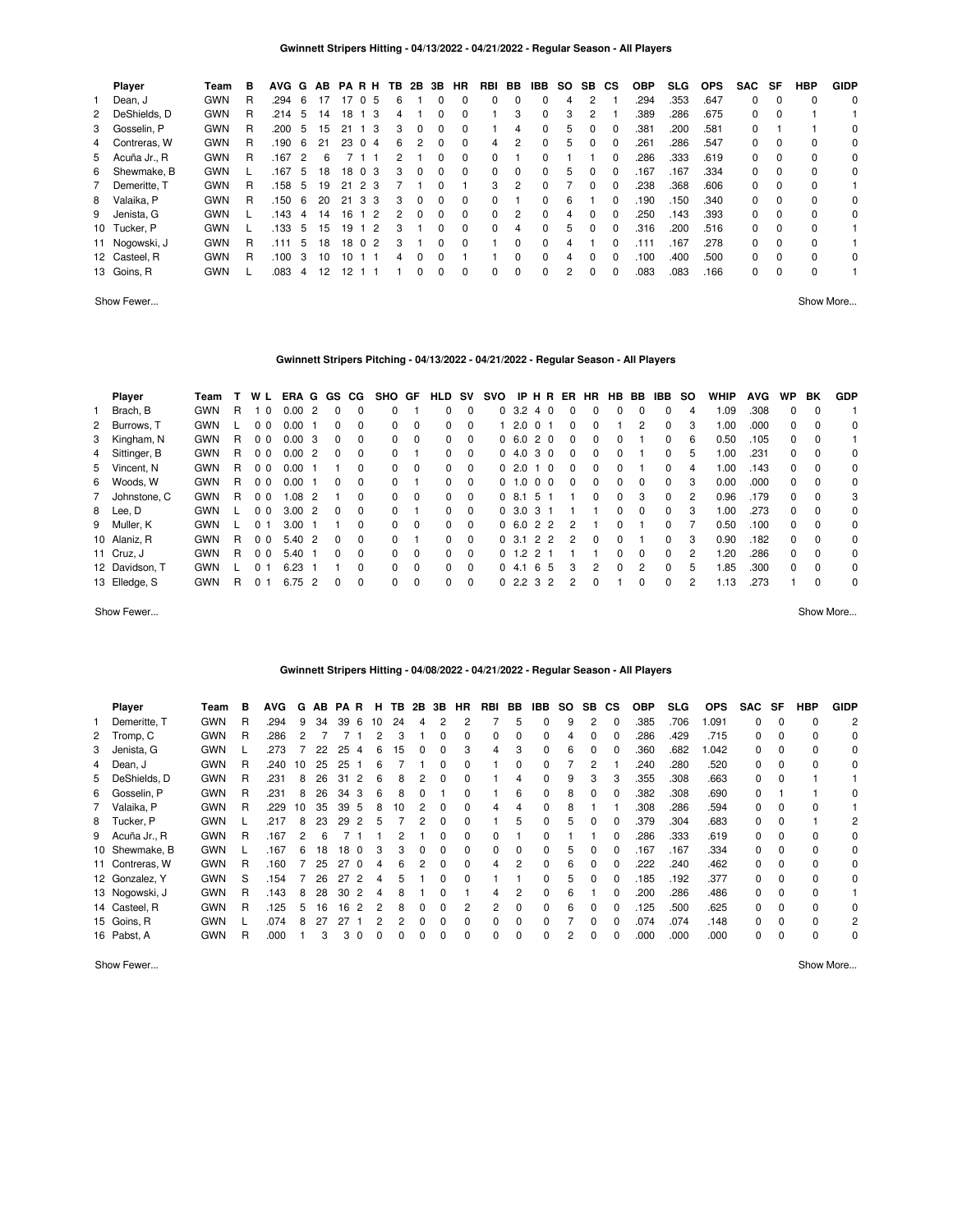| <b>Player</b>    | Team       |    | W L            | ERA G GS       |                |              | CG.      | <b>SHO</b> | GF       | HLD SV   |          | svo      |                        |                | IPHRER |   | HR HB BB |          | IBB.         | so | WHIP | <b>AVG</b> | WP       | BK       | <b>GDP</b> |
|------------------|------------|----|----------------|----------------|----------------|--------------|----------|------------|----------|----------|----------|----------|------------------------|----------------|--------|---|----------|----------|--------------|----|------|------------|----------|----------|------------|
| Kingham, N       | <b>GWN</b> | R  | 0 <sub>0</sub> | 0.00           | -4             | $\Omega$     | $\Omega$ | 0          | $\Omega$ | 0        | $\Omega$ | 0        | 8.0                    | 30             | 0      | 0 | 0        |          | 0            |    | 0.50 | .115       |          | $\Omega$ |            |
| 2 Woods, W       | <b>GWN</b> | R. | 0 <sub>0</sub> | 0.00           |                | 0            | 0        | 0          |          | 0        | $\Omega$ | 0        | 1.0                    | 0 <sub>0</sub> | 0      | 0 | 0        | 0        | 0            | 3  | 0.00 | .000       | 0        | $\Omega$ | $\Omega$   |
| 3 Johnstone, C   | <b>GWN</b> | R  | 0 <sub>0</sub> | 0.96           | - 3            |              | 0        | 0          | 0        | $\Omega$ | 0        | 0        | 9.1<br>-5              |                |        | 0 | $\Omega$ | 3        | 0            | 3  | 0.86 | .161       | $\Omega$ | $\Omega$ | 3          |
| 4 Lee, D         | <b>GWN</b> |    | 0 <sub>0</sub> | 2.25           | - 3            | $\Omega$     | $\Omega$ | 0          |          | 0        | 0        | 0        | 4.0                    | 41             |        |   | $\Omega$ | $\Omega$ | <sup>0</sup> | 4  | 1.00 | .267       | $\Omega$ | $\Omega$ | 0          |
| 5 Toussaint, T   | <b>GWN</b> | R. | 0 <sub>0</sub> | 2.25           |                |              | 0        | 0          | 0        | $\Omega$ | $\Omega$ | 0        | 4.0<br>4               |                |        | 0 | 0        | 3        | 0            | 8  | 1.75 | .250       | $\Omega$ | $\Omega$ | 0          |
| 6 Brach, B       | <b>GWN</b> | R  | 10             | 3.18           | -4             | <sup>0</sup> | 0        | 0          | 3        | $\Omega$ |          |          | 5.2                    | 72             | 2      | 0 | $\Omega$ |          | 0            | 6  | 1.41 | .333       | $\Omega$ | $\Omega$ |            |
| 7 Muller, K      | <b>GWN</b> |    | 11             | 3.27           | -2             | 2            | 0        | 0          | 0        | $\Omega$ | $\Omega$ | 0        | 11.0<br>6 <sub>6</sub> | 4              | 4      | 2 | 2        | 2        | 0            | 13 | 0.73 | .162       | $\Omega$ | $\Omega$ |            |
| 8 Vincent, N     | <b>GWN</b> | R  | 0 <sub>1</sub> | 4.50 3         |                |              | 0        | 0          | 0        |          | $\Omega$ |          | 4.0<br>3               | -2             | 2      |   | 0        |          | 0            |    | 1.00 | .200       | $\Omega$ | $\Omega$ | $\Omega$   |
| 9 Elledge, S     | <b>GWN</b> | R  | 0 <sub>1</sub> | 4.91           | - 3            | 0            | 0        | 0          |          | 0        | $\Omega$ | 0        | $3.2 \, 3$             | 2              | 2      | 0 |          | 0        | 0            | 3  | 0.82 | .214       |          | $\Omega$ | 0          |
| 10 Sittinger, B  | <b>GWN</b> | R. | 11             | 5.14           | -4             | 0            | $\Omega$ | 0          |          | 0        | 0        | 0        | 7.0                    | 74             | 4      |   |          | 4        | 0            | 8  | 1.57 | .280       | $\Omega$ | $\Omega$ | 0          |
| 11 Cruz, J       | <b>GWN</b> | R. | 0 <sub>0</sub> | $5.40$ 1       |                | 0            | $\Omega$ | 0          | 0        | 0        | $\Omega$ | $\Omega$ | $\sqrt{2}$             | 2 1            |        |   | $\Omega$ | $\Omega$ | $\Omega$     | 2  | 1.20 | .286       | $\Omega$ | $\Omega$ | 0          |
| 12 Tonkin, M     | <b>GWN</b> | R. | 0 <sub>0</sub> | 6.003          |                | 0            | $\Omega$ | 0          | 3        | $\Omega$ |          |          | 3.0                    | 2 2            | 2      | 0 | 0        | 4        | 0            | 3  | 2.00 | .182       |          | $\Omega$ | 0          |
| 13 Alaniz, R     | <b>GWN</b> | R  | 0 <sub>0</sub> | $6.23 \quad 3$ |                | 0            | $\Omega$ | 0          |          | 0        | $\Omega$ | 0        | 4.1                    | 4 3            | 3      |   | 0        |          | 0            | 4  | 1.15 | .250       | $\Omega$ | $\Omega$ | 0          |
| 14 Davidson, T   | <b>GWN</b> |    | 0 <sub>1</sub> | 6.23           |                |              | 0        | 0          | 0        | 0        | 0        | 0        | 4.1                    | 65             | 3      | 2 | $\Omega$ | 2        | 0            | 5  | 1.85 | .300       | $\Omega$ | $\Omega$ | 0          |
| 15 Winans, A     | <b>GWN</b> | R  | 0 <sub>1</sub> | 6.55           | -3             | 3            | $\Omega$ | 0          | 0        | 0        | 0        | 0        | 11.0<br>9              | -8             | 8      | 2 | 2        | 6        | 0            | 11 | 1.36 | .220       |          | $\Omega$ |            |
| 16 Burrows, T    | <b>GWN</b> |    | 0 <sub>0</sub> | 6.75           | -3             | $\Omega$     | $\Omega$ | 0          | 0        |          | 0        |          | 4.0                    | $3\quad4$      | 3      |   |          | 3        | 0            | 4  | 1.50 | .188       | $\Omega$ | $\Omega$ | 0          |
| 17 De La Cruz, J | <b>GWN</b> | R  | $\Omega$<br>-1 | 9.00           | $\overline{2}$ | 2            | 0        | 0          | $\Omega$ | 0        | $\Omega$ | 0        | 5.0                    | 6 5            | 5      |   | 2        | $\Omega$ | $\Omega$     | 4  | .20  | .286       |          | $\Omega$ | 0          |
|                  |            |    |                |                |                |              |          |            |          |          |          |          |                        |                |        |   |          |          |              |    |      |            |          |          |            |

Show Fewer... Show More...

# **Jasseel De La Cruz - Pitching - Game Log - 2022 - Regular Season**

| Date         | GM#Team Opp |        |  |  |  |  |  |  |  |  |  | W L ERA G GS CG SHO SV SVO IP H R ER HR HB BB IBB SO WHIP AVG AB WP BK GIDP TBF |  |  |  | NP-S                                                                     |
|--------------|-------------|--------|--|--|--|--|--|--|--|--|--|---------------------------------------------------------------------------------|--|--|--|--------------------------------------------------------------------------|
| 4/9/22       | GWN         |        |  |  |  |  |  |  |  |  |  |                                                                                 |  |  |  | @MEM 0 0 2.25 1 1 0 0 0 0 4.0 2 1 1 1 0 0 0 3 0.50 143 14 0 0 0 14 41-31 |
| 4/14/22      | GWN         | NAS    |  |  |  |  |  |  |  |  |  |                                                                                 |  |  |  | 0 1 9.00 1 1 0 0 0 0 1.0 4 4 4 0 2 0 0 1 1.20 .286 7 1 0 0 9 37-22       |
| April        | GWN         |        |  |  |  |  |  |  |  |  |  |                                                                                 |  |  |  | 0 1 9.00 2 2 0 0 0 0 5.0 6 5 5 1 2 0 0 4 1.20 .286 21 1 0 0 23 78-53     |
| <b>Total</b> | <b>GWN</b>  | AAA 01 |  |  |  |  |  |  |  |  |  | 9.00 2 2 0 0 0 0 5.0 6 5 5 1 2 0 0 4 1.20 .286 21 1 0 0 23                      |  |  |  | 78 - 53                                                                  |

# **Jasseel De La Cruz - Pitching - Stat Splits - 2022 - Regular Season**

| Split                     | Team       | W L            |       |                |               |          | ERAGGS CG SHO SV IP H R ER HR HB BB IBB SO |              |    |   |   |               |             |          |   | WHIP | AVG AB |      | WP | BK           | GIDP     | TBF | NP-S      |
|---------------------------|------------|----------------|-------|----------------|---------------|----------|--------------------------------------------|--------------|----|---|---|---------------|-------------|----------|---|------|--------|------|----|--------------|----------|-----|-----------|
| Home Games                | <b>GWN</b> | 0 <sub>1</sub> | 36.00 |                |               |          |                                            | 0, 1.0       | 44 | 4 |   |               |             |          |   | 4.00 | .571   |      |    |              |          | 9   | $37 - 22$ |
| Away Games                | <b>GWN</b> | 0 <sub>0</sub> | 2.25  |                |               |          | $\Omega$                                   | 04.021       |    |   |   |               |             | 0        | 3 | 0.50 | .143   | 14   |    | $\Omega$     | 0        | 14  | $41 - 31$ |
| Day Games                 | <b>GWN</b> | 0 <sub>0</sub> | 2.25  |                |               |          | $\Omega$                                   | 04.021       |    |   |   | 0             | $\mathbf 0$ | $\Omega$ | 3 | 0.50 | .143   | - 14 |    | $\Omega$     | $\Omega$ | 14  | $41 - 31$ |
| <b>Night Games</b>        | <b>GWN</b> | 0 <sub>1</sub> | 36.00 |                |               |          | <sup>0</sup>                               | 0, 1.0, 4, 4 |    | 4 | 0 | 2             |             | $\Omega$ |   | 4.00 | .571   |      |    |              | $\Omega$ | 9   | $37 - 22$ |
| On Grass                  | <b>GWN</b> | 0 <sub>1</sub> | 9.002 |                |               | 0        | 0                                          | 0 5.0 6 5    |    | 5 |   | 2             | $\Omega$    | $\Omega$ | 4 | .20  | .286   | -21  |    | <sup>0</sup> | $\Omega$ | 23  | 78 - 53   |
| April                     | <b>GWN</b> | 0 <sub>1</sub> | 9.00  | $\overline{2}$ | 2             | 0        | <sup>0</sup>                               | 0 5.0 6 5    |    | 5 |   | 2             |             | $\Omega$ | 4 | .20  | .286   | 21   |    |              | $\Omega$ | 23  | 78 - 53   |
| On Thursdays              | <b>GWN</b> | 0 <sub>1</sub> | 36.00 |                |               | 0        | <sup>0</sup>                               | 0 1.0 4 4    |    | 4 | 0 | $\mathcal{P}$ | $\Omega$    | $\Omega$ |   | 4.00 | .571   |      |    |              | $\Omega$ | 9   | 37 - 22   |
| On Saturdays              | <b>GWN</b> | 0 <sub>0</sub> | 2.25  |                |               | 0        | <sup>0</sup>                               | 0, 4.0, 2, 1 |    |   |   |               | $\Omega$    | $\Omega$ | 3 | 0.50 | .143   | 14   |    | $\Omega$     | $\Omega$ | 14  | $41 - 31$ |
| In games following a loss | <b>GWN</b> | 0 <sub>1</sub> | 9.00  | $\overline{2}$ | 2             | $\Omega$ | 0                                          | 0 5 0 6 5    |    | 5 |   |               |             |          | 4 | .20  | .286   | 21   |    | $\Omega$     | $\Omega$ | 23  | $78 - 53$ |
| Starter                   | <b>GWN</b> | 0 1            | 9.00  | $\overline{2}$ | $\mathcal{P}$ | $\Omega$ | 0                                          | 05.065       |    | 5 |   | 2             | $\Omega$    |          | 4 | .20  | .286   | 21   |    | $\Omega$     |          | 23  | $78 - 53$ |